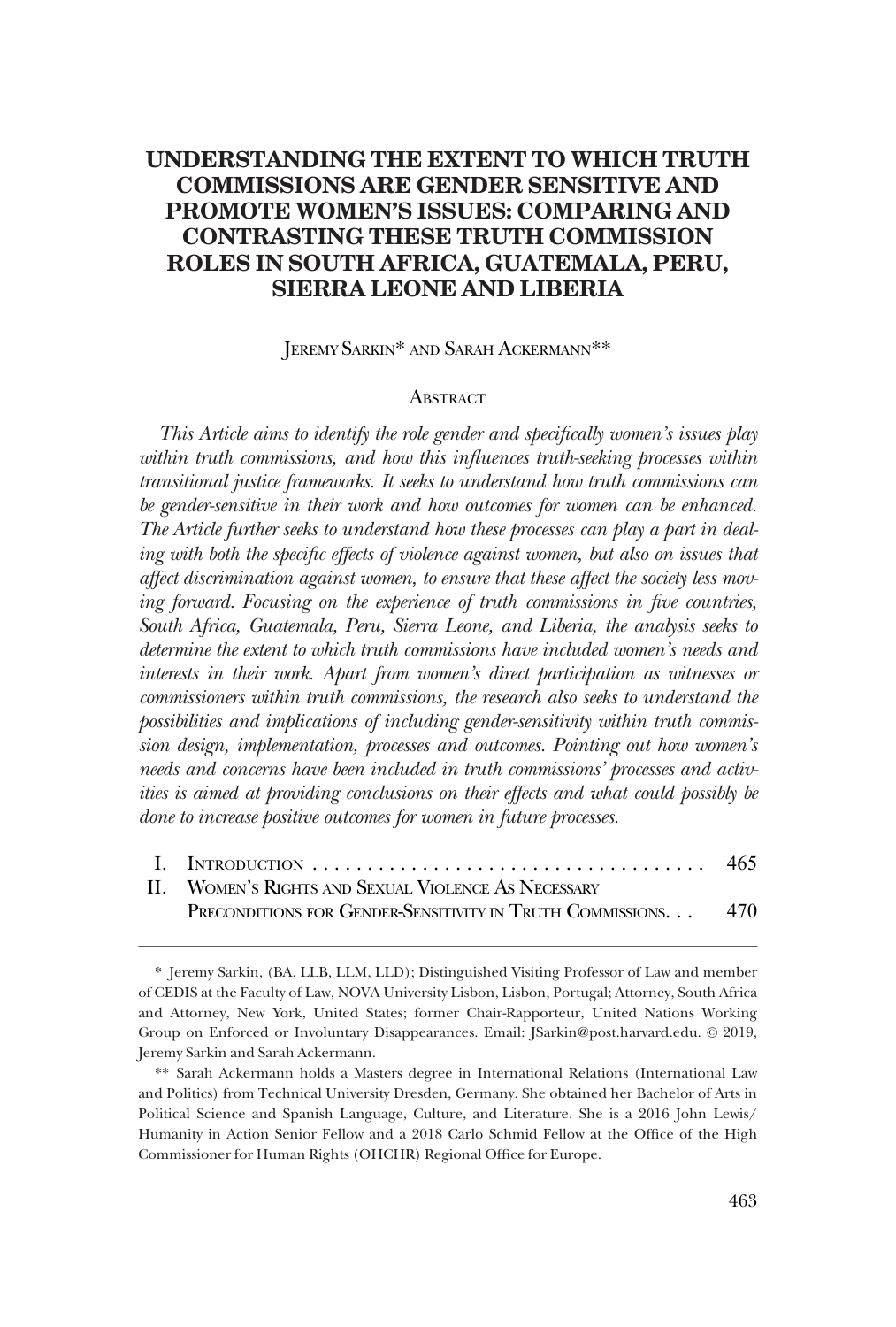|      | A.        | Sexual and Gender-based Violence During Conflict                                    | 470 |  |  |  |
|------|-----------|-------------------------------------------------------------------------------------|-----|--|--|--|
|      | <b>B.</b> | Women's Rights and the Growing Recognition of Sexual and                            |     |  |  |  |
|      |           | Gender-based Violence in International Law                                          | 473 |  |  |  |
| III. |           | GENDER-SENSITIVITY IN TRUTH COMMISSIONS<br>475                                      |     |  |  |  |
|      | А.        | Assessing Gender Sensitivity in Truth Commissions                                   | 475 |  |  |  |
|      |           | Commissioners and Staff<br>1.                                                       | 475 |  |  |  |
|      |           | Gender Mainstreaming or Gender Balancing<br>2.                                      | 476 |  |  |  |
|      |           | 3.<br>Special/Thematic Gender Hearings in                                           |     |  |  |  |
|      |           |                                                                                     | 477 |  |  |  |
|      |           | Gender Sensitivity in Final Truth Commission<br>4.                                  |     |  |  |  |
|      |           |                                                                                     | 479 |  |  |  |
| IV.  |           | THE GENDER ROLES OF SPECIFIC TCS                                                    | 480 |  |  |  |
|      | A.        | South Africa                                                                        | 480 |  |  |  |
|      |           | Country Context and the Gender-Sensitivity of the<br>1.                             |     |  |  |  |
|      |           | Mandate                                                                             | 480 |  |  |  |
|      |           | Commissioners and Staff<br>2.                                                       | 482 |  |  |  |
|      |           | Gender Mainstreaming and Gender Balancing<br>3.                                     | 483 |  |  |  |
|      |           | Special/Thematic Gender Hearings<br>4.                                              | 484 |  |  |  |
|      |           | Gender Sensitivity in the Final Report.<br>5.                                       | 485 |  |  |  |
|      | <b>B.</b> | $Guatemala \dots \dots \dots \dots \dots \dots \dots \dots \dots \dots \dots \dots$ | 486 |  |  |  |
|      |           | Country Context and the Gender-Sensitivity of the<br>1.                             |     |  |  |  |
|      |           | Mandate                                                                             | 486 |  |  |  |
|      |           | Gender Sensitivity in the Final Report.<br>2.                                       | 487 |  |  |  |
|      | C.        |                                                                                     | 489 |  |  |  |
|      |           | Country Context and the Gender-Sensitivity of the<br>1.                             |     |  |  |  |
|      |           | Mandate                                                                             | 489 |  |  |  |
|      |           | Gender Mainstreaming and Balancing<br>2.                                            | 491 |  |  |  |
|      |           | Special/Thematic Gender Hearings<br>3.                                              | 492 |  |  |  |
|      |           | 4.                                                                                  | 493 |  |  |  |
|      | D.        |                                                                                     | 494 |  |  |  |
|      |           | Country Context and the Gender-Sensitivity of the<br>1.                             |     |  |  |  |
|      |           | Mandate                                                                             | 494 |  |  |  |
|      |           | Commissioners and Staff<br>2.                                                       | 496 |  |  |  |
|      |           | Special/Thematic Gender Hearings<br>3.                                              | 498 |  |  |  |
|      |           |                                                                                     | 499 |  |  |  |
|      | Ε.        |                                                                                     | 500 |  |  |  |
|      |           | Country Context and the Gender-Snsitivity of the<br>1.                              |     |  |  |  |
|      |           | Mandate                                                                             | 500 |  |  |  |
|      |           | Commissioners and Staff<br>2.                                                       | 503 |  |  |  |
|      |           | 3.<br>Gender Mainstreaming or Gender Balancing                                      | 503 |  |  |  |
|      |           | 4.<br>Special/Thematic Gender Hearings                                              | 505 |  |  |  |
|      |           | 5.                                                                                  | 506 |  |  |  |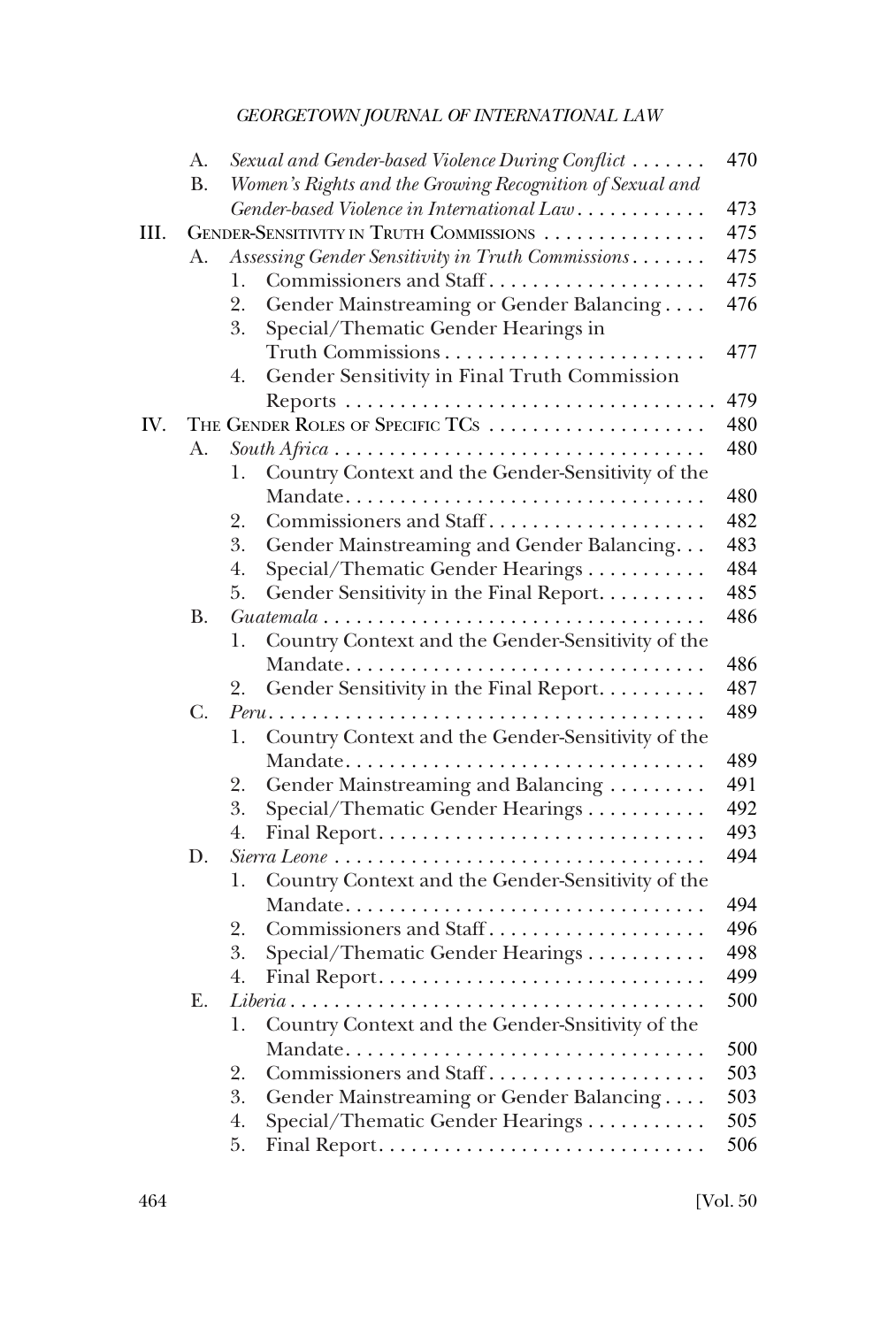<span id="page-2-0"></span>

|  |  | 1. How the Design of Truth Commissions Influences |  |
|--|--|---------------------------------------------------|--|
|  |  |                                                   |  |
|  |  | 2. Processes of Truth Commissions that Affect the |  |
|  |  | Extent to Which Gender is Taken Up 509            |  |
|  |  |                                                   |  |
|  |  |                                                   |  |

#### I. INTRODUCTION

Transitional justice has become the paradigmatic approach for states and scholars alike to deal with a violent past and promote peace and nation building.1 It can be described as judicial and non-judicial approaches to dealing with the legacy of human rights violations in societies emerging from conflict or authoritarian rule.<sup>2</sup> The concept of transitional justice includes the normative, legal, and political concerns of post-conflict countries in dealing with atrocities, providing accountability, and finding ways to move towards peaceful and democratic societies.3 Beside the vast scholarly field of transitional justice as a research discipline, stakeholders and actors involved in processes of transitional justice have become more diverse and are driven by a variety of different interests.4

As different needs and interests of actors and stakeholders of transitional justice become more visible and acknowledged, the lack of attention to women's needs continues to draw interest from the transitional justice community. Women and girls are affected by every kind of political violence, violent conflict, and consequently the transitional justice procedures that follow them. During armed conflict, women generally

<sup>1.</sup> PRISCILLA B. HAYNER, UNSPEAKABLE TRUTHS: TRANSITIONAL JUSTICE AND THE CHALLENGE OF TRUTH COMMISSIONS 8 (2010); Ruti G. Teitel, *Transitional Justice Genealogy*, 16 HARV. HUM. RTS. J. 85 (2003); CATHERINE O'ROURKE, GENDER POLITICS IN TRANSITIONAL JUSTICE 101 (2014); KIERAN MCEVOY & LORNA MCGREGOR, TRANSITIONAL JUSTICE FROM BELOW: GRASSROOTS ACTIVISM AND THE STRUGGLE FOR CHANGE 1 (2008); KIERAN MCEVOY, LETTING GO OF LEGALISM: DEVELOPING A 'THICKER' VERSION OF TRANSITIONAL JUSTICE 15 (2008); LORNA MCGREGOR, INTERNATIONAL LAW AS A 'TIERED PROCESS': TRANSITIONAL JUSTICE AT THE LOCAL, NATIONAL AND INTERNATIONAL LEVEL, 48, 55 (2008).

<sup>2.</sup> *See* Jeremy Sarkin, *Redesigning the Definition a Truth Commission, but Also Designing a Forward-Looking Non-Prescriptive Definition to Make Them Potentially More Successful*, 19 HUM. RTS. REV. 349 (2018).

<sup>3.</sup> O'ROURKE, *supra* note 1, at 17.

<sup>4.</sup> Jeremy Sarkin & Tetevi Davi, *Examining the Criticisms Levelled Against Transitional Justice: Towards an Understanding of the State of the Field*, 11 HUM. RTS. & INT'L LEGAL DISCOURSE 1, 7–22 (2017).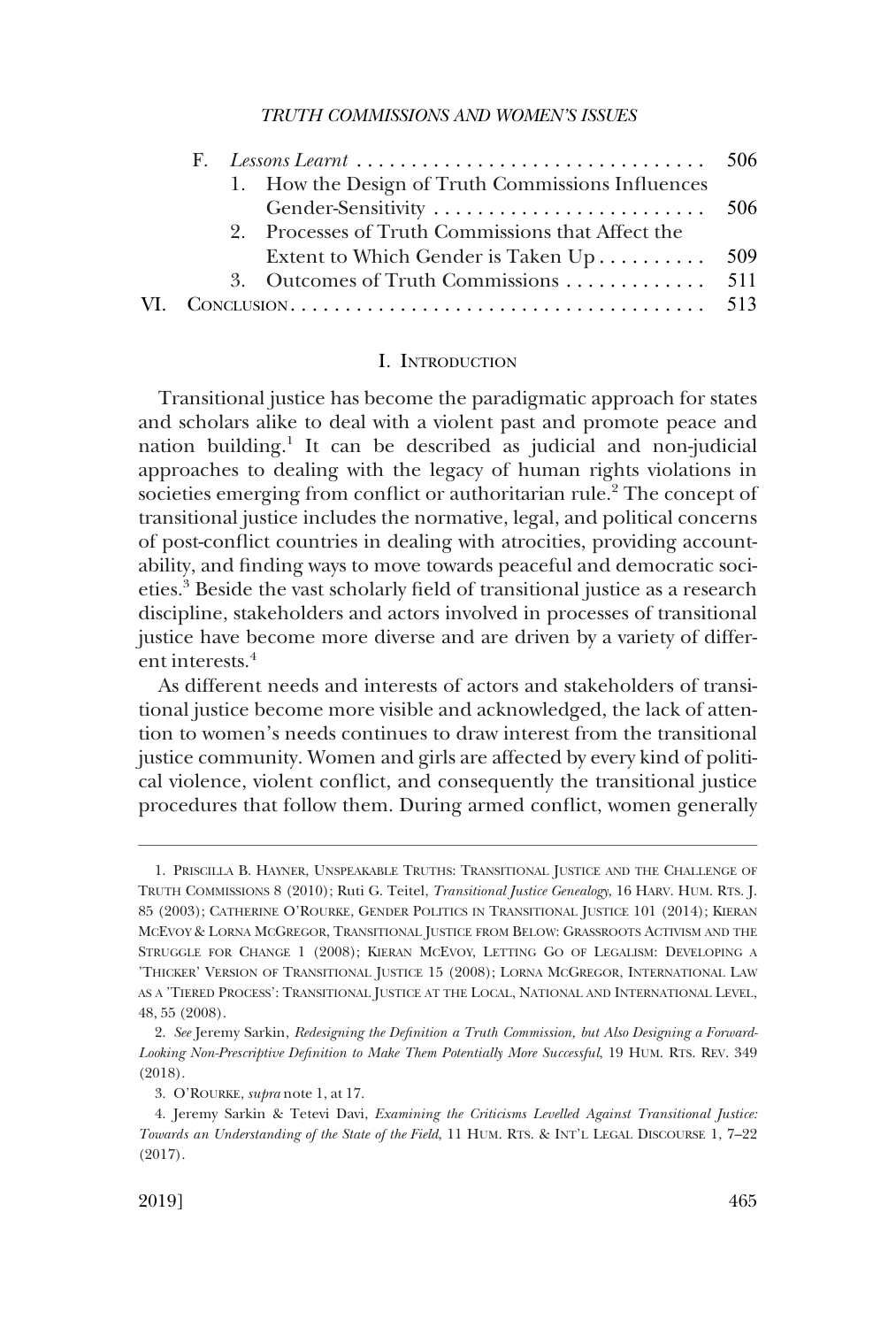constitute most of the civilian population and are often particularly targeted and disproportionately affected by war and its consequences, irrespective of their roles in conflict.<sup>5</sup> Women and men experience conflict in different ways.<sup>6</sup> They often have different needs and interests in transitional and post-conflict societies that should be considered and be included in such processes.

However, women are not only victims or survivors of conflict: they are also involved as combatants and perpetrators, stakeholders, politicians, or as peace and human rights activists. In spite of being involved in all these ways, women often become marginalized or completely excluded from peace negotiations. They are often largely excluded from the processes that lead up to the establishment of transitional justice mechanisms.78 In practice, gender-sensitivity within transitional justice mechanisms and instruments has not received a great deal of attention.9 Women's concerns are frequently only considered as an afterthought in the design, processes, activities, and outcomes of such institutions.<sup>10</sup>

Truth commissions (TCs) are one of the mechanisms most often agreed on in the aftermath of violence.<sup>11</sup> They are so frequently relied on because of their multifunctional role together with other instruments of transitional justice.<sup>12</sup> Essentially investigatory bodies, truth

<sup>5.</sup> S.C. Res. 1325, ¶ 4 (Oct. 31, 2000); Fionnuala Nı´ Aola´in & Eilish Rooney, *Underenforcement and Intersectionality: Gendered Aspects of Transition for Women*, 1 INT'L J. TRANSITIONAL JUST. 338, 343 (2007); ABIGAIL GYIMAH, GENDER AND TRANSITIONAL JUSTICE IN WEST AFRICA: THE CASES OF GHANA AND SIERRA LEONE 3 (2009).

<sup>6.</sup> Christine Bell & Catherine O'Rourke, *Does Feminism need a Theory of Transitional Justice? An Introductory Essay*, 1 INT'L J. TRANSITIONAL JUST. 30 (2007).

<sup>7.</sup> However, the mere presence (i.e. descriptive representation) of women does not automatically provide for an inclusion of women's interests. Catherine O'Rourke, *Feminist Scholarship in Transitional Justice: A De-Politicising Impulse?*, 51 WOMEN'S STUD. INT'L. F. 118, 124 (2014); EILISH ROONEY, INTERSECTIONALITY: A FEMINIST THEORY FOR TRANSITIONAL JUSTICE 13 (2015).

<sup>8.</sup> Bell & O'Rourke, *supra* note 6, at 25.

<sup>9.</sup> *See generally* Wendy Lambourne & Vivianna Rodriguez Carreon, *Engendering Transitional Justice: A Transformative Approach to Building Peace and Attaining Human Rights for Women*, 17 HUM. RTS. REV. 71, 87-89 (2016).

<sup>10.</sup> Jocelyn Viterna & Kathleen M. Fallon, *Democratization, Women's Movements, and Gender-Equitable States: A Framework for Comparison*, 73 AM. SOC. REV. 678 (2012); ROONEY, *supra* note 7, at 96, 101.

<sup>11.</sup> *See* Eric Wiebelhaus-Brahm, *Transitional Justice, Civil Society and the Development of the Rule of Law in Post-Conflict Societies*, 9 INT'L J. NOT-FOR-PROFIT L. 69 (2007); RULE-OF-LAW TOOLS FOR POST-CONFLICT STATES: TRUTH COMMISSIONS, OFFICE OF THE HIGH COMM'R FOR HUM. RTS. 1, HR/PUB/ 06/1 (2006).

<sup>12.</sup> *See* Helen Scanlon & Kelli Muddell, *Gender and Transitional Justice in Africa: Progress and Prospects*, 9 AFR. J. CONFLICT RESOL. 11 (2009).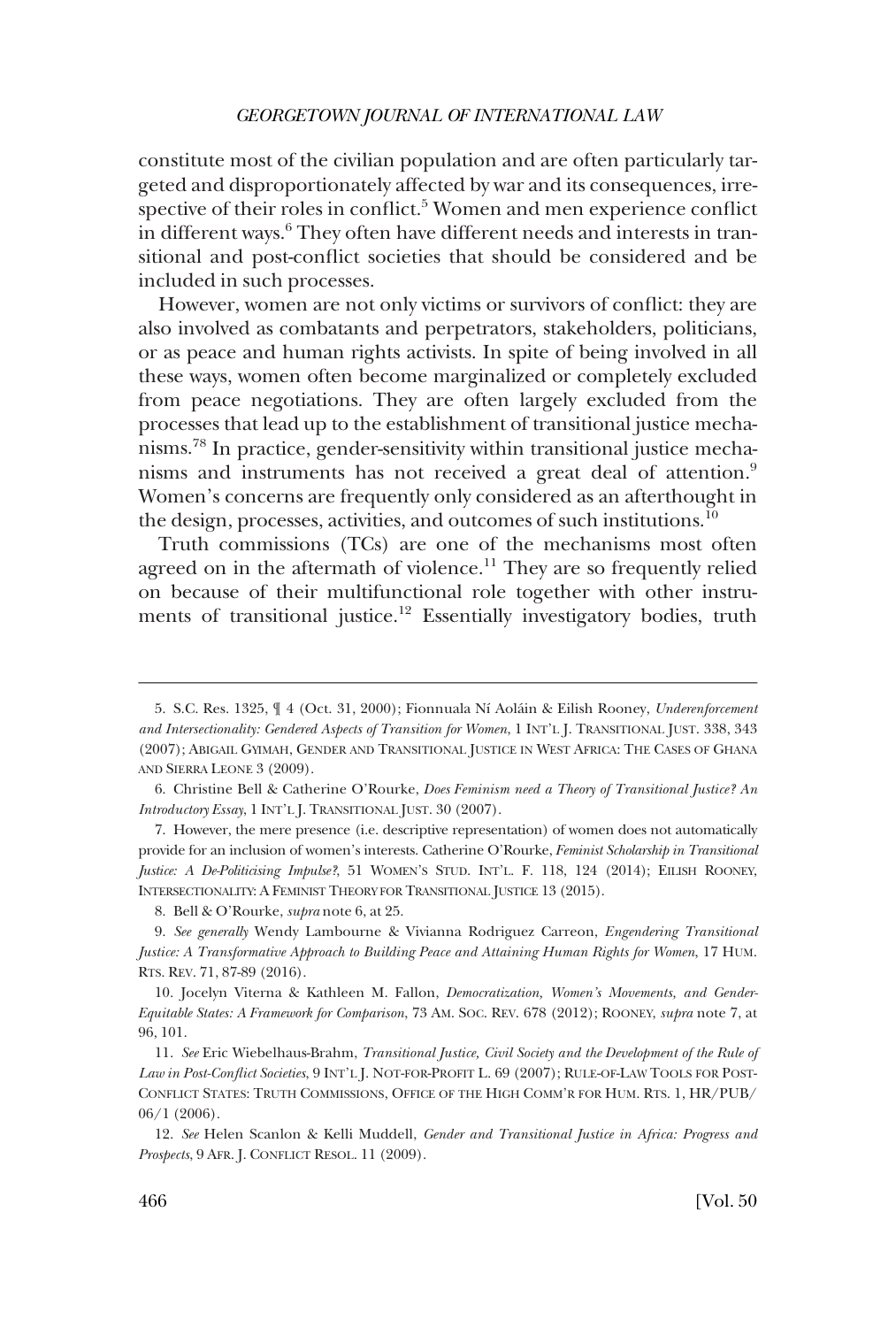commissions primarily address the past $13$  but are at the same time forward-looking in their identification of continuing structural causes of conflict and violence and how to remedy them.14 Their assessment and appraisal of the past is meant to prevent the recurrence of conflict. TCs can also serve to (re)build a sustainably peaceful, structurally transformed society. As victim-centric bodies, TCs encourage the participation of those affected by violence and are potentially more receptive towards including civil society groups' cooperation,<sup>15</sup> and accommodation of their interests.16 Often, this encouragement is the only way for women's interests to become points of consideration within TCs if they have not been included from the outset on. TC hearings, in fact, allow for the direct and unfiltered input from witnesses affected by the conflict. Being directed at the commissioners and drafters of recommendations to be included within their final report, not only allows for victims and witnesses to tell their stories and make them part of the official record, but allows people affected by conflict to voice their issues, grievances and expectations. For example, it allows them to express their wishes about receiving reparations and their vision for a more just society.<sup>17</sup>

This Article aims to identify the role gender and specifically women's issues play within TCs, and how this influences truth-seeking processes within transitional justice frameworks. It seeks to understand how TCs can be gender-sensitive in their work and how outcomes for women can be enhanced. Thus, gender-sensitivity and women's needs are focused on. These terms are used conceptually interchangeably with the purpose of determining what TCs have done, and can do, to impact the

<sup>13.</sup> They should also address the present as violence sometimes to continue to exist in societies where Transitional Justice is embarked on. *See generally* Jeremy Sarkin, *Refocusing Transitional Justice to Focus Not Only on the Past, But Also to Concentrate on Ongoing Conflicts and Enduring Human Rights Crises*, 7 J. INT'L HUM. LEGAL STUD. 294 (2016).

<sup>14.</sup> *See generally* Jeremy Sarkin, *The Interrelationship of Nation Building, Reconciliation and Guarantees of Non-Recurrence (or Non-Repetition) of Human Rights Violations Using the South African Transition as an Illustration: How Victim Rights and Needs Can Be Better Achieved*., 5 J. VICTIMOLOGY 9 (2017).

<sup>15.</sup> David Backer, *Civil Society and Transitional Justice: Possibilities, Patterns and Prospects*. 2 J. HUM. RTS. 297, 301 (2003).

<sup>16.</sup> HAYNER, *supra* note 1, at 13.

<sup>17.</sup> *See id*. at 145; Kimberly Theidon, *Gender in Transition: Common Sense, Women, and War*, 6 J. HUM. RTS. 453, 474 (2007); NAHLA VALJI (2012), A WINDOW OF OPPORTUNITY: MAKING TRANSITIONAL JUSTICE WORK FOR WOMEN 2 (2012). Criteria prioritized for recommendations and reforms by affected populations often focus on socioeconomic and redistributive justice mechanisms. Paul Gready & Simon Robins, *From Transitional to Transformative Justice: A New Agenda for Practice*, 8 INT'L J. TRANSITIONAL JUST. 339, 346-47 (2014).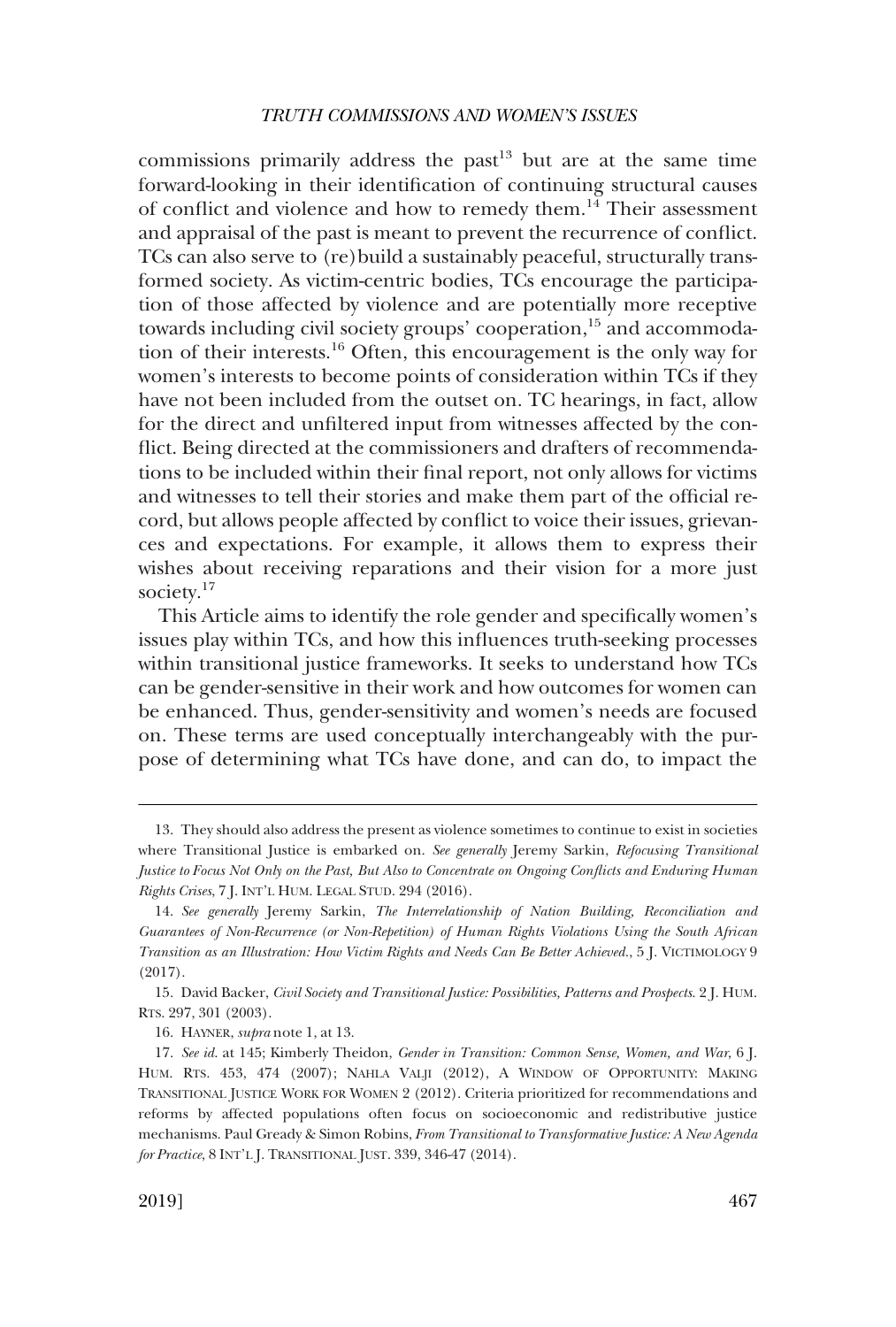position of women in a society where human rights violations have occurred. The Article further seeks to understand how these processes can play a part in dealing with both the specific effects of violence against women, as well as on issues that affect discrimination against women to ensure that these affect the society less moving forward. The analysis therefore seeks to determine the extent to which TCs have included women's needs and interests in their work. Apart from women's direct participation as witnesses or commissioners within TCs, the research also seeks to understand the possibilities and implications of including gender-sensitivity within TC design, implementation, processes and outcomes. Pointing out how women's needs and concerns have been included into TCs' processes and activities is aimed at providing conclusions on their effects and what could possibly be done to increase positive outcomes for women in future processes.

The study focuses on five countries and deals with them in chronological order of the time span of the work of their TCs: South Africa (1995 – 2002), Guatemala (1997 – 1999), Peru (2001 – 2003), Sierra Leone (2002 – 2004), and Liberia (2006 – 2009).<sup>18</sup> Relatively speaking, few TCs have taken up gender issues as a core component of their work. There are a number of other TCs, besides some of the models examined in this Article, that have been identified as being somewhat gender-sensitive,<sup>19</sup> including Haiti, Timor-Leste, and Morocco. However, the five chosen in the study help to examine a range of different matters taken up by these institutions. The five models show the different ways that gender issues can become part of the work of these institutions. The focus on these countries also gives a birds-eye view into the issues concerning gender and women in a range of commissions over different time periods. Thus, to some extent progression can be seen. Importantly these five case studies cover different regions, with three case studies being African and two being Latin American. The various models also reflect specific matters that indicate how the institution dealt with gender issues, such as Peru being the first to include a gender unit. South Africa is generally described as a more successful

<sup>18.</sup> Not included in this analysis but also commonly mentioned are the commissions of Haiti (1995 – 1996), Timor-Leste (2002 – 2005), and Morocco (2004 – 2005).

<sup>19.</sup> Anu Pillay, *Views from the Field: Truth Seeking and Gender: The Liberian Experience*, 9 AFR. J. CONFLICT RES. 91, 94 (2009); VALJI, *supra* note 17, at 9–12; Julissa Mantilla Falco´n, *The Peruvian Case: Gender and Transitional Justice*, *in* WOMEN AND TRANSITIONAL JUSTICE: THE EXPERIENCE OF WOMEN AS PARTICIPANTS 184, 191 (Lisa Yarwood, ed., 2013); Sheila Meintjes, *Gendered Truth? Legacies of the South African Truth and Reconciliation Commission*, 9 AFR. J. CONFLICT RES. Vol. 101, 109 (2009); VASUKI NESIAH, TRUTH COMMISSIONS AND GENDER: PRINCIPLES, POLICIES AND PROCEDURES 5 (2006).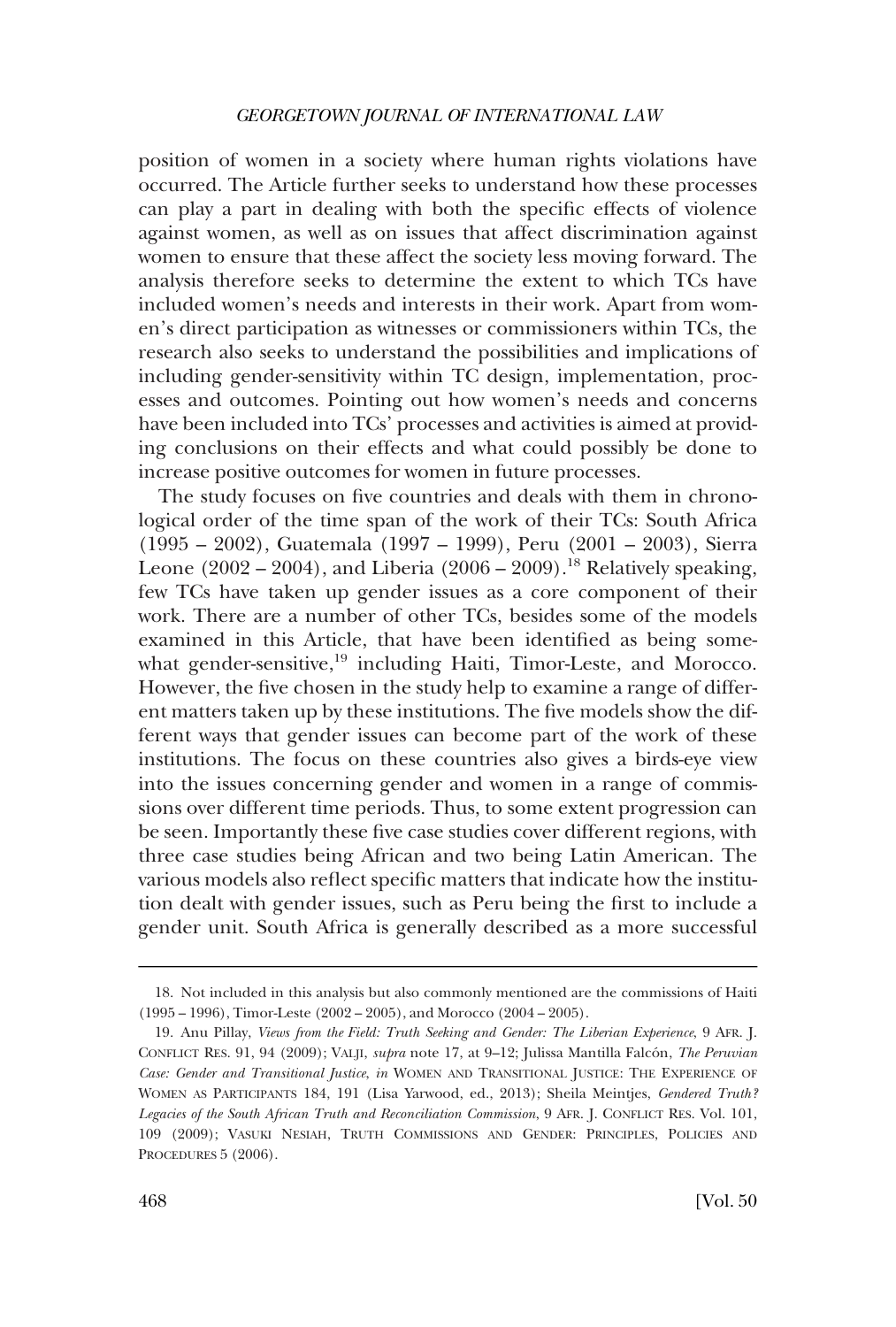commission,20 with more resources and acting as a role model for later commissions. It was responsive to the inclusion of women's concerns because of the political opportunity structure and framing within the narrative of equal rights and non-discrimination of the transition from Apartheid in general. It dealt with gender much more than others for a variety of reasons. By contrast, Guatemala is an example of a commission without legal powers and with little space for civil society participation and inclusion. It indicates how civil society can promote the inclusion of matters that were not really incorporated initially by the commission. Sierra Leone and Liberia are examined, as they are both examples of TCs that were mandated to be gender-sensitive and to take up women's issues.

The Article in the first section examines the general global context of women's rights and sexual violence, and the increasing role of international law in dealing with these matters. It seeks to determine why it is imperative for TCs to incorporate gender issues and to have a gender focus in their work. The next section deals theoretically with how gender-sensitivity can be included in the design, implementation, processes, and outcomes of TCs as a means to later assess the extent to which gender concerns have been incorporated in TC practice in a range of countries. The following section then analyzes the extent to which the TCs of South Africa, Guatemala, Peru, Sierra Leone, and Liberia have included such concerns in their efforts. Each country is examined separately using the same issues to determine what they did as far as these issues are concerned. Firstly, the context of each country is examined. Then the Article analyzes the extent to which commissioners and staff were women, the extent to which the TC gender mainstreamed its work, whether they had special or thematic gender hearings, and the extent to which there was gender-sensitivity in the TC's final reports. The ensuing section of the Article determines what lessons can be learnt overall from the design, implementation, processes, and outcomes of the various processes as far as gender issues are concerned. Overall conclusions are then made as to what can be learnt for future processes.

<sup>20.</sup> JEREMY SARKIN, CARROTS AND STICKS: THE TRC AND THE SOUTH AFRICAN AMNESTY PROCESS 7 (2004).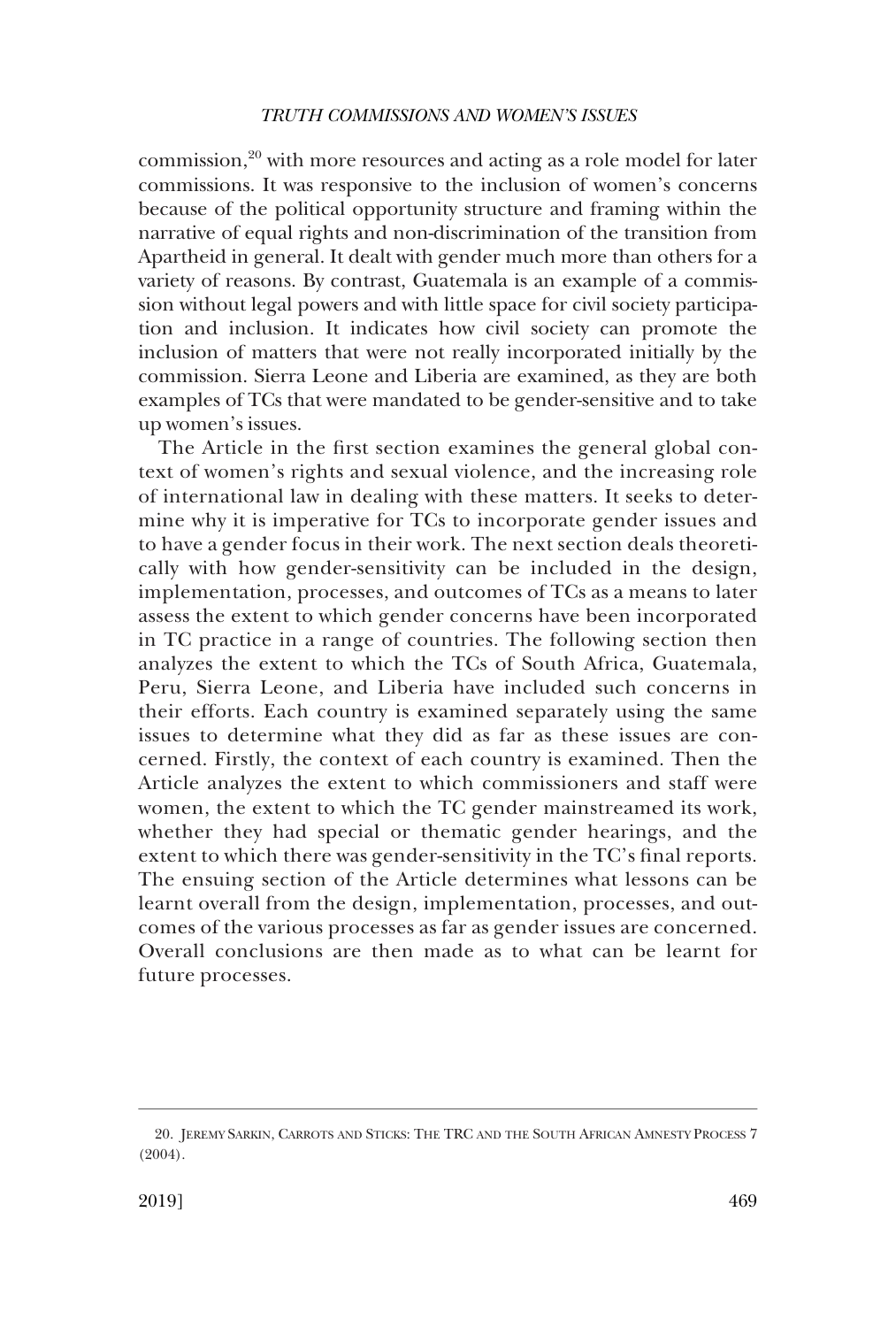# <span id="page-7-0"></span>II. WOMEN'S RIGHTS AND SEXUAL VIOLENCE AS NECESSARY PRECONDITIONS FOR GENDER-SENSITIVITY IN TRUTH COMMISSIONS

## A. *Sexual and Gender-based Violence During Conflict*

On account of their sex, women are often targeted for sexual violence and torture.<sup>21</sup> They may be subjected to abductions, slavery, and forced labor due to their gender.<sup>22</sup> These reasons often overlap and can target women's sexuality and gender roles at the same time.<sup>23</sup> But not all gender-based violence is also sexual in nature. Therefore, sexual violence can be motivated by gender-based structural violence, regardless of whether it is carried out against men or women, but it does not have to be. Additionally, sexual violence is often intrinsically based in gender inequality and the hierarchization of sexualized roles, meanings, stereotypes, and scripts socially assigned to women, thus violating women's human and civil rights as a form of sex and gender discrimination.<sup>24</sup> Even though sexual violence happens most commonly on an individual level, sexual violence against women is also collective and group-based because of the perceived membership (most commonly) in the social group of women.<sup>25</sup>

As a tool in conflict, sexual violence is at times carried out as retaliation for prior attacks, for resources, or for political power.<sup>26</sup> Regarding the most common and most discussed form of sexual violence, the rape of women, this tool is often used to dominate;<sup>27</sup> to instil terror;<sup>28</sup> for political control and subjugation;<sup>29</sup> to "correct" or punish the behavior

27. Nowrojee, *supra* note 23, at 87.

<sup>21.</sup> Jeremy Sarkin, *A Methodology to Ensure that States Adequately Apply Due Diligence Standards and Processes to Significantly Impact Levels of Violence Against Women Around the World*, 40 HUM. RTS. Q. 1, 1–36 (2018) (discussing some data on the violations women suffer during conflict, and generally in their daily lives).

<sup>22.</sup> TRUTH AND RECONCILIATION COMMISSION OF LIBERIA, WOMEN AND THE CONFLICT, FINAL REPORT VOLUME III: APPENDICES 30 (2009).

<sup>23.</sup> Binaifer Nowrojee, *Making the Invisible War Crime Visible: Post-Conflict Justice for Sierra Leone's Rape Victims*, 18 HARV. HUM. RTS J. 87 (2005).

<sup>24.</sup> Catherine MacKinnon, *Creating International Law: Gender as Leading Edge*, 36 HARV. J. L. & GENDER 105 (2013).

<sup>25.</sup> *Id*. at 106; MAYESHA ALAM, WOMEN AND TRANSITIONAL JUSTICE: PROGRESS AND PERSISTENT CHALLENGES IN RETRIBUTIVE AND RESTORATIVE PROCESSES 45 (2014).

<sup>26.</sup> MacKinnon, *supra* note 24, at 111.

<sup>28.</sup> Michele Leiby, *Wartime Sexual Violence in Guatemala and Peru*, 53 INT'L STUD. Q. 449 (2009).

<sup>29.</sup> JELKE BOESTEN & MELISSA FISHER, SPECIAL REPORT 310, SEXUAL VIOLENCE AND JUSTICE IN POSTCONFLICT PERU 2 (2012).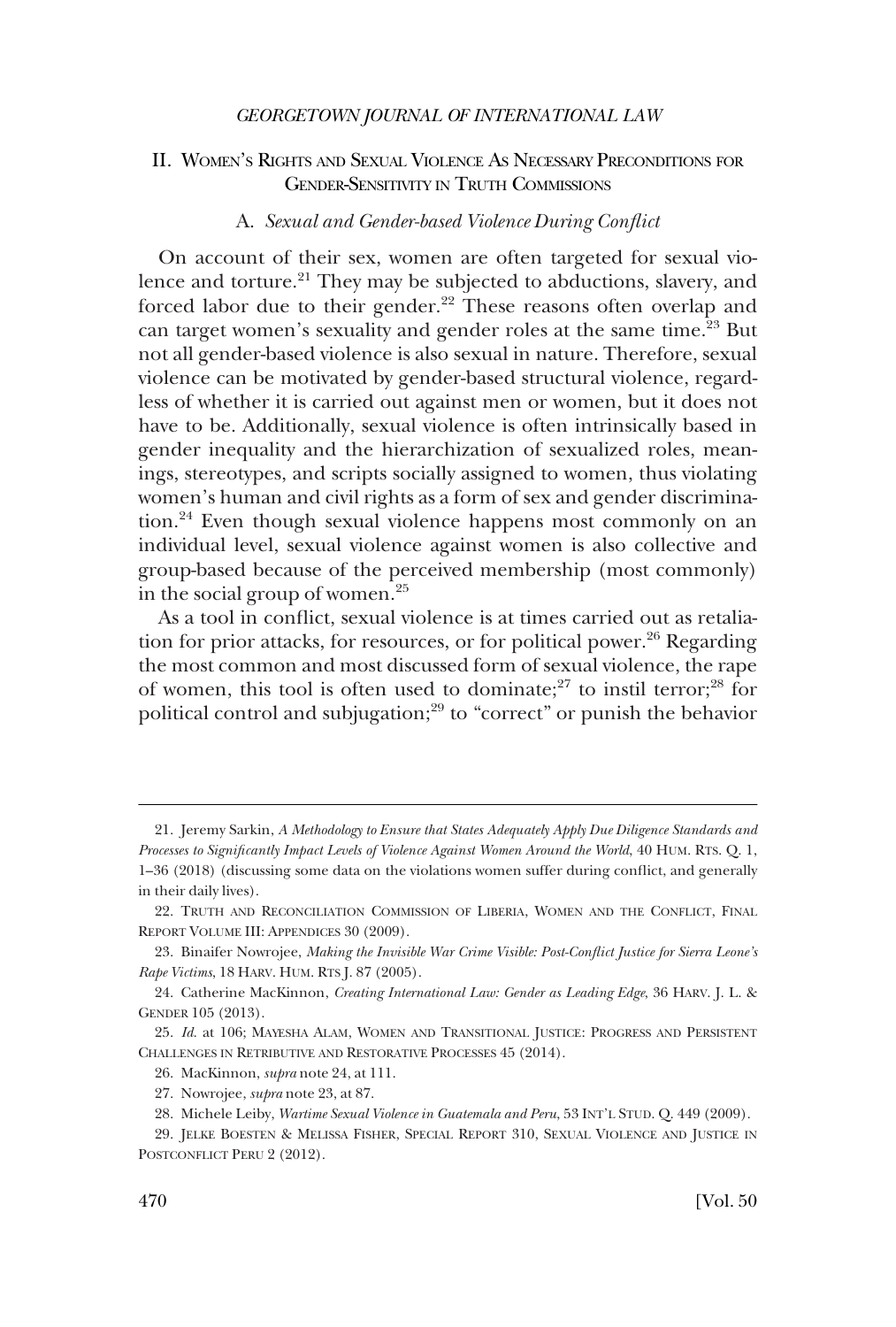of women not conforming to the dominant gender ideology;<sup>30</sup> to collect intelligence, often in combination with other forms of torture and/or under conditions of detention;<sup>31</sup> to shatter community support and cohesion; $32$  to forcibly displace populations; $33$  or to eliminate support for the enemy.<sup>34</sup> It is also meant to affect the men in close relationship to a female victim by inflicting "disgrace" or "dishonor", and thus humiliation on them.<sup>35</sup> When used against men, rape is often meant to destroy authority and capacity to lead by humiliation and feminization,<sup>36</sup> thereby also serving to reinforce female submission and male domination as social norms by stripping male survivors of the latter. $37$ Communal relationships are also targeted, as sexual violence can serve to undermine social bonds, order, and customs, thus destroying internal relationships and leading to ostracism and psychological harm for groups. In its extreme form, according to Michele Leiby,<sup>38</sup> this targeting may even become an aspect of genocidal rape if serious mental harm is inflicted to members of the targeted group.<sup>39</sup>

Domestic violence is a form of gender-based and structural violence, as well as discrimination, against women. As another issue often relegated to the margins of violent conflict, domestic abuse and intimate violence experienced by women are often excluded from gendered harms within post-conflict societies, even though they frequently increase after conflict.<sup>40</sup> This exclusion occurs because domestic violence is often wrongly perceived as belonging to the realm of the private or even "ordinary" violence unrelated to public events and, as such, as something for which the state cannot be liable or connected

<sup>30.</sup> AMNESTY INT'L, PERU: THE TRUTH AND RECONCILIATION COMMISSION - A FIRST STEP TOWARDS A COUNTRY WITHOUT INJUSTICE 4 (2004); Julieta Lemaitre & Kristin Bergtora Sandvik, *Beyond Sexual Violence in Transitional Justice: Political Insecurity as a Gendered Harm*, 22 FEMINIST L. STUD. 253 (2014).

<sup>31.</sup> Leiby, *supra* note 28, at 450; JULISSA MANTILLA FALCÓN, THE PERUVIAN TRUTH AND RECONCILIATION COMMISSION'S TREATMENT OF SEXUAL VIOLENCE AGAINST WOMEN 4 (2d ed. 2005).

<sup>32.</sup> Leiby, *supra* note 28, at 449.

<sup>33.</sup> O'ROURKE, *supra* note 1, at 186.

<sup>34.</sup> Leiby, supra note 28, at 449.

<sup>35.</sup> Meintjes, *supra* note 19, at 110; ALAM, *supra* note 25, at 23; Leiby, *supra* note 28, at 449.

<sup>36.</sup> MacKinnon, *supra* note 24, at 106, 111.

<sup>37.</sup> ANNIKA BJÖRKDAHL & JOHANNA MANNEGREN SELIMOVIC, GENDER AND TRANSITIONAL JUSTICE 78 (2017).

<sup>38.</sup> Leiby, *supra* note 28, at 450.

<sup>39.</sup> G.A. Res. ICC-ASP/2/Res.3, Rome Statute of the International Criminal Court, at 3 (Jan 16, 2002).

<sup>40.</sup> Sarkin, *supra* note 21.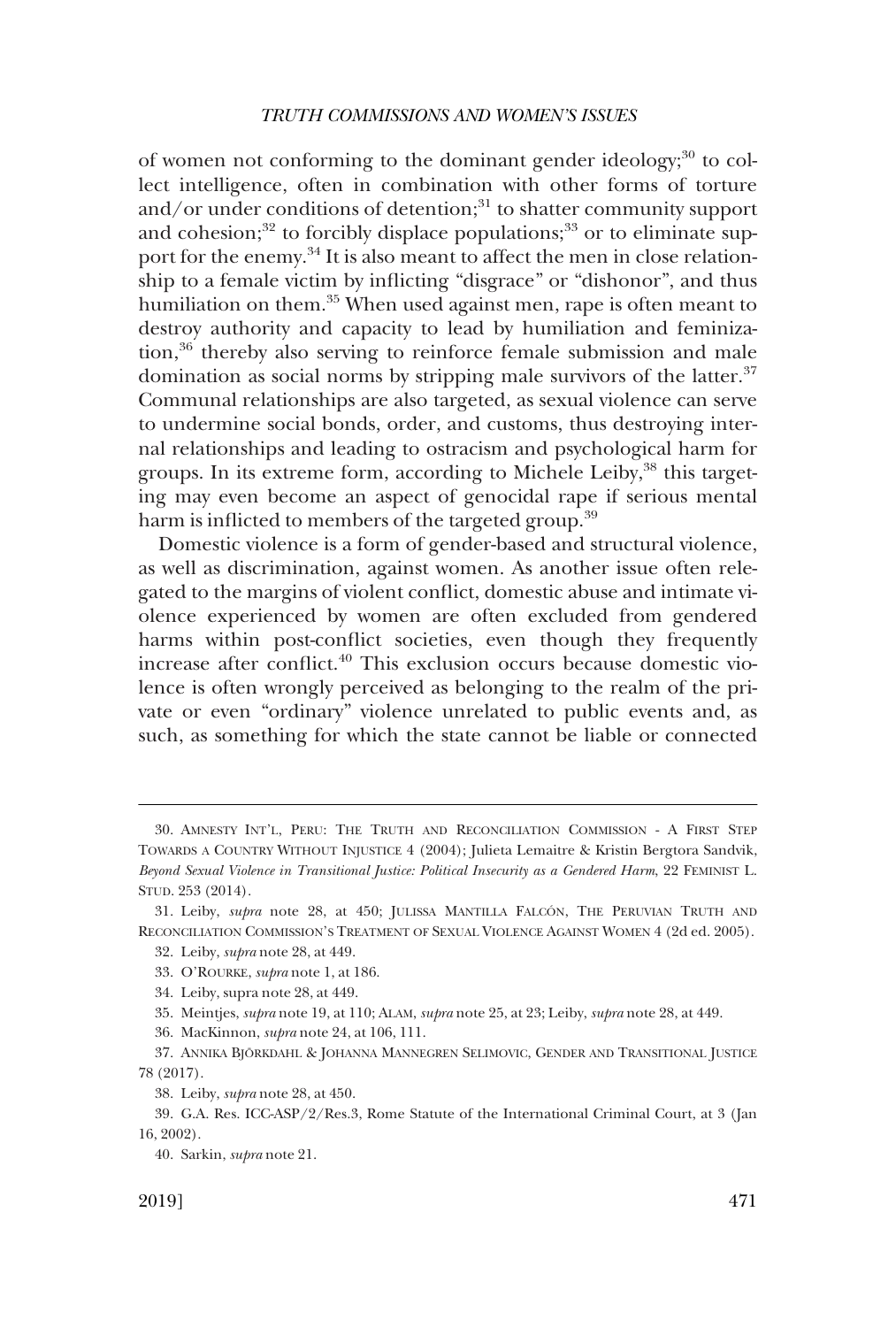to.41 Sexual violence in general becomes more likely in conflict, simply because of the breakdown of law and order and the mere opportunity and likely impunity to follow.<sup>42</sup> It is therefore explicitly linked to the failure of the state to uphold law and order as well as to provide protection and believable deterrence factors. Domestic violence in and after conflict can, however, often be linked to the return of male combatants, for example, because of the normalization of violence as such and the breakdown of societal and personal relationships.<sup>43</sup>

Sexual violence is additionally closely linked to militarization of the social life and of gender roles.<sup>44</sup> Where military, militia, guerrilla or rebel groups establish camps and bases, violence against local populations often becomes sexualized and based on notions and performances of masculinity and femininity within a binary concept. The hyper-masculinity of the warrior (who is associated with virtue and heroism) is constructed by scorning, denying, and actively erasing characteristics socialized as and thus considered to be feminine.<sup>45</sup> In contrast, women in conflict but often also post-conflict become essentialized as the passive, the suffering, and the victim. Here, transitional justice may be prone to not ironically questioning those biases because its attention to sexual and gender-based violence targeted at women has increased.46 The focus on these crimes is necessary to end impunity that – in spite of international law's efforts to outlaw and deter from such crimes – still prevails and continues to escape accountability and justice.<sup>47</sup> Women in conflict and the harms they suffer therefore still often are only considered in narrow ways that allegedly lack agency. The heroism that many of these women show in surviving, in (efforts of) protecting their loved ones, in minimizing harms, and in bringing together and organizing

43. Lambourne & Rodriguez Carreon, *supra* note 9, at 83; O'ROURKE, *supra* note 1, at 94.

<sup>41.</sup> Rosemary Nagy, *Transitional Justice as Global Project: Critical Reflections*, 29 3RD WORLD Q. 280 (2008).

<sup>42.</sup> CAROLINE FOURNET, THE ADJUDICATION OF SEX CRIMES UNDER INTERNATIONAL CRIMINAL LAW: WHAT DOES GENDER HAVE TO DO WITH IT? 108 (2014); SIERRA LEONE TRUTH AND RECONCILIATION COMM., WITNESS TO TRUTH: FINAL REPORT OF THE TRC - WOMEN AND THE ARMED CONFLICT IN SIERRA LEONE (vol. 3, 2004).

<sup>44.</sup> UN WOMEN, GENDER AND TRANSITIONAL JUSTICE PROGRAMMING: A REVIEW OF PERU, SIERRA LEONE AND RWANDA 22 (2010).

<sup>45.</sup> Theidon, *supra* note 17, at 472.

<sup>46.</sup> Lemaitre & Sandvik, *supra* note 30, at 244; Nagy, *supra* note 41 at 286; Fionnala Nı´ Aola´in & Catherine Turner, *Gender, Truth and Transition*, 16 UCLA WOMEN'S L. J. 26 (2007); Theidon, *supra*  note 17, at 454.

<sup>47.</sup> VALJI, *supra* note 17, at 6.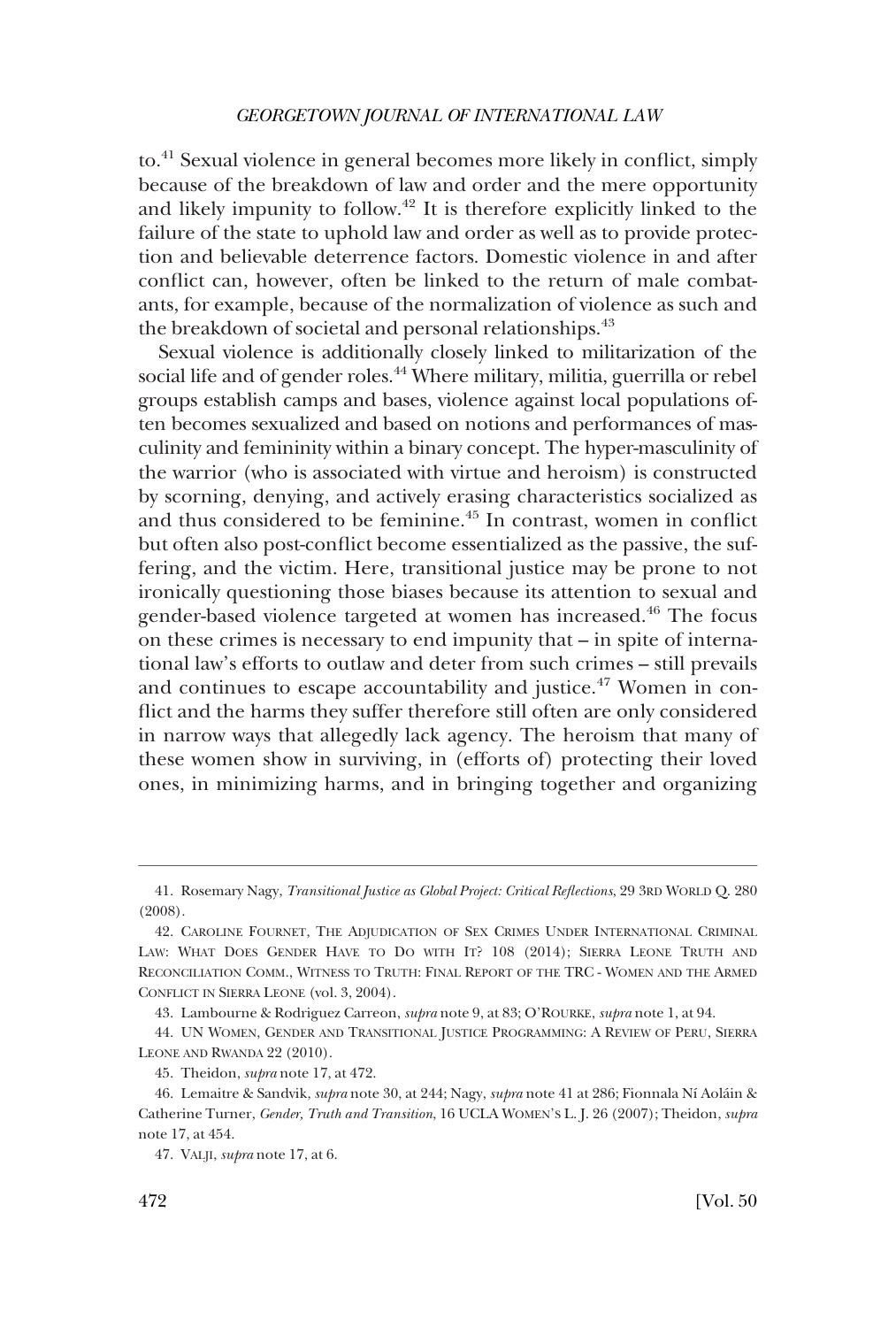<span id="page-10-0"></span>communities hence continues to escape the narratives of the new truths established after transition.<sup>48</sup>

# B. *Women's Rights and the Growing Recognition of Sexual and Gender-based Violence in International Law*

Despite the fact that there has been official and global affirmation that women's rights indeed are human rights and therefore need to be protected and enforced as such from the 1990s onwards,<sup>49</sup> women as a social group have been and are extensively discriminated against and endure high levels of violence all over the world. Adopted in 2000, the United Nations Security Council Resolution (UNSCR) 1325 on Women, Peace, and Security resulted from women's own efforts to highlight their needs and concerns in conflict. It was primarily due to collaborations among the United Nations Development Fund for Women (UNIFEM), gender experts, and transnational feminist networks and organizations rather than mainstreamed agendas for women's inclusion.<sup>50</sup>

Pressing for accountability and criminal responsibility has been a focus of feminist work on international criminal law,<sup>51</sup> as well as in demands for transitions and transitional justice itself. Since the end of the Second World War, the recognition and punishment of sexual and gender-based violence has increased significantly.52 This is largely due to the international ad-hoc criminal tribunals for the former Yugoslavia and Rwanda, created by the United Nations Security Council that not only applied but also developed further international law regarding sexual violence.<sup>53</sup> The uncovering of widespread and systematic sexualized violence during the Yugoslavian ethnic cleansing and Rwandan genocide in the 1990s further catalyzed women's groups', women activists', and female legal scholars' and lawyers' actions. Most significantly, these women laid important foundations and achieved significant milestones regarding the recognition and prosecution of as well as convictions for sexual violence against women<sup>54</sup> and women's equal

<sup>48.</sup> Theidon, *supra* note 17, at 468.

<sup>49.</sup> BELL & O'ROURKE, *supra* note 6, at 31; ALAM, *supra* note 25, at 19; O'ROURKE, *supra* note 1, at 17.

<sup>50.</sup> AMY BARROW, WOMEN, PEACE AND SECURITY: MAINSTREAMING GENDER IN TRANSITIONAL JUSTICE PROCESSES 38–44 (2014).

<sup>51.</sup> O'ROURKE, *supra* note 1, at 18.

<sup>52.</sup> Scanlon & Muddell, *supra* note 12, at 15; NICOLAS LAMP, DER BEITRAG DER VEREINTEN NATIONEN ZUR ENTWICKLUNG DES VÖLKERSTRAFRECHTS ZU SEXUELLER GEWALT 369 (2007).

<sup>53.</sup> LAMP, *supra* note 52, at 369.

<sup>54.</sup> FOURNET, *supra* note 42, at 108.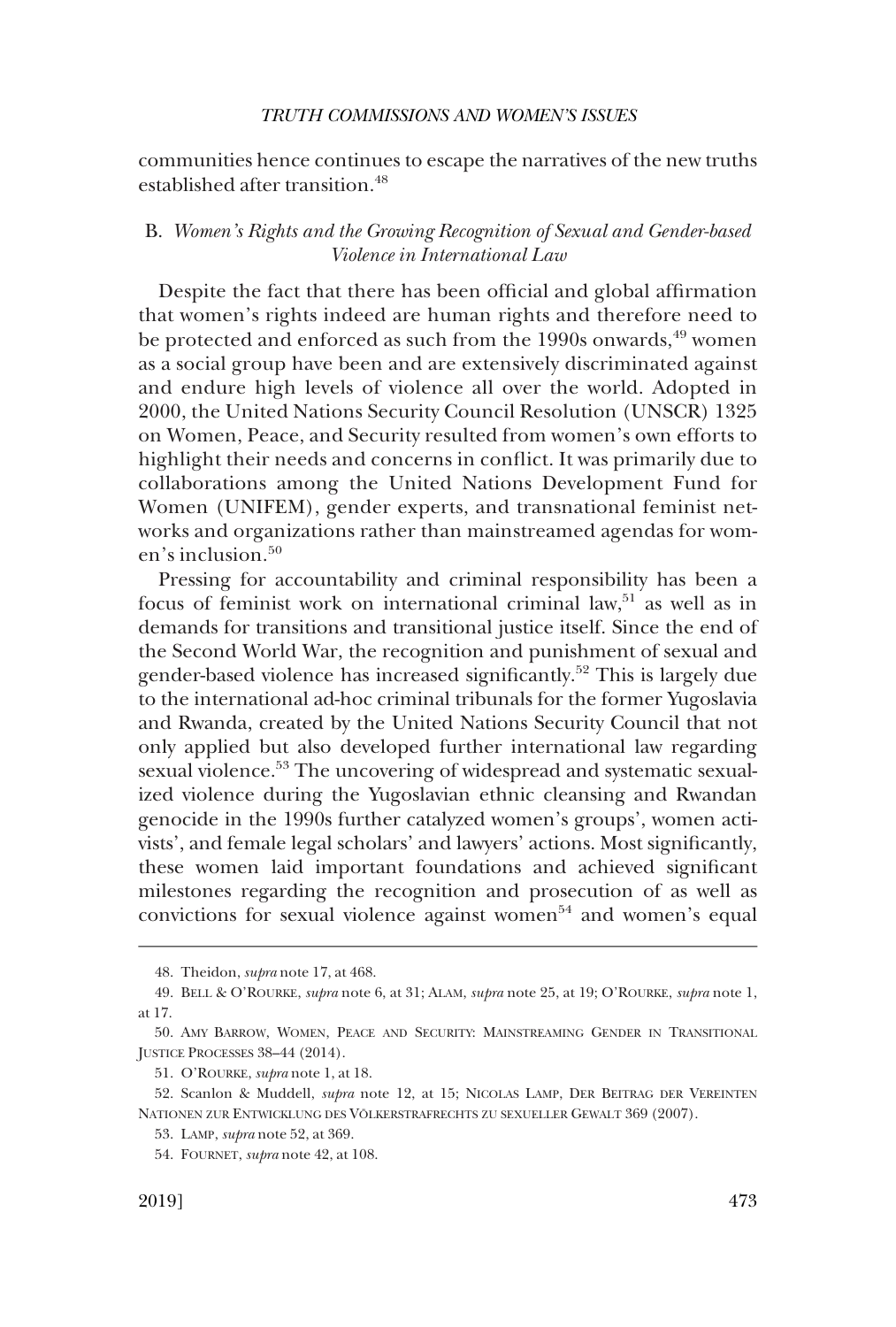protection under the law.<sup>55</sup> The International Criminal Tribunal for Rwanda (ICTR) first established rape as an act possibly constituting genocide,<sup>56</sup> while the International Criminal Tribunal for Yugoslavia (ICTY) even introduced the criminalization of rape and violence against women into its statute. Moreover, wartime rape in the *Foca* trial was successfully included in the charges.<sup>57</sup> The hybrid Special Court for Sierra Leone further contributed significantly to widening the scope of sexual violence to include crimes against humanity by including sexual slavery and forced marriages.<sup>58</sup> Such crimes have also been included into the Rome Statute creating the International Criminal Court (ICC).59 The recognition of rape and some other forms of sexual violence against women as war crimes,<sup>60</sup> crimes against humanity,<sup>61</sup> and genocide $62$  by the international community, requires states to conduct investigations and provide accountability as well as criminal liability for those crimes. As universal jurisdiction applies for some of these crimes and violations, states are called upon to integrate such obligations deriving from treaties adhered to and, increasingly, international customary law into domestic systems thus enabling jurisdiction and abiding by the principle of *aut dedere aut judicare*, that is, to extradite or try suspects of these crimes. $63$ 

Legal attention to sexual and gender-based violence since the 1990s has thus not only brought such crimes onto the agenda of transitional justice but also shifted the discourse from considering sexual violence as a consequence or "collateral damage" of war towards recognizing it as a political and calculated strategy of power, conquest, and possibly genocide.64 Some scholars even argue that rape is now included under

<sup>55.</sup> *See* DUBRAVKA ZARKOV, ONTOLOGIES OF INTERNATIONAL HUMANITARIAN AND CRIMINAL LAW: 'LOCALS' AND 'INTERNATIONALS' IN DISCOURSES AND PRACTICES OF JUSTICE 8 (2014); BELL & O'ROURKE, *supra* note 6, at 27.

<sup>56.</sup> Scanlon & Muddell, *supra* note 12, at 18.

<sup>57.</sup> IAVOR RANGELOV & RUTI TEITEL, GLOBAL CIVIL SOCIETY AND TRANSITIONAL JUSTICE 167 (2010).

<sup>58.</sup> Scanlon & Muddell, *supra* note 12, at 15.

<sup>59.</sup> G.A. Res. ICC-ASP/2/Res.3, Rome Statute of the International Criminal Court, at 3 (Jan. 16, 2002).

<sup>60.</sup> *Id*.

<sup>61.</sup> *Id*.

<sup>62.</sup> *Id*.

<sup>63.</sup> DIANE ORENTLICHER, UPDATED SET OF PRINCIPLES FOR THE PROTECTION AND PROMOTION OF HUMAN RIGHTS THROUGH ACTION TO COMBAT IMPUNITY, Principles 21, 26 (2005); CHILE EBOE-OSUJI, INTERNATIONAL LAW AND SEXUAL VIOLENCE IN ARMED CONFLICTS 206 (2012).

<sup>64.</sup> Rebecca Patterson-Markowitz et al., "*Subjects of Change*"*: Feminist Geopolitics and Gendered Truth-Telling in Guatemala*, 13 J. INT'L WOMEN'S STUD. 85 (2012).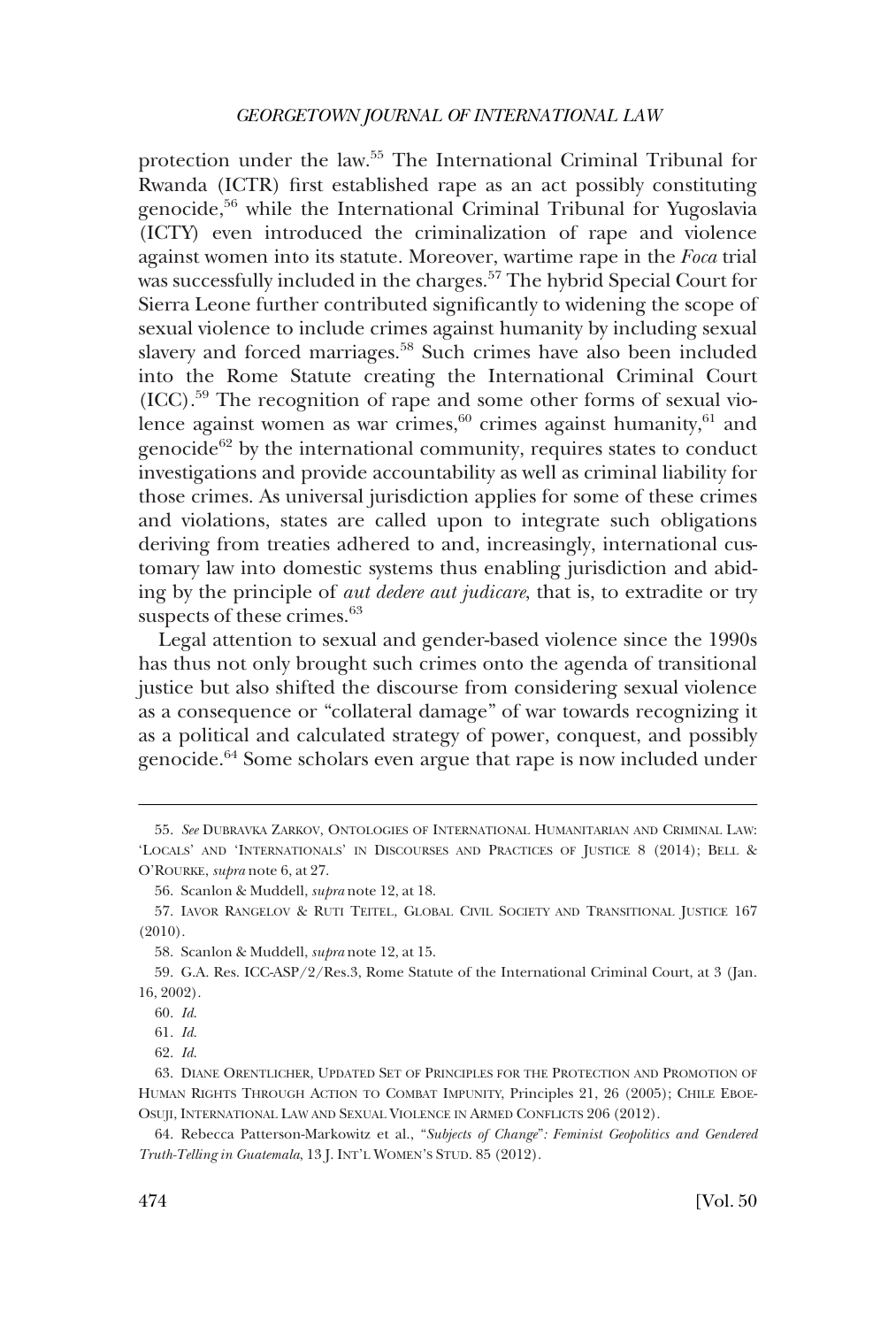<span id="page-12-0"></span>*jus cogens*, 65 constituting a higher order crime, thus allowing it to be considered for universal jurisdiction, meaning that such crimes can be tried in any country wherever they occurred.<sup>66</sup> Within the last decade, however, critical or rather disillusioned voices commenting on the gains made for women in international criminal law have highlighted that the number of prosecutions and convictions for sexual violence continue to remain low.67 Evidential obstacles in trials furthermore per $sist^{68}$  and influence the low number of convictions. This is because often newly democratized states or states in transition neither have the expertise nor resources to mount many or complex trials. Trials anyway are not the panacea to the problems that exist in post-conflict societies in dealing with past human rights violations. However, together with a range of tools, including TCs, trials can benefit those societies under the right circumstances and with adequate support from a range of actors. Sometimes, however, TCs are used as replacements for prosecutions. That can give rise to notions of impunity that can have long-term negative effects.

## III. GENDER-SENSITIVITY IN TRUTH COMMISSIONS

## A. *Assessing Gender Sensitivity in Truth Commissions*

In the following section, the ways and areas in which gender-sensitivity may occur within TCs will be examined. First, a theoretical outline of how gender-sensitivity can be included in the design, processes, and outcomes of TCs will be set out for the purpose of assessing the inclusion of gender concerns into TC practice. The next section then sets out to analyze to what extent the TCs of South Africa, Guatemala, Peru, Sierra Leone, and Liberia have included such concerns at the levels of design, processes and outcomes.

## 1. Commissioners and Staff

As the public face of a commission, individual commissioners play an important role in promoting the credibility of the institution and the legitimacy of the process.69 Commissioners should be diverse and reflect

<sup>65.</sup> *See generally* Jeremy Sarkin, *Why the Prohibition of Enforced Disappearance Has Attained Jus Cogens Status in International Law*, 81 NORDIC J. INT'L L. 537 (2012).

<sup>66.</sup> Scanlon & Muddell, *supra* note 12, at 15; Patterson-Markowitz et al., *supra* note 64, at 83.

<sup>67.</sup> O'ROURKE, *supra* note 1, at 134.

<sup>68.</sup> *Id*.

<sup>69.</sup> INT'L CTR. FOR TRANSITIONAL JUSTICE, TRUTH COMMISSIONS AND NGOS: THE ESSENTIAL RELATIONSHIP 15 (2004).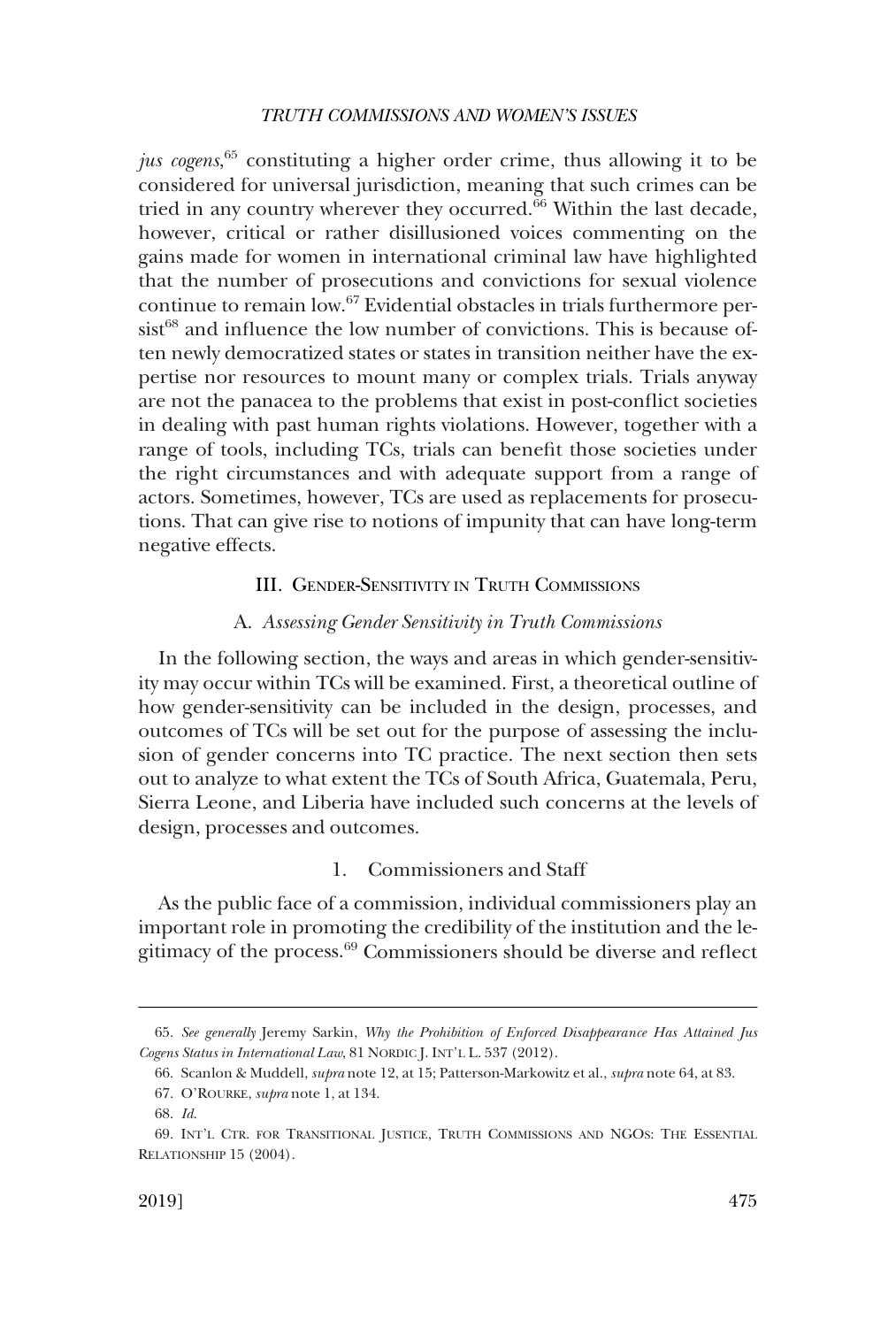<span id="page-13-0"></span>society's make-up adequately.<sup>70</sup> They need to be perceived as impartial and seen to be independent from the state.<sup>71</sup> In many cases, civic leaders serve as commissioners as they may be seen as credible and are often widely respected for the roles they have played in the past. Religious leaders, lawyers, and human rights activists are the most frequent sectors from which commissioners are chosen.72 However, the composition of TCs is often predominantly male. In fact, a representation of women's interests is generally assumed based on reaching a critical mass<sup>73</sup> of women commissioners of about thirty percent.<sup>74</sup> At this point, it is believed that women commissioners will bring about substantive and meaningful change. Besides the selection procedure and the composition of the commissioners, training commissioners on gender and women's issues, for instance on sexual violence or women's rights, can be an element for determining and enhancing gender-sensitivity.

# 2. Gender Mainstreaming or Gender Balancing

Gender mainstreaming is often described as the panacea to incorporating women's concerns and needs as it reveals the different opportunities, experiences, and benefits of actions for women and men.75 It refers to embedding gender in the conceptualization of all policies and processes in order to achieve gender equality within outcomes.76 To do so, the implications of any planned action at all levels have to be

<sup>70.</sup> Jeremy Sarkin & Ram Kumar Bandari, *Why Political Appointments to Truth Commissions Cause Difficulties for These Institutions: Using the Crisis in the Transitional Justice Process in Nepal to Understand How Matters of Legitimacy and Credibility Undermine Such Commissions*, J. HUM. RTS. PRAC. (forthcoming 2019).

<sup>71.</sup> Comm. on Human Rights, Subcomm. on Prevention of Discrimination and Protection of Minorities on Its Forty-Ninth Session, U.N. Doc. E/CN.4/Sub.2, at 6 (1997); ORENTLICHER, *supra*  note 63, Principle 7; INT'L CTR. FOR TRANSITIONAL JUSTICE, *supra* note 69, at 15. Alam highlights what difference a diversity of expertise, including their genders, can make with regard to more inclusive and holistic decision-making and acting. She refers to the ICTR's inclusion of sexual violence in the *Akayesu* case in which the only female judge, Navi Pillay, played a crucial role. ALAM, *supra* note 25, at 40.

<sup>72.</sup> Wiebelhaus-Brahm, *supra* note 11, at 65.

<sup>73.</sup> Shirin M. Rai, *Institutional Mechanisms for the Advancement of Women, in* MAINSTREAMING GENDER, DEMOCRATIZING THE STATE? 38 (Shirin M. Rai ed., 2003); GEORGINA WAYLEN, ENGENDERING TRANSITIONS: WOMEN'S MOBILIZATION, INSTITUTIONS, AND GENDER OUTCOMES 132 (2007).

<sup>74.</sup> WAYLEN, *supra* note 73, at 128, 130.

<sup>75.</sup> Kathleen Staudt, *Gender Mainstreaming: Conceptual Links to Institutional Machineries*, *in*  MAINSTREAMING GENDER, DEMOCRATIZING THE STATE?, *supra* note 73, at 56; Rai, *supra* note 73, at 16; WAYLEN, *supra* note 73, at 151.

<sup>76.</sup> Staudt, *supra* note 75, at 40, 59.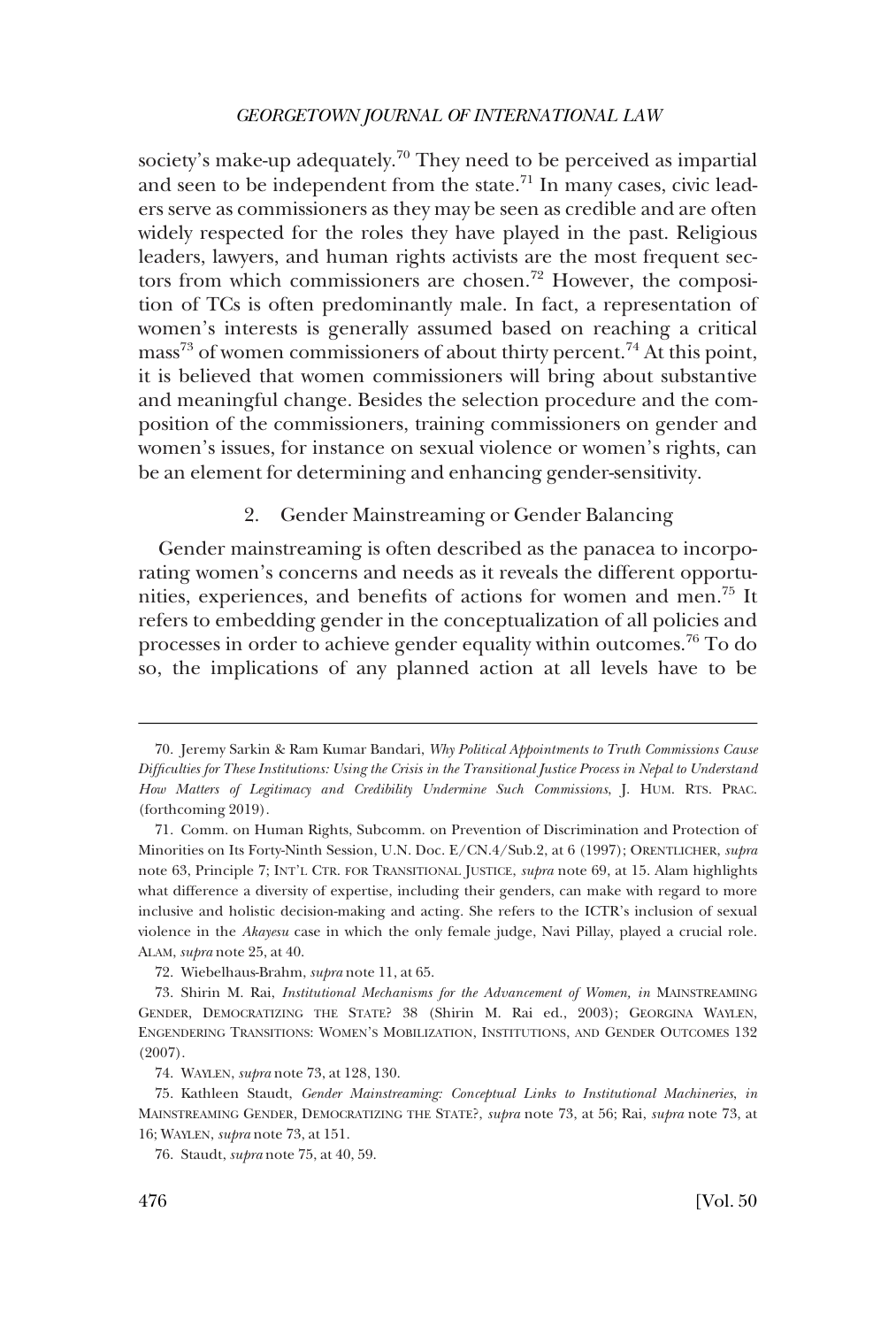<span id="page-14-0"></span>assessed for men and women, in order to reveal where impact is unequal or even discriminatory.<sup>77</sup> Essentially challenging the legitimacy of even unintentional discrimination against women, the concept calls for taking the potential effects into account prior to carrying out a specific action. $\bar{7}8$  Gender mainstreaming thus eventually aims at the structural transformation of underlying inequalities that manifest differently with regard to the social category of gender.

The two main approaches to achieving systematic gender-sensitivity within TCs can generally be clustered into mainstreaming and balancing (also called cabinetting) approaches. Gender mainstreaming seeks to introduce gender as a crosscutting theme<sup>79</sup> throughout the entire operation of a commission, from designing the mandate and recruiting staff to the public sessions, report writing, and recommendations sections, while gender balancing or cabinetting refers to establishing special gender units within a commission. The purpose of these gender units is to focus on particular processes that will then integrate gender in the corresponding actions, for instance through conducting research on gender for chapters of the final report or to inform, train, and monitor the commission and its staff on gender issues. In practice, gender as a category and topic almost always gets confused, conflated with, or reduced to women. Not addressing men's gendered roles, however, singles women out as a special interest group $\delta^0$  and makes gender inequality a problem that only affects them, does not confer any responsibility on men,<sup>81</sup> and leaves stereotypical, relational, hierarchical, and binary constructions of the roles of both men and women intact. Additionally, a focus on women's experiences of conflict, for example, most often is reduced to sexual violence and portrays women one-sidedly as victims.<sup>82</sup>

# 3. Special/Thematic Gender Hearings in Truth Commissions

Special hearings at TCs are meant to provide insight on how the conflict affected specific sectors, issue areas, interest groups, or institutions

<sup>77.</sup> Rai, *supra* note 73, at 16.

<sup>78.</sup> Staudt, *supra* note 75, at 54.

<sup>79.</sup> In practice, however, gender mainstreaming often is understood as simply adding so-called women's issues without linking their causes and effects to structural conditions and sustainable transformation, thus only superficially addressing gender within transitional justice mechanisms. Emily Rosser, *The Messy Practice of Building Women's Human Rights: Truth-telling and Sexual Violence in Guatemala*, 6 LATIN AM. POL'Y 71 (2015).

<sup>80. 4</sup> TRUTH AND RECONCILIATION COMMISSION OF SOUTH AFRICA, INSTITUTIONAL AND SPECIAL HEARINGS 289 (1998); Rai, *supra* note 73, at 24.

<sup>81.</sup> GYIMAH, *supra* note 5, at 14.

<sup>82.</sup> ALAM, *supra* note 25, at 23.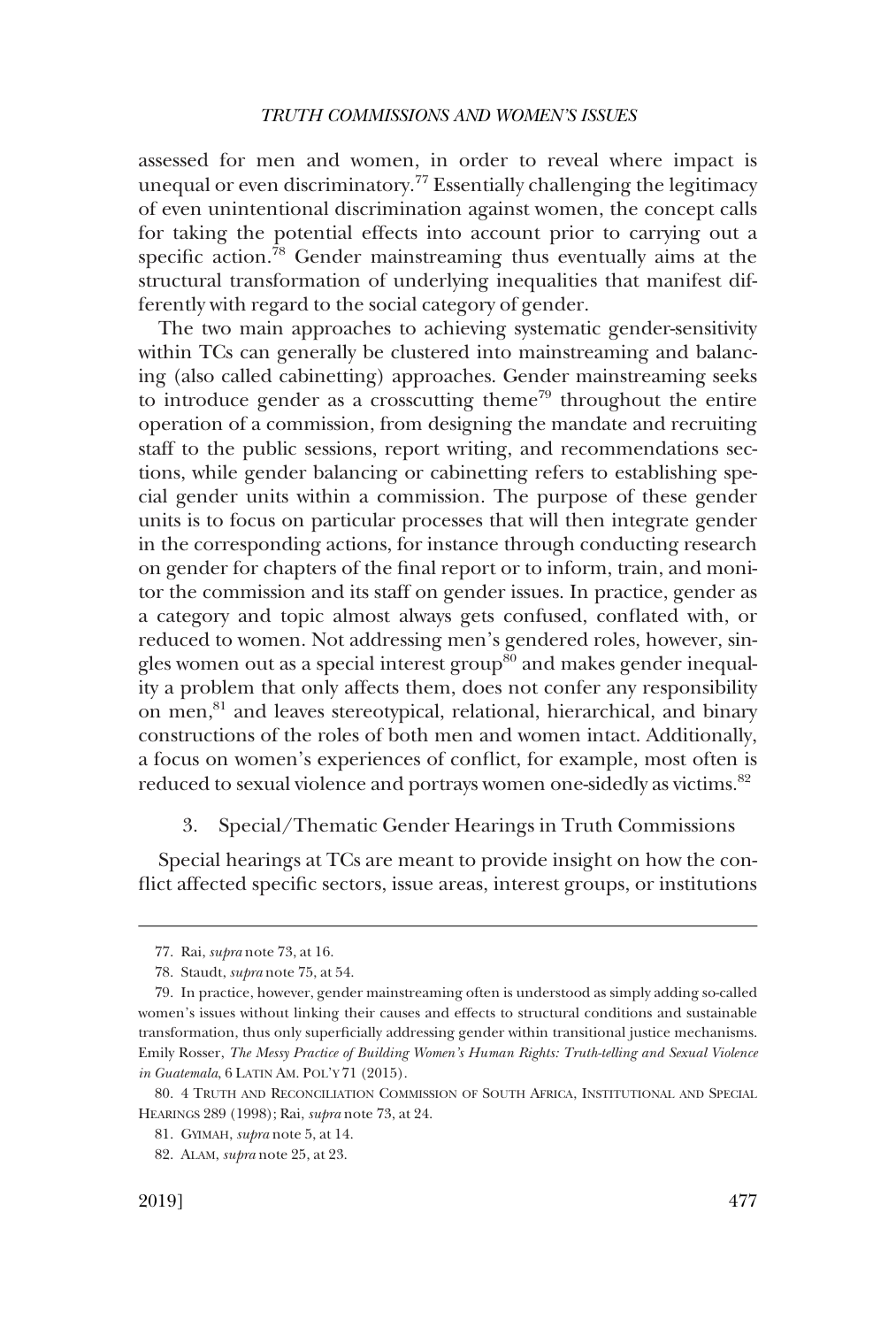of society at large. They thus serve to uncover structural, historic, and systemic patterns of violence and its causes and effects. Ideally, thematic or institutional hearings contribute to localizing where and how reforms need to take place.<sup>83</sup> Special gender or women's hearings alone, however, are neither likely to sufficiently include a gendered perspective into the investigation of human rights abuses nor benefit women's position within society. They may tend to appear rather isolated than systematic or crosscutting. Therefore, they may also fail to connect the experiences of victims with the causes of sexual violence because the usual primary focus on sexual violence may disappoint hopes for a portrayal of women's diverse and multiple roles within society and conflict.

Public hearings are meant to provide a forum and space for victims and their families to recount their stories and connect to other victims and survivors, or sometimes even to potentially forgive and reconcile with perpetrators. Thus, their main intention is not to help discover new information or evidence for the commissioners.<sup>84</sup> Rather, their purpose includes putting a face to the plethora of violence and often countless victims by highlighting exemplary stories and fates. Broadcasting and reporting of these hearings, particularly on topics that have not been brought up previously, can ultimately be more impactful on the general population than the final report, which will only be read by a small number of people.<sup>85</sup> Ultimately, public hearings also serve to initiate broader public dialogue and discourses around the structural, institutional, or thematic issues highlighted.<sup>86</sup> A special hearing on women therefore also serves to validate the importance of women's experiences as valued stakeholders and equal citizens, as they are included in the catalogue of issues relevant for national debate and future change. Lastly, but nevertheless, they are able to impact the final report and its recommendations, for instance, through exposing and comprehensively addressing structural and gender-based violence<sup>87</sup> and the conditions that make violence against women possible before and in post-conflict settings, in order to offer adequate remedies and prevent recurrence.

<sup>83.</sup> TRUTH & RECONCILIATION COMM'N OF LIBER., CONSOLIDATED FINAL REPORT 47 (2009).

<sup>84.</sup> Joanna R. Quinn & Mark Freeman, *Lessons Learned: Practical Lessons Gleaned from Inside the Truth Commissions of Guatemala and South Africa*, 25 HUM. RTS. Q. 1140 (2003).

<sup>85.</sup> *Id*. at 1141.

<sup>86.</sup> NESIAH, *supra* note 19, at 26.

<sup>87.</sup> PUB. INT'L LAW & POLICY GRP., CORE ELEMENTS OF FACILITATING WOMEN'S PARTICIPATION IN TRUTH AND RECONCILIATION COMMISSIONS: A LEGAL MEMORANDUM 12 (2003).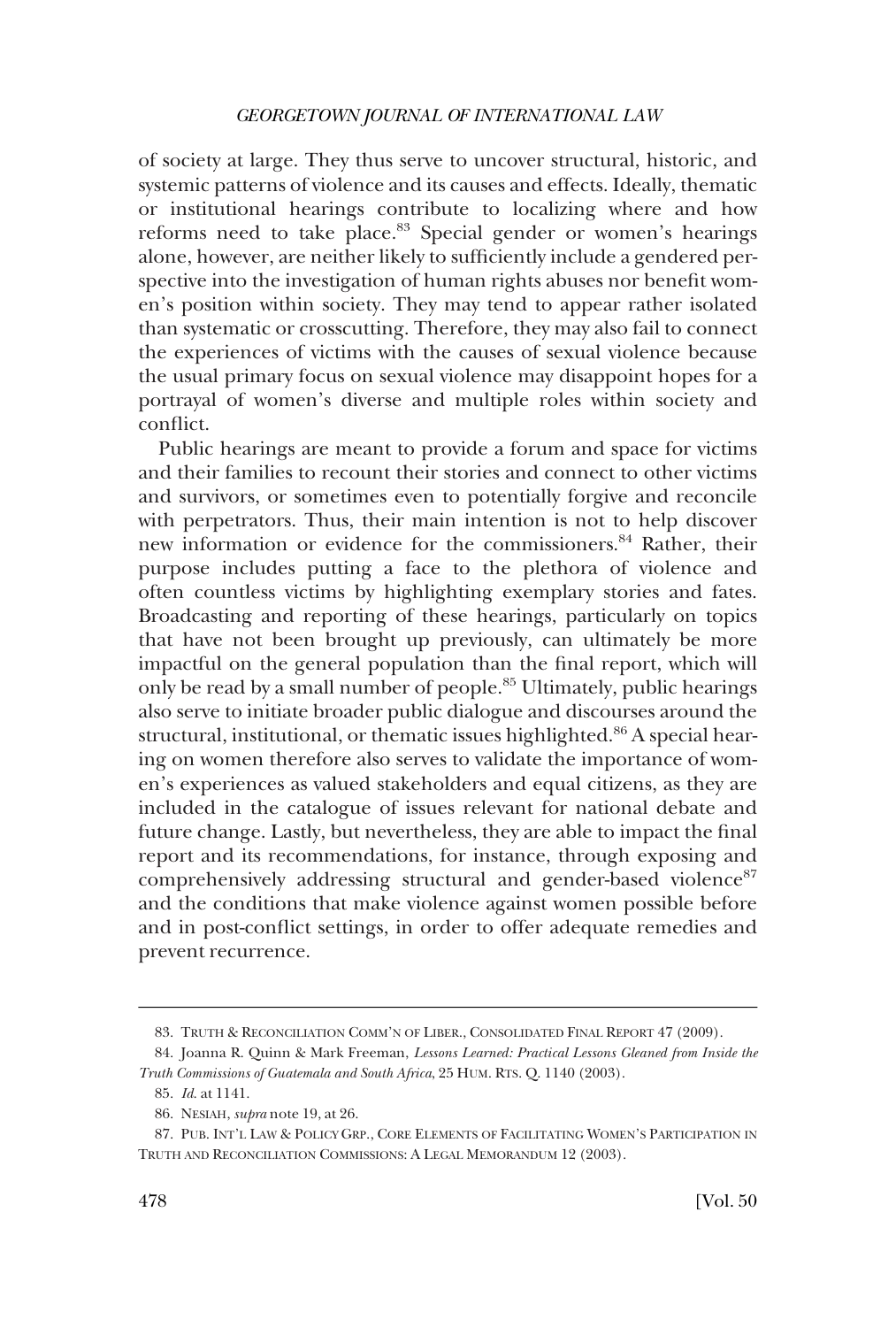<span id="page-16-0"></span>In order to provide a safe space for women to recount their experiences, gender-thematic or women-only hearings may need to consider some changes to their usual procedures.<sup>88</sup> Women may feel more comfortable with female commissioners only or with only women commissioners addressing them as regards sexual and gender-based violence.<sup>89</sup> Confidential or private testimonies may also contribute to gender-sensitivity in responding to victims' potential fear of (re)victimization or even retaliation. $90$ 

# 4. Gender Sensitivity in Final Truth Commission Reports

TCs are usually tasked with producing a final report as a major outcome of their work. These reports can include gender-sensitivity in many ways and different sections. If reports have sections on recommendations, such as on reforms or reparations, these bear the greatest potential to inform transformative change for women, provided that they are implemented.<sup>91</sup> Tracing the implementation of recommendations for each of the countries is beyond the scope of this analysis. All that is commented on is whether there were gender-sensitive recommendations in the report. Another area looked at to identify gendersensitivity in the immediate outcomes of a TC's work is the inclusion of women's issues in the final report through special sections or chapters. Oftentimes, women's groups actively lobby for the inclusion of such a chapter or provide commissioners with research assistance and documentation, as will be seen in the African case studies. In this context, it can be helpful to distinguish between primarily, or even exclusively, focusing on sexual violence as opposed to non-sexual gendered harms and abuses, and possibly even structural or socio-historical analyses informing the findings. This could then potentially influence the way that women will be seen in the post-conflict society, so that stereotyping of gender roles or the inclusion of women's agency – in contrast to exclusively portraying victimhood – will also be considered. Lastly, an identification and connection of systematic and structural forms of marginalization and violence against women prior to the conflict or afterwards and during conflict would bear potential for reacting in a

<sup>88.</sup> Meintjes, *supra* note 19, at 109.

<sup>89.</sup> PUB. INT'L LAW & POLICY GRP., *supra* note 87, at 13.

<sup>90.</sup> Andrea Durbach & Lucy Geddes, *To Shape Our Own Lives and Our Own World: Exploring Women's Hearings as Reparative Mechanisms for Victims of Sexual Violence Post-Conflict*, 21 INT'L J. HUM. RTS. 1265 (2017).

<sup>91.</sup> Lambourne & Rodriguez Carreon, *supra* note 9, at 82; Gready & Robins, *supra* note 17, at 346; O'ROURKE, *supra* note 1, at 182.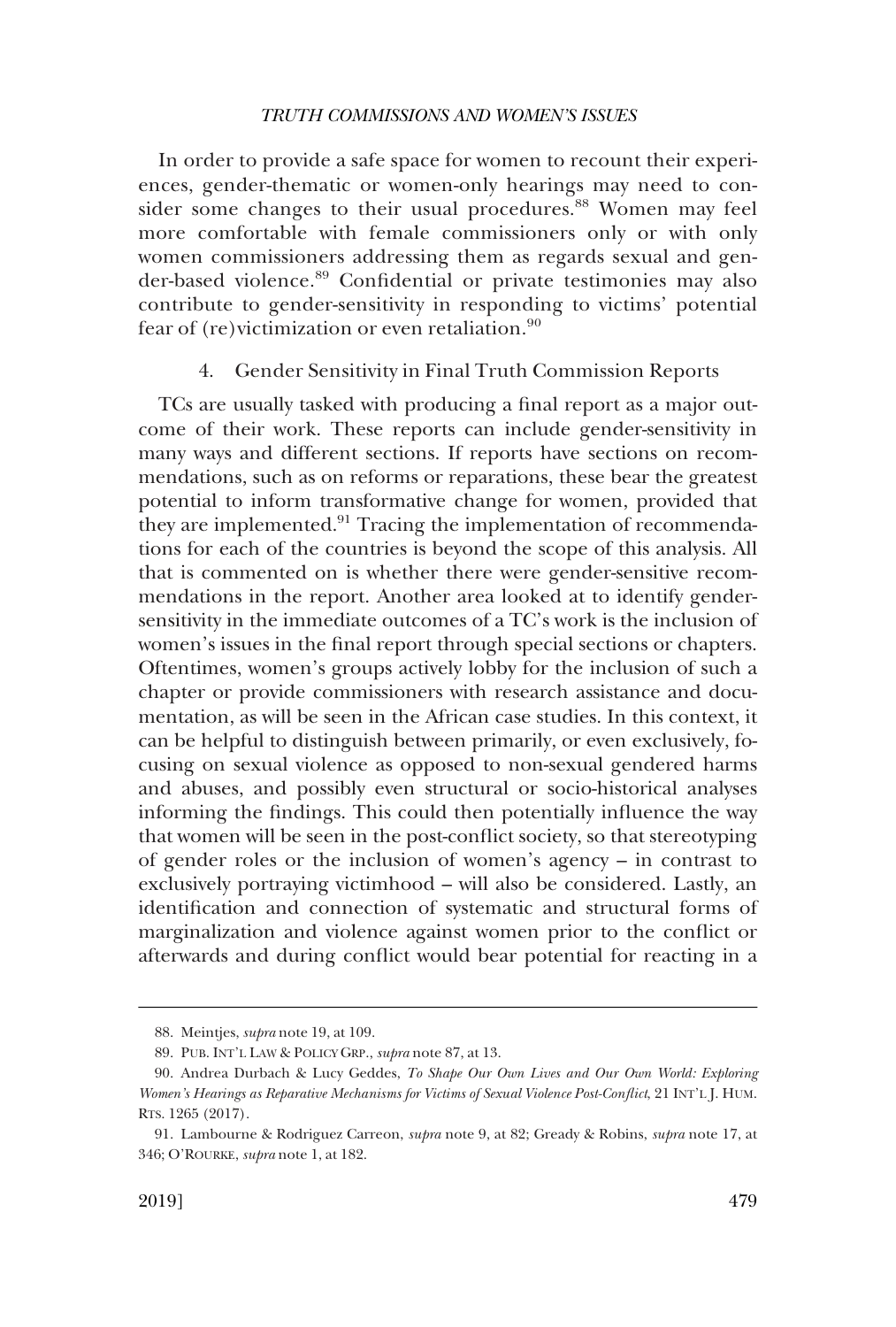<span id="page-17-0"></span>gender-just transformative manner that could be used as a base for advocating for and eventually achieving more gender equality.

# IV. THE GENDER ROLES OF SPECIFIC TCS

This section of the Article examines TCs in five countries to understand how diverse institutions have taken up women's issues. The design and conceptualization of TCs will briefly be outlined after the introduction of each country's conflict to set out the context leading up to the establishment of a truth-seeking mechanism. Then, gender mainstreaming or balancing processes as well as thematic or special gender-based or women-only hearings will be looked at. Lastly, as the most immediate outcome of a commission, their final reports will be looked at to determine the extent to which women's issues are included.

# A. *South Africa*

## 1. Country Context and the Gender-Sensitivity of the Mandate

The South African Truth and Reconciliation Commission (TRC) was enacted by parliament through the Promotion of National Unity and Reconciliation Act, No. 34 of 1995. It operated from 1995 to 2002 (although mainly completing its work in 1998), ending with the publication of its seven-volume final report.<sup>92</sup> It found that all major political organizations involved committed gross human rights abuses, even though the apartheid state is assigned most responsibility and culpability by the final report.<sup>93</sup>

The South African TRC was mandated to investigate and document gross human rights violations in South Africa that occurred between 1960 and 1994.<sup>94</sup> These gross human rights violations investigated were restricted to killings, abductions, torture, or ill-treatment, the latter allowing for some discretion. Attention to women's gendered experiences of the conflict and apartheid or to sexual and gender-based violence amounting to or used in conjunction with the aforementioned categories had not been referenced or considered initially. However, sexual violence was eventually included under the commissioners' interpretation of ill-treatment after civil society organizations pressed

<sup>92.</sup> HAYNER, *supra* note 1, at 27.

<sup>93. 5</sup> TRUTH AND RECONCILIATION COMMISSION OF SOUTH AFRICA 209-12 (1998).

<sup>94. 1</sup> TRUTH AND RECONCILIATION COMMISSION OF SOUTH AFRICA 24 (1998).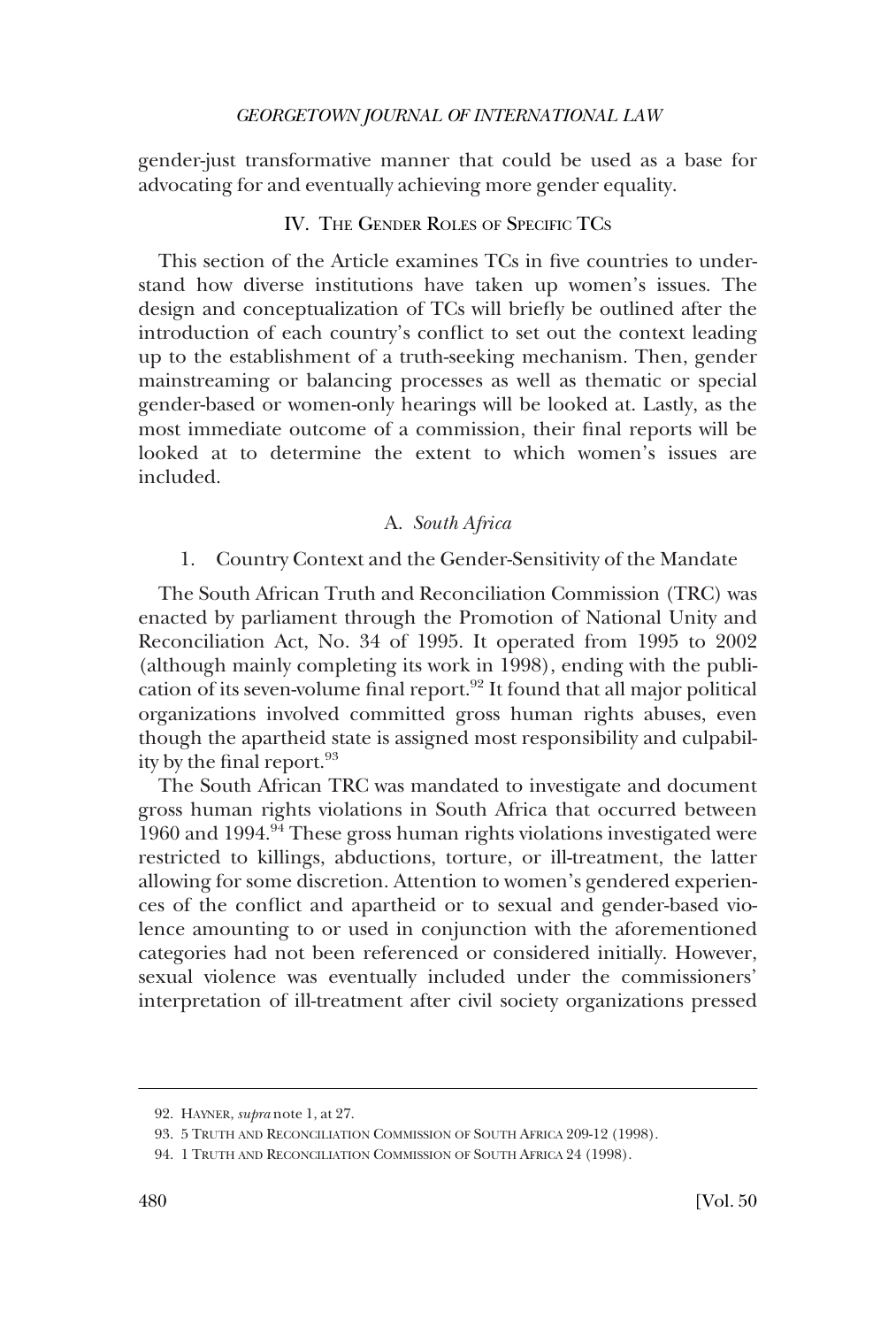for it.95 The TRC could have also included rape and other forms of sexual violence under the category of torture,  $96$  a human rights violation that is considered to be absolute and non-derogable even in internal conflict or state of emergency. $97$  However, it is important to note that the TC divided its work in different ways: victims went to one committee and perpetrators to another. Each of those committees dealt with the issues differently. As far as perpetrators were concerned, they were able to go to the Amnesty Committee should they choose to do so. That committee did not really deal with gender violence much, as some commissioners made comments, rightly or wrongly before the process started, that sexual violence was not something for which amnesty could be obtained.

Although women's groups in South Africa did not organize and mobilize around the TRC and the public and political demand for including gender as a focus did not occur until well into the implementation period of the commission,<sup>98</sup> they did manage to later influence truth-seeking. The TRC has been generally described as largely receptive towards women's groups' and civil society's recommendations.<sup>99</sup> The government seemed to show willingness to incorporate women's practical but also strategic demands at the time. Additionally, women's organizations' demands were successfully framed within the national discourse of liberation, rights, and equal citizenship,100 which enhanced the legitimacy of their claims. Furthermore, women's organizations were formed and

98. Ilze Olckers, *Gender-Neutral Truth: A Reality Shamefully Distorted*, 12 AGENDA: EMPOWERING WOMEN FOR GENDER EQUITY 31, 62 (1996). The same is true for most other NGO sectors. Hugo Van Der Merwe et al., *Non-Governmental Organisations and the Truth and Reconciliation Commission: An Impact Assessment*, 26 POLITIKON 58 (1999). Overall, this should have decreased their chances of having gender-sensitive considerations included into the process. INT'L CTR. FOR TRANSITIONAL JUSTICE, *supra* note 69, at 25.

99. Kusafuka, *supra* note 95, at 51; PUMLA GOBODO-MADIKIZELA, WOMEN'S CONTRIBUTIONS TO SOUTH AFRICA'S TRUTH AND RECONCILIATION COMMISSION viii (2005); INT'L CTR. FOR TRANSITIONAL JUSTICE, *supra* note 69, at 13. Even though the role of civil society is seen as comparatively influential on the entire TRC process, it was neither seen as extensive nor as inclusive as it could have been with greater political commitment to the role and rights of victims within the process. Van Der Merwe et al., *supra* note 98, at 60, 63.

100. Georgina Waylen, *Women's Mobilization and Gender Outcomes in Transitions to Democracy*, 40 COMP. POL. STUD. 527 (2007); WAYLEN, *supra* note 73, at 52.

<sup>95.</sup> Ayumi Kusafuka*, Truth Commissions and Gender: A South African Case Study*, 9 AFR. J. CONFLICT RESOL. 45, 48 (2009).

<sup>96.</sup> Scanlon & Muddell, *supra* note 12, at 12.

<sup>97.</sup> International Covenant on Civil and Political Rights, Dec. 19, 1966, 999 U.N.T.S. 174, *entered into force* Mar. 23, 1976; SIERRA LEONE TRUTH AND RECONCILIATION COMM'N., *supra* note 42, at 133.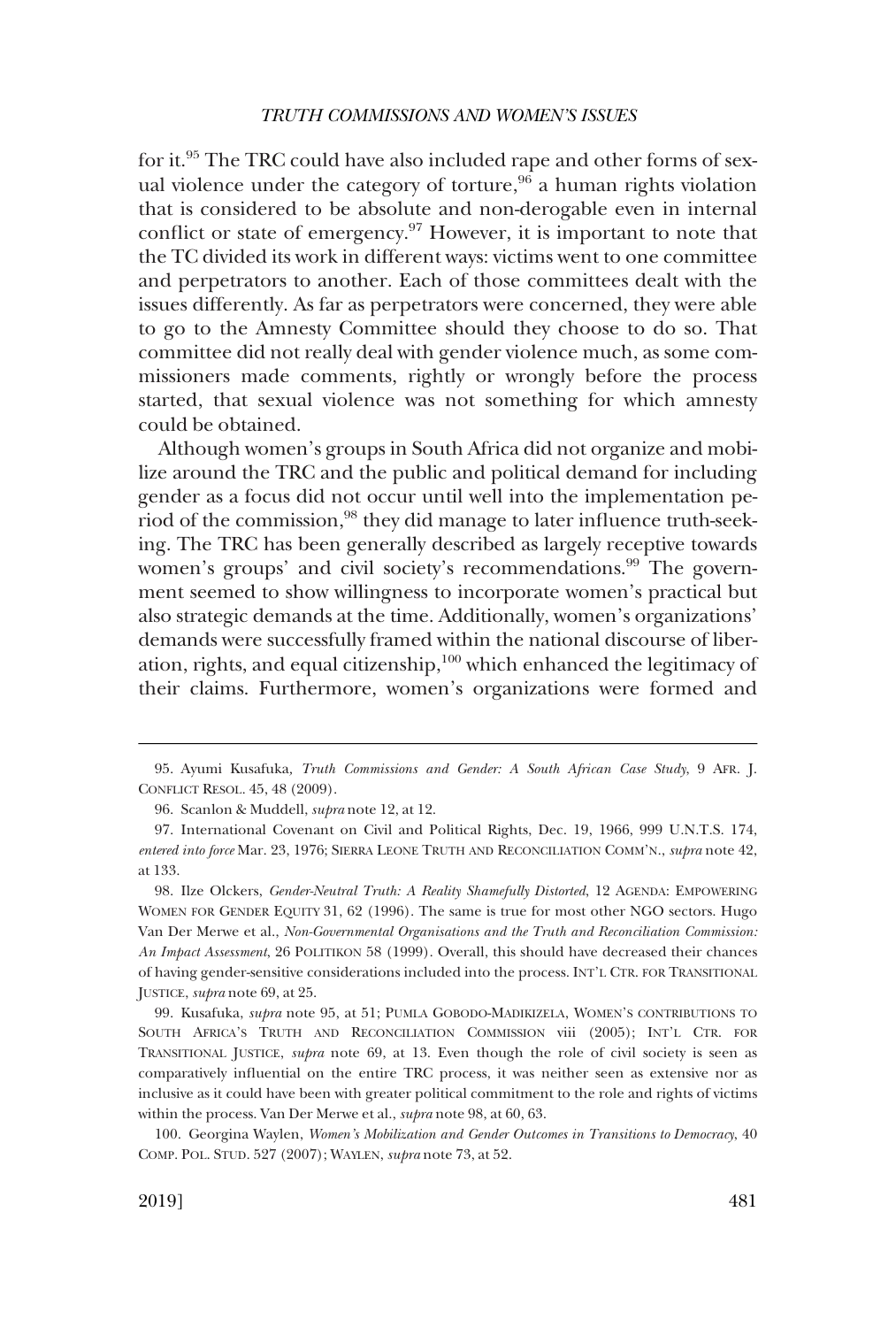<span id="page-19-0"></span>were active prior to the transition $101$  so that they already had acquired experience in organizing and strategizing as well as in establishing networks.102 However, the relationship between the TRC and women's activists and groups that mobilized around the process has been described as ambiguous and even strained.<sup>103</sup> On the one hand, the commission was accused of not actively seeking out such groups. On the other hand, the women's movements' initial preoccupation with and focus on women's representation in the newly established state structures as well as lobbying for measures against violence against women, saw the movement's self-exclusion from the design stage of the TRC.<sup>104</sup>

## 2. Commissioners and Staff

The South African commissioners were selected in a consultative process. The process of nominating and interviewing candidates was quite transparent. Human rights and victim-survivors groups debated the nominees and what had been included in the draft legislation of the TRC Act.105 The TRC eventually had seven women commissioners out of seventeen members, which amounted to about forty-one per cent.106

Representatives from women's NGOs and groups as well as other actors with an interest in this area, such as legislative representatives and scholars,<sup>107</sup> managed to collectively expand and influence the commission's willingness to incorporate a gendered perspective. The Gender Project of the University of the Witwatersrand's Centre for Applied Legal Studies (CALS)<sup>108</sup> and Beth Goldblatt and Sheila Meintjes<sup>109</sup> in particular submitted a short-term research report derived from a workshop on gender and the TRC. It markedly influenced the TRC's procedures and conceptions regarding gender,<sup>110</sup> and contributed to incorporating women's experiences of apartheid and political

<sup>101.</sup> WAYLEN, *supra* note 73, at 49.

<sup>102.</sup> Viterna & Fallon, *supra* note 10, at 674.

<sup>103.</sup> Kusafuka, *supra* note 95, at 49.

<sup>104.</sup> *Id*. at 62, 65; Olckers, *supra* note 98, at 61.

<sup>105.</sup> Wiebelhaus-Brahm, *supra* note 11, at 64.

<sup>106.</sup> GOBODO-MADIKIZELA, *supra* note 99, at v; Olckers, *supra* note 98, at 61.

<sup>107.</sup> TRUTH AND RECONCILIATION COMM'N OF SOUTH AFRICA, *supra* note 80, at 284.

<sup>108.</sup> The submission came about as the product of the CALS' Gender Project, which conducted a workshop on the matter. Women's NGOs, politicians, as well as scholars, and others with an interest in gender and/or women and their relationship to the TRC attended the workshop.

<sup>109.</sup> Kusafuka, *supra* note 95, at 50.

<sup>110.</sup> Van Der Merwe et al., *supra* note 98, at 72.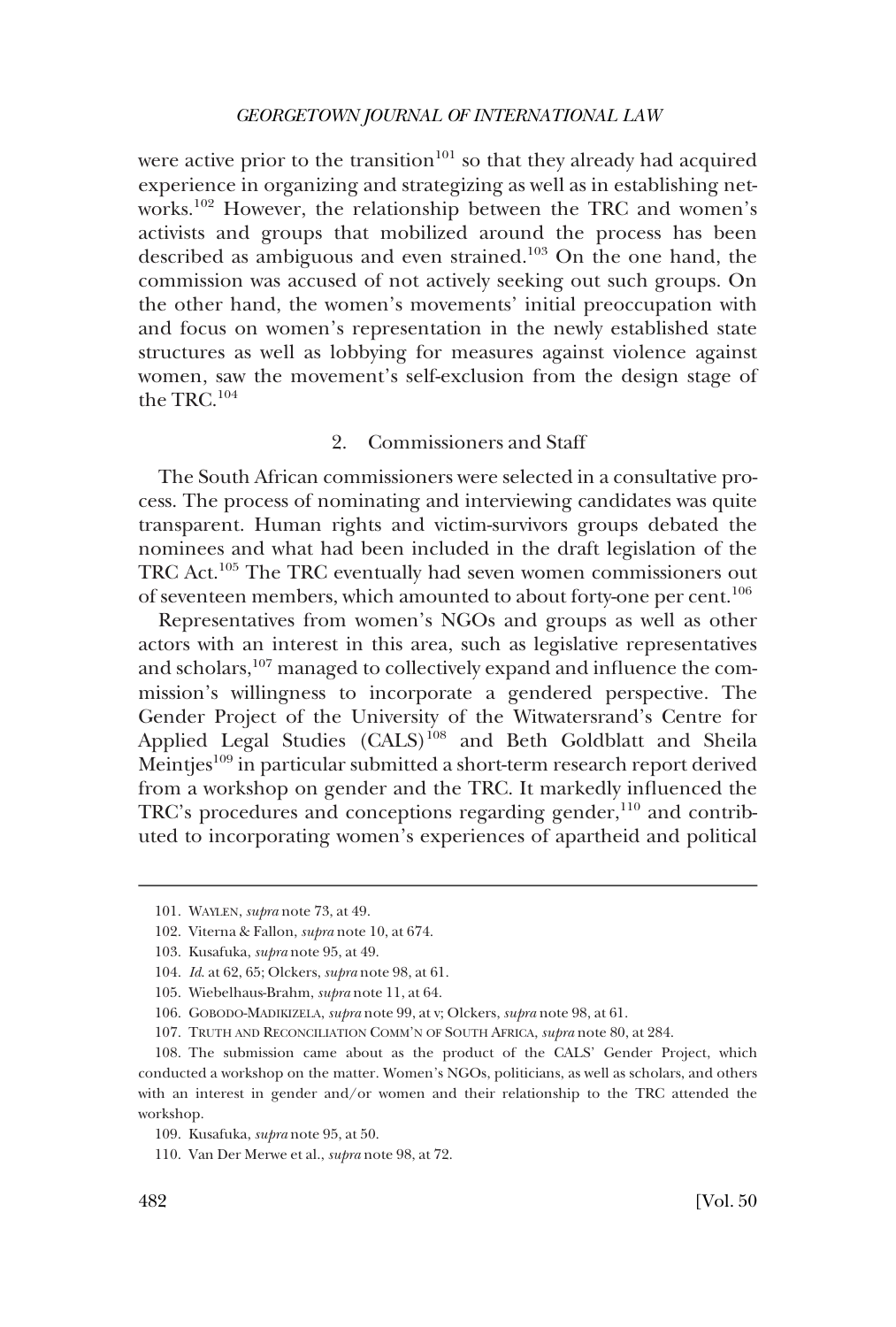<span id="page-20-0"></span>violence into the historical record created by the final report. The submission, for example, raised concern about the practice of not asking women for their own experience as they initially mostly testified on behalf of other, usually male, victims of the conflict. Because of this perception but also self-portrayal<sup>111</sup> of women as secondary victims only,  $112$ it then served to draw the commissioners' attention to asking women for their own stories and experiences. By encouraging commissioners to ask witnesses about what had happened to them, or how they might have suffered because of human rights violations directly targeted at others,113 the submission raised awareness and provided education about how to interact with women witnesses and victims of sexual violence.

# 3. Gender Mainstreaming and Gender Balancing

The South African TRC did not have a gender unit nor did it specifically mainstream gender throughout its processes. Neither did it do so in its outcomes, such as the final report including its recommendations.114 As women's groups only mobilized to lobby the South African TRC after the implementation phase had begun, $115$  it is not surprising that this was not a concern to the commissioners in operationalizing and carrying out the mandate. Nevertheless, the CALS' submission did call for a rejection of gender-neutrality, by not taking gender and the differential impacts of such conceptions into account<sup>116</sup> in the TRC's policy-framework and all other matters.117 This could be interpreted as calling for a gender-sensitive approach. Additionally, the CALS' proposal called for considering gender within the historical account of the final report.118 Thus, it encouraged gender mainstreaming, as it did not

<sup>111.</sup> This is most likely because of stigma attached to sexual violence and the commission's focus on only certain, and hence limited, civil and political human rights violations which are more often experienced by men.

<sup>112.</sup> Secondary victims are victims through their relationship to a first degree or direct victim such as (most frequently male) spouses, children, or other relatives. HAYNER, *supra* note 1, at 86; ABBEY BOGGS, SILENT NO MORE: INCLUSION OF POST-CONFLICT WOMEN IN TRUTH COMMISSIONS 8 (2017).

<sup>113.</sup> BETH GOLDBLATT & SHIELA MEINTJES, GENDER AND THE TRUTH AND RECONCILIATION COMMISSION: A SUBMISSION TO THE TRUTH AND RECONCILIATION COMMISSION 33 (1996).

<sup>114.</sup> Kusafuka, *supra* note 95, at 47.

<sup>115.</sup> Olckers, *supra* note 98, at 62.

<sup>116.</sup> However, the submission also makes clear that it only intends to highlight women's gendered experiences instead of looking at men, too. GOLDBLATT & MEINTJES, *supra* note 113, at 1.

<sup>117.</sup> *Id*. at 33.

<sup>118.</sup> *Id*. at 36.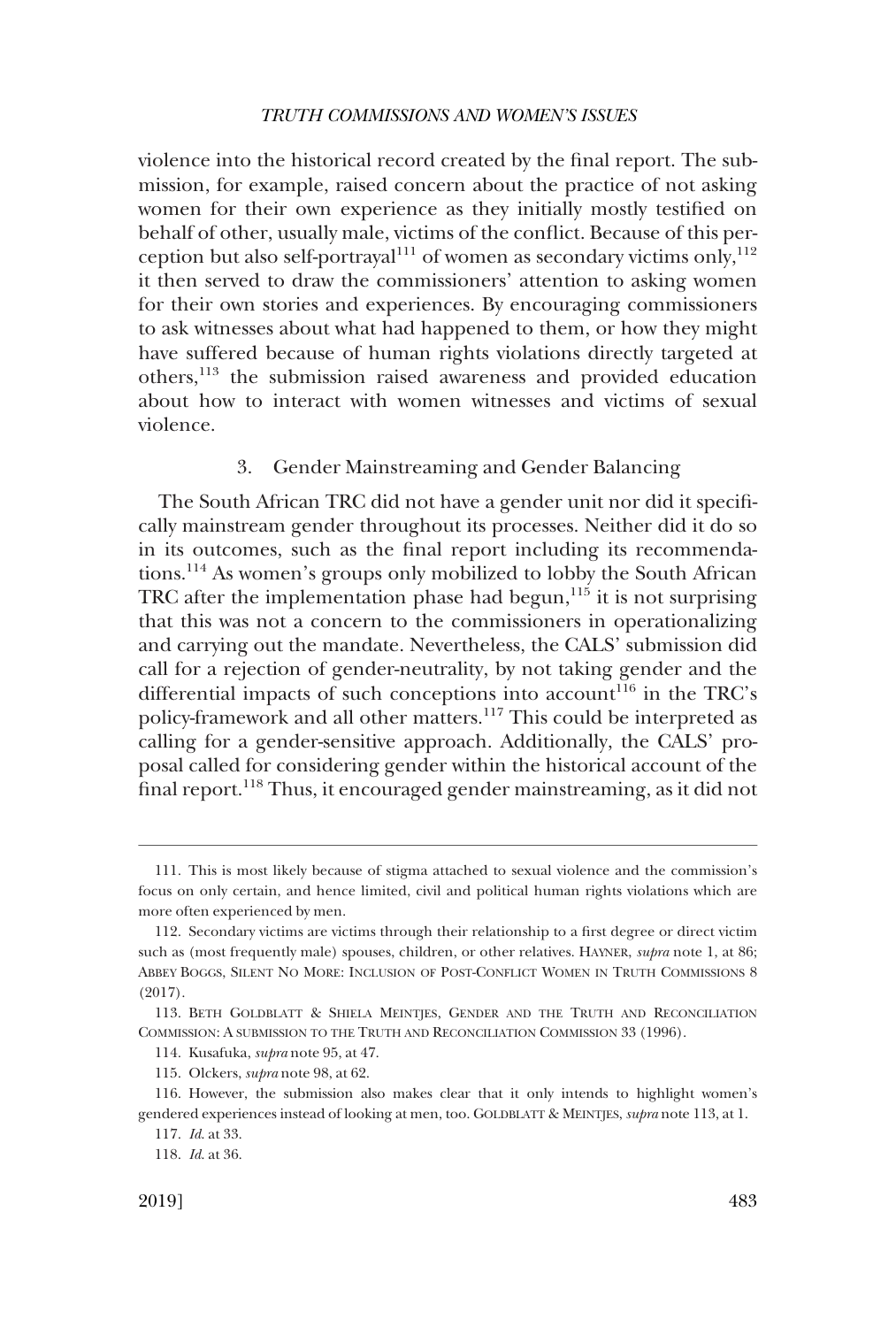<span id="page-21-0"></span>suggest a separate chapter on women. The demand for gender mainstreaming by at least one civil society submission mostly by and specifically about women hence seems to have contributed to more gender-sensitivity in other parts of the TRC's work.

# 4. Special/Thematic Gender Hearings

Women's groups increasingly began to interact with the South African TRC in 1996 and demanded to address gender-specific issues through public hearings with a thematic focus on women.<sup>119</sup> Pressure from women's organizations in general,<sup>120</sup> and the CALS' academic submission produced after a workshop that included several women's groups, again influenced the commission's approach towards the roles and lived experiences of women within and during apartheid.<sup>121</sup>

The women's hearings were broadcast but did not receive extensive coverage in the media compared to other institutional and thematic hearings.<sup>122</sup> Nevertheless, women's participation was described as having been particularly encouraged and consequently high.123 Changing the composition of the commissioners was partly included: CALS had asked for considering women commissioners only.<sup>124</sup> The TRC then decided to change the commissioner panel according to the individual witnesses' preferences,<sup>125</sup> thus making it possible to testify before an allwomen panel.<sup>126</sup> Therefore, gender-sensitivity was further achieved by lobbying, rather than through gender-sensitive conceptualization by the TRC.

However, women's inclusive participation was hampered by the fact that the three thematic hearings on women were all held in urban centers. This severely constricted rural (and thus during and after apartheid often highly marginalized) women's access to participation in the

<sup>119.</sup> BOGGS, *supra* note 112, at 7.

<sup>120.</sup> Lyn Graybill, *The Contribution of the Truth and Reconciliation Commission Toward the Promotion of Women's Rights in South Africa*, 24 WOMEN'S STUD. INT'L. 1, 5 (2001); Van Der Merwe et al., *supra*  note 98, at 72; GOBODO-MADIKIZELA, *supra* note 99, at 17; Penelope Andrews, *Justice, Reconciliation, and the Masculinist Way: What Role for Women in Truth and Reconciliation Commissions?*, 60 N.Y.L. SCH. L. REV. 199, 218 (2016).

<sup>121.</sup> TRUTH & RECONCILIATION COMM'N OF SOUTH AFRICA, *supra* note 80, at 284.

<sup>122.</sup> Graybill, *supra* note 120, at 5.

<sup>123.</sup> Kusafuka, *supra* note 95, at 55.

<sup>124.</sup> GOLDBLATT & MEINTJES, *supra* note 113, at 34.

<sup>125.</sup> TRUTH AND RECONCILIATION COMMISSION OF SOUTH AFRICA, TRUTH AND RECONCILIATION COMMISSION STATEMENT, SOUTH AFRICA: TRC AND GENDER, JOHANNESBURG (1996).

<sup>126.</sup> Durbach & Geddes, *supra* note 90, at 1265.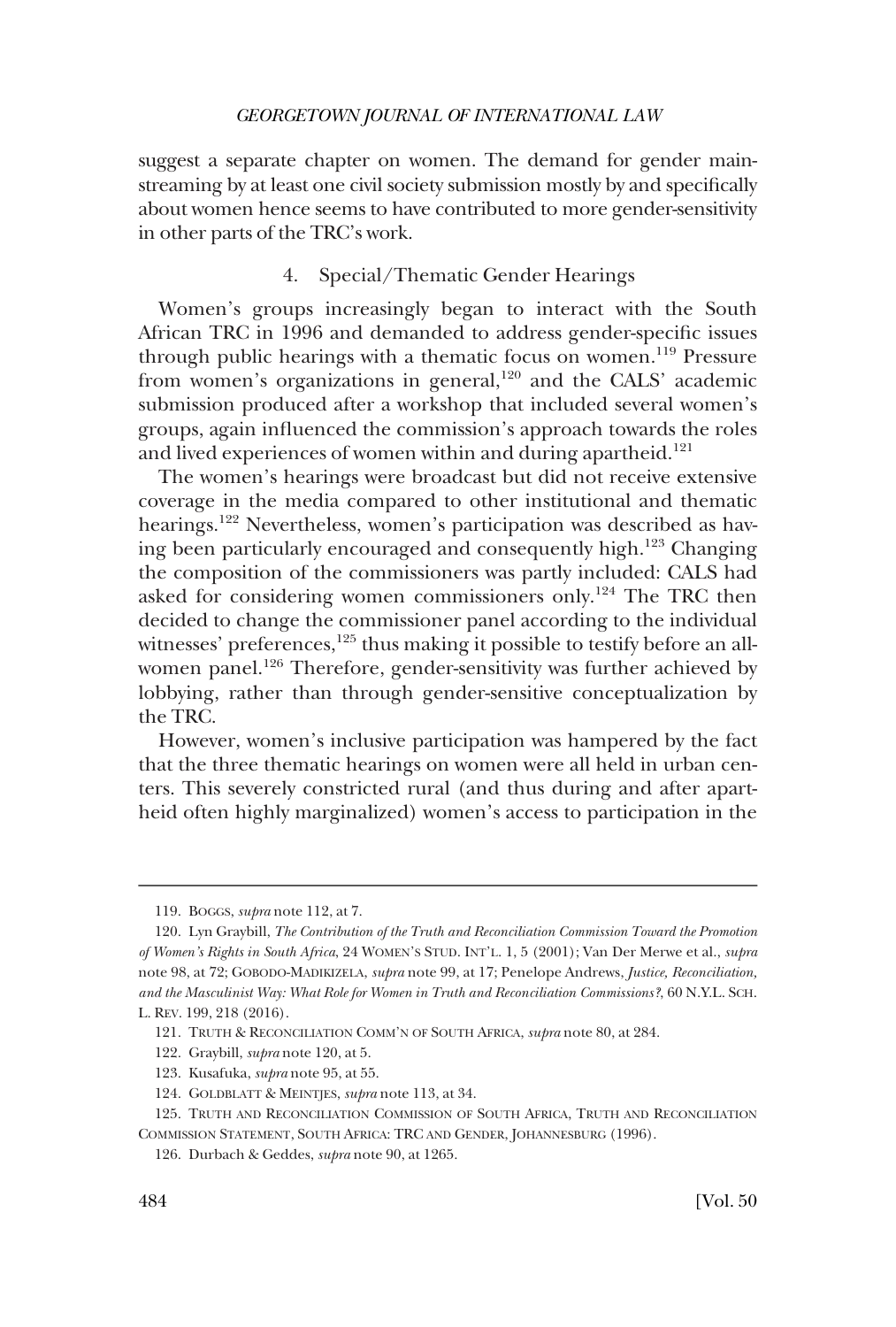<span id="page-22-0"></span>TRC.127 This limits the initial demand for encompassing women from all levels of society, as the submission clearly pointed to inequalities entrenched in apartheid's racial, socioeconomic, and geographic stratification of women but also customary law applied in rural areas and the former so-called "homelands" after transition.<sup>128</sup> As such, the extent and possible impact of inclusive and intersectional gender-sensitivity for the women's hearings was quite limited.

# 5. Gender Sensitivity in the Final Report

NGOs, including women's organizations, provided considerable input with research assistance and documentation in all stages of the TRC. The CALS' submission serves as yet another example of this assistance and its inclusion into methodological and procedural concerns as well as the outcome the final report embodies.<sup>129</sup> In addition, it also led to the TRC conducting and including its own research on gender issues into the final report.<sup>130</sup> Gender, however, was interpreted as women-only instead of as a relative category.<sup>131</sup> The impact of this submission,<sup>132</sup> furthermore led to having a gender researcher hired, but her comprehensive report, which specifically included the link of conflict-related to continuing high rates of violence against women in peacetime South Africa, was only incorporated in fragments within the TRC's final report.133 The CALS' submission thus had considerable effect on the activities and the final report as the outcome.

Therefore, it does seems likely<sup>134</sup> that the South African TRC would have not considered women's experiences and interests in the postconflict society without women's groups lobbying for it. Even though demands might have increased, the implementation was cause for criticism as it left out many considerations raised by women's organizations, such as the only partial inclusion of the comprehensive research by the consultant hired for that purpose. Ilze Olckers furthermore opines that

133. *Id*.

<sup>127.</sup> *Id*.

<sup>128.</sup> GOLDBLATT & MEINTJES, *supra* note 113, at 3.

<sup>129.</sup> Van Der Merwe et al., *supra* note 98, at 65, 71, 72.

<sup>130.</sup> *Id*.

<sup>131.</sup> Meintjes, *supra* note 19, at 110.

<sup>132.</sup> The CSVR, even though this is not a women's organization, also encouraged the hiring and work of the gender researcher. Kusafuka, *supra* note 95, at 59.

<sup>134.</sup> This view is supported by the fact that even the CALS'submission was compiled and introduced into the TRC after it had already started its work. Thus, commissioners, staff, the women's wing of the ANC, or other civil society and human rights organizations theoretically could have had some time to introduce gender or women's concerns into the realm of the TRC.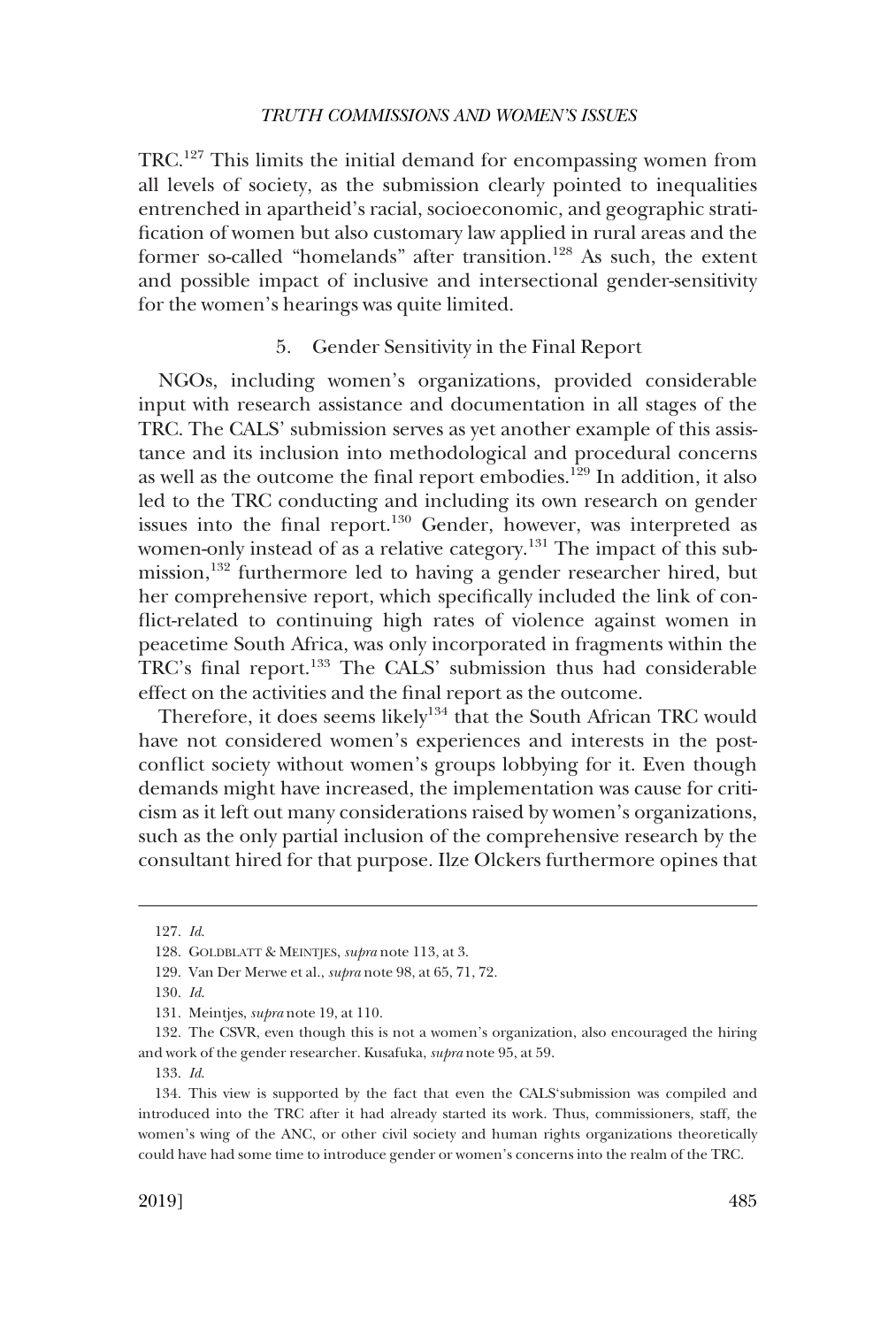<span id="page-23-0"></span>women were only portrayed as passive suffering victims, mostly as grieving mothers or wives, which additionally reduced them to their naturalized social position as caretakers instead of agents.<sup>135</sup> The final report does, however, recognize that most women who testified publicly in the TRC's special hearings on gender were leaders and political activists in their own right, $136$  thus partially breaking up the conceptualization of women as (secondary) victims only.<sup>137</sup> Lastly, the final report fails to recommend changes to the laws and practices that enforce women's economic and social inequality,138 which diminishes its impact and possible effect on women's lived realities.

#### B. *Guatemala*

1. Country Context and the Gender-Sensitivity of the Mandate

The Guatemalan Commission for Historical Clarification (*La Comisio´n para el Esclarecimiento Histo´rico*, known by its Spanish acronym CEH) operated from 1997 to 1999 and investigated the human rights violations committed during the thirty-six year<sup>139</sup> civil war. In contrast to most other TCs, the CEH did not have any legal powers.<sup>140</sup> It was furthermore prohibited from naming individual perpetrators, $141$  and could not hold public hearings.<sup>142</sup> This was decided due to fear of reprisals and possible actions by the military.<sup>143</sup> As far as its mandate was concerned, it was broadly defined.<sup>144</sup> It tasked the commission with clarifying human rights violations, abuses, and acts of violence related to the armed conflict. Nonetheless, the commission chose to interpret

<sup>135.</sup> Olckers, *supra* note 98, at 65.

<sup>136.</sup> TRUTH AND RECONCILIATION COMMISSION OF SOUTH AFRICA, *supra* note 80, at 311.

<sup>137.</sup> GOLDBLATT & MEINTJES, *supra* note 113, at 34.

<sup>138.</sup> Margaret Maisel, *Have Truth and Reconciliation Commissions Helped Remediate Human Rights Violations against Women - A Feminist Analysis of the Past and Formula for the Future*, 20 CARDOZO J. INT'L & COMP. L. 143, 161 (2011).

<sup>139.</sup> Even though the *ratione temporis* of the mandate spanned from 1960 to 1996, the CEH only considered events from 1962 on. Comisión para el Eslarecimiento Histórico [CEH], *Guatemala, memoria del silencio*, Tomo I, Prolo´go, at 47 (June 1999).

<sup>140.</sup> Such as, for instance, the powers of search and seizure or to subpoena in order to obtain evidence or coerce testimonies. Rosser, *supra* note 79, at 78.

<sup>141.</sup> MARK FREEMAN, TRUTH COMMISSIONS AND PROCEDURAL FAIRNESS 274 (2006); Joanna Crandall, *Truth Commissions in Guatemala and Peru: Perpetual Impunity and Transitional Justice Compared*, 4 J. PEACE, CONFLICT, & DEV. 1, 7 (Apr. 2004).

<sup>142.</sup> Crandall, *supra* note 141, at 15; Quinn & Freeman, *supra* note 84, at 1124.

<sup>143.</sup> FREEMAN, *supra* note 141, at 274.

<sup>144.</sup> Christian Tomuschat, *Clarification Commission in Guatemala*, 23 HUMAN RIGHTS Q. 233, 239 (2001).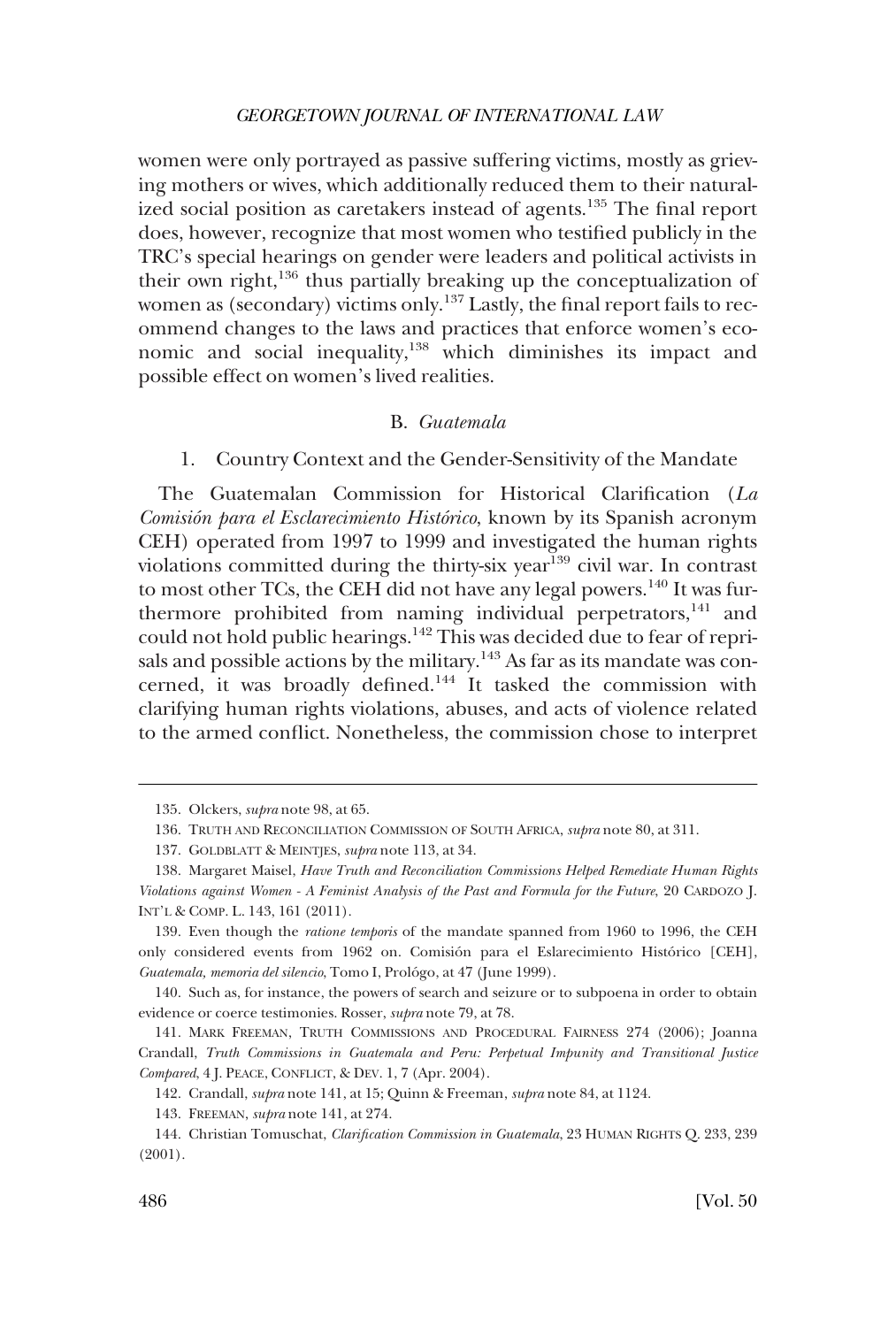<span id="page-24-0"></span>its *ratione materiae* as attacks on life and personal integrity, particularly focusing on extrajudicial killings, disappearances, and sexual violence.<sup>145</sup> Regardless, the integration of sexual violence was not conceptually included from the outset, but rather emerged as women victim-survivors and witnesses raised the issues during statement taking.<sup>146</sup> The CEH's staff was surprised by the revelations of gendered and sexualized violence. They then adjusted their processes and methodologies accordingly.147 Thus, the change can be attributed to human rights workers in the field and feminist individuals involved, $148$  rather than the commissioners or the TC as a whole.

Since the commission was mainly intended to investigate and present a comprehensive and objective history of the events and causes of and leading up to the conflict,<sup>149</sup> it was not designed to hold public hearings or to directly involve itself within local reconciliation efforts. Consequently, space for women's groups' inclusion and participation within the preparation phase was limited. At the design stage, the CEH was perceived as not working well with social movements and organizations in general. It only met collectively once with representatives of Guatemala's major social movements and this was when the commission was already halfway through its tenure.<sup>150</sup>

## 2. Gender Sensitivity in the Final Report

The CEH's final report includes a chapter that deals with the investigations and findings of sexual violence against women.151 Women were also considered in other sections of the report, for instance on genocide, torture, or military strategies.152 However, gender was not mainstreamed in the report or activities of the CEH. While the report provides structural findings on racism, chronic structural injustice, and undemocratic institutions as having supported the human rights

<sup>145.</sup> *Id*. at 239-40.

<sup>146.</sup> Rosser, *supra* note 79, at 69.

<sup>147.</sup> *Id*. at 76.

<sup>148.</sup> *Id*. at 75.

<sup>149.</sup> Tomuschat, *supra* note 144, at 239.

<sup>150.</sup> Patterson-Markowitz et al., *supra* note 64, at 89.

<sup>151.</sup> The chapter's title is *Violencia sexual contra la mujer* (Sexual Violence Against Women). Comisio´n para el Esclarecimiento Histo´rico [CEH], *Guatemala: memoria del silencio*, Tomo II, Capítulo Segundo, at 13 (June 1999).

<sup>152.</sup> Emily Rosser, *Depoliticised Speech and Sexed Visibility: Women, Gender and Sexual Violence in the 1999 Guatemalan Comision para el Esclarecimiento Historico Report*, 1 INT'L J. OF TRANSITIONAL JUST. 403 (2007).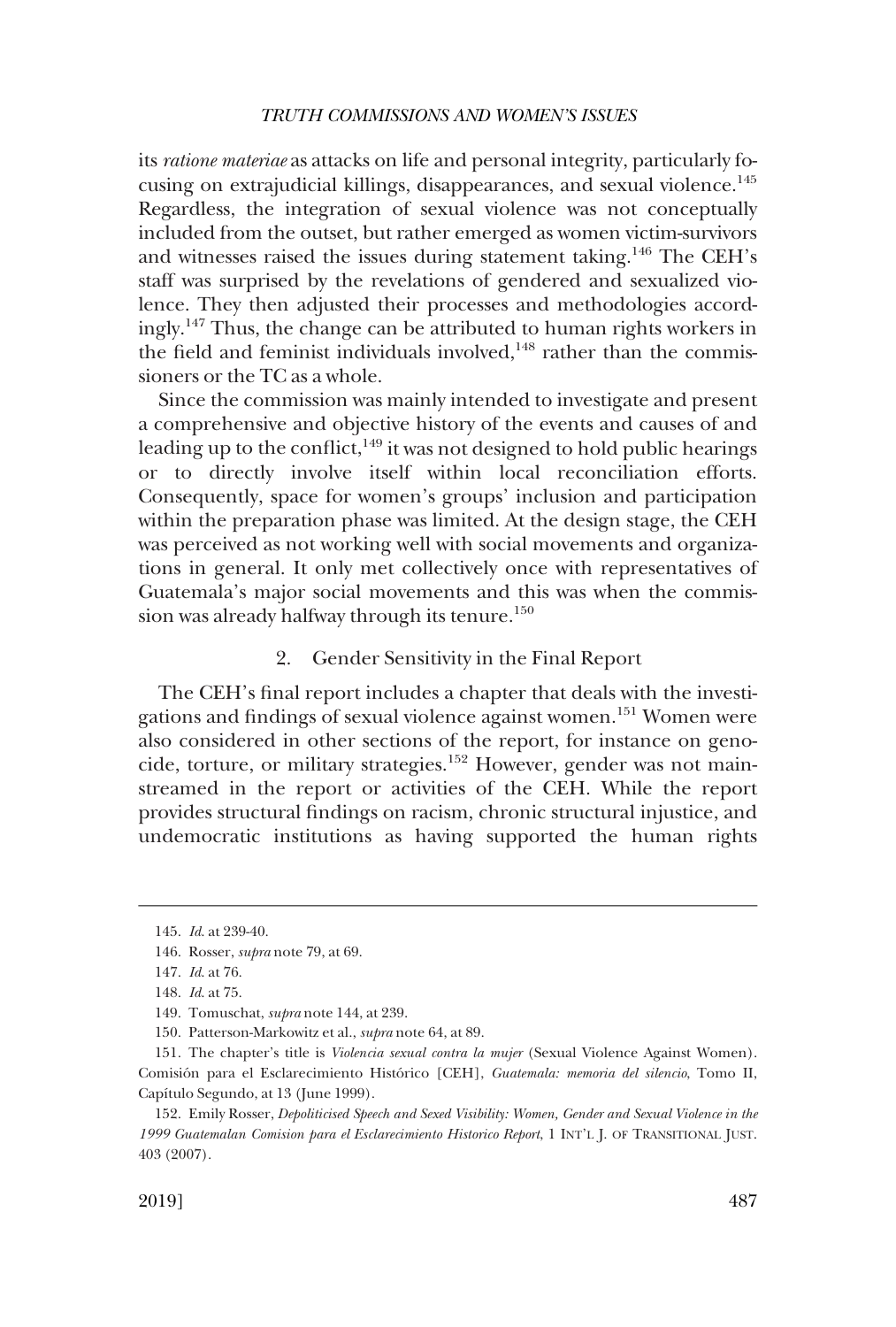violations considered, $153$  no findings on broader gender inequality are included. A brief overview on women's share of the human rights violations otherwise looked at by the commission left out non-sexual gendered abuses such as forced displacement,<sup>154</sup> loss of livelihood, income, or expropriation, $155$  and psychological torture targeting their socially and culturally dominant role as mothers or caretakers.156 The lack of attention to non-sexual gendered harms is primarily attributed to the commissioners' interpretation of the *ratione materiae* as attacks on life and personal integrity.157 This served to exclude specific ways in which women were affected by the conflict. Moreover, the exclusive focus on sexual violence is especially pronounced with regard to indigenous women who became hyper-victimized<sup>158</sup> although they were also agents as perpetrators, peace activists, community organizers, and leaders of human rights associations.<sup>159</sup>

One of the main points of disappointment and criticism concerning the CEH's gender-sensitivity is the fact that the final report does not contain any recommendations on gender, including reparations for victims of sexual violence.<sup>160</sup> Furthermore, an analysis linking violence against women during war to predating and following structural oppression and gendered violence is missing.161 Such an analysis may have helped in clarifying the systemic dimension of violence against women and might have offered solutions on how to remedy them within recommendations sensitive towards gender concerns and women's issues. Both of these shortcomings cause debate and dissatisfaction when an assessment is made of the commission's work,<sup>162</sup> as it is seen to have failed to contribute to improving women's day-to-day experiences in the country.

<sup>153.</sup> HAYNER, *supra* note 1, at 35.

<sup>154.</sup> Scanlon & Muddell, *supra* note 12, at 28.

<sup>155.</sup> BOGGS, *supra* note 112, at 2.

<sup>156.</sup> Kusafuka, *supra* note 95, at 50; EBOE-OSUJI, *supra* note 63, at 266; Comisio´n para el Esclarecimiento Histórico [CEH], *Guatemala: memoria del silencio*, Tomo III (Las violaciones de los derechos humanos y los hechos de violencia), Guatemala City (Guatemala), 19, 22 (1999).

<sup>157.</sup> Tomuschat, *supra* note 144, at 240.

<sup>158.</sup> Rosser, *supra* note 79, at 72.

<sup>159.</sup> Patterson-Markowitz et al., *supra* note 64, at 92; PATTY CHANG ET AL., WOMEN LEADING PEACE: A CLOSE EXAMINATION OF WOMEN'S POLITICAL PARTICIPATION IN PEACE PROCESSES IN NORTHERN IRELAND, GUATEMALA, KENYA, AND THE PHILIPPINES 61–62 (2015).

<sup>160.</sup> Rosser, *supra* note 79, at 72; Patterson-Markowitz et al., *supra* note 64, at 90; Durbach & Geddes, *supra* note 90, at 1270.

<sup>161.</sup> Patterson-Markowitz et al., *supra* note 64, at 90.

<sup>162.</sup> *Id*.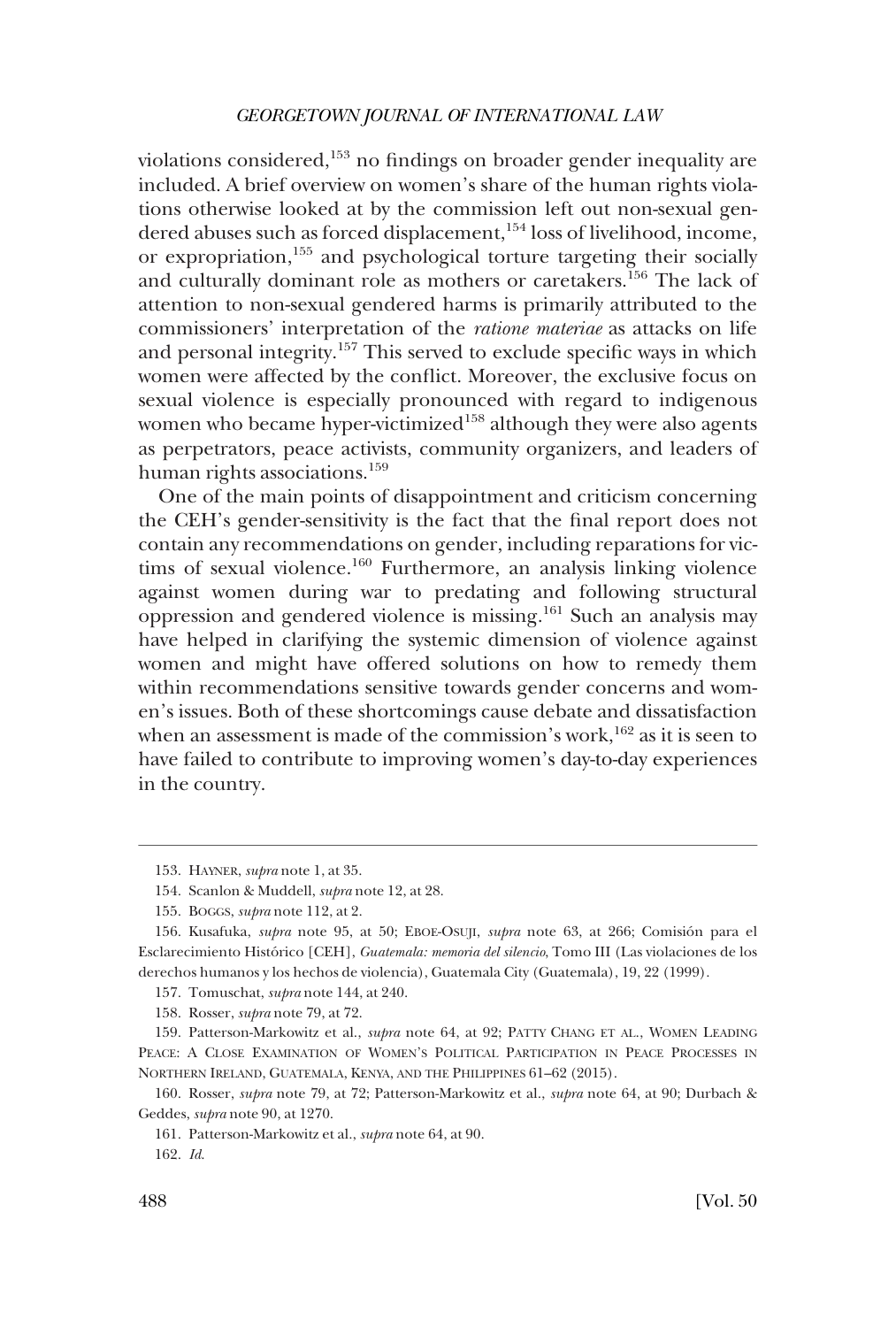## C. *Peru*

## <span id="page-26-0"></span>1. Country Context and the Gender-Sensitivity of the Mandate

The Peruvian Truth and Reconciliation Commission (*Comisión de la Verdad y Reconciliacio´n*) (CVR) was created in 2001 by presidential decree.163 It operated between 2001 and 2003 and was tasked with the investigation of human rights violations that occurred during the armed conflict between 1980 and 2000. The CVR established that the *Partido Comunista del Peru´-Sendero Luminoso* (PCP-SL) clearly was responsible for the majority of the abuses and human rights violations, $164$  while the Tupac Amaru Revolutionary Movement (*Movimiento Revolucionario Túpac Amaru*) (MRTA)<sup>165</sup> was responsible for only about 1.8% of all human rights violations.<sup>166</sup> State officials, government forces, and militia were also found to have committed a significant amount of abuses,167 particularly with regard to disappearances, torture, and sexual violence.<sup>168</sup>

The Peruvian commission's mandate did not include sexual violence or abuses in its investigations, findings, or recommendations. Like in the South African case, its *ratione materiae* was predefined and encompassed murders, kidnappings, forced disappearances, torture and other gross bodily harm, other gross human rights violations,<sup>169</sup> as well as violations of the collective rights of Peru's indigenous population.<sup>170</sup> Nevertheless, this Commission integrated gender issues largely because of NGO advocacy<sup>171</sup> and international

<sup>163.</sup> Supreme Decree No. 065/2001-PCM. Gloria Cano & Karim Ninaquispe, *The Role of Civil Society in Demanding and Promoting Justice*, *in* THE LEGACY OF TRUTH: CRIMINAL JUSTICE IN THE PERUVIAN TRANSITION 39, 42 (Lisa Magarrell & Leonardo Filippini eds., Catherine Jagoe trans., 2006).

<sup>164.</sup> Comisión de la Verdad y Reconciliación, *Informe Final*, Tomo II, at 127 (2003).

<sup>165.</sup> Mijke de Waardt & Annelou Ypeij, *Peruvian Grassroots Organizations in Times of Violence and Peace: Between Economic Solidarity, Participatory Democracy, and Feminism*, 28 VOLUNTAS: INT'L J. VOLUNTARY & NONPROFIT ORGS. 1251, 1256–57 (2016).

<sup>166.</sup> Comisio´n de la Verdad y Reconciliacio´n, *supra* note 164, at 430. Together, guerrilla groups were responsible for 54% of the human rights violations. HAYNER, *supra* note 1, at 37.

<sup>167.</sup> HAYNER, *supra* note 1, at 37.

<sup>168.</sup> Comisión de la Verdad y Reconciliación, *supra* note 164, at 233-37; MANTILLA FALCÓN, *supra* note 31, at 3.

<sup>169.</sup> The CVR's final report points out that the mandate gives some discretion regarding the interpretation of this and the aforementioned category. Comisión de la Verdad y Reconciliación, *Informe Final*, Tomo I, at 23 (2003).

<sup>170.</sup> *Id*.; Crandall, *supra* note 141, at 14.

<sup>171.</sup> INT'L CTR. FOR TRANSITIONAL JUSTICE, *supra* note 69, at 13; Durbach & Geddes, *supra* note 90, at 1265.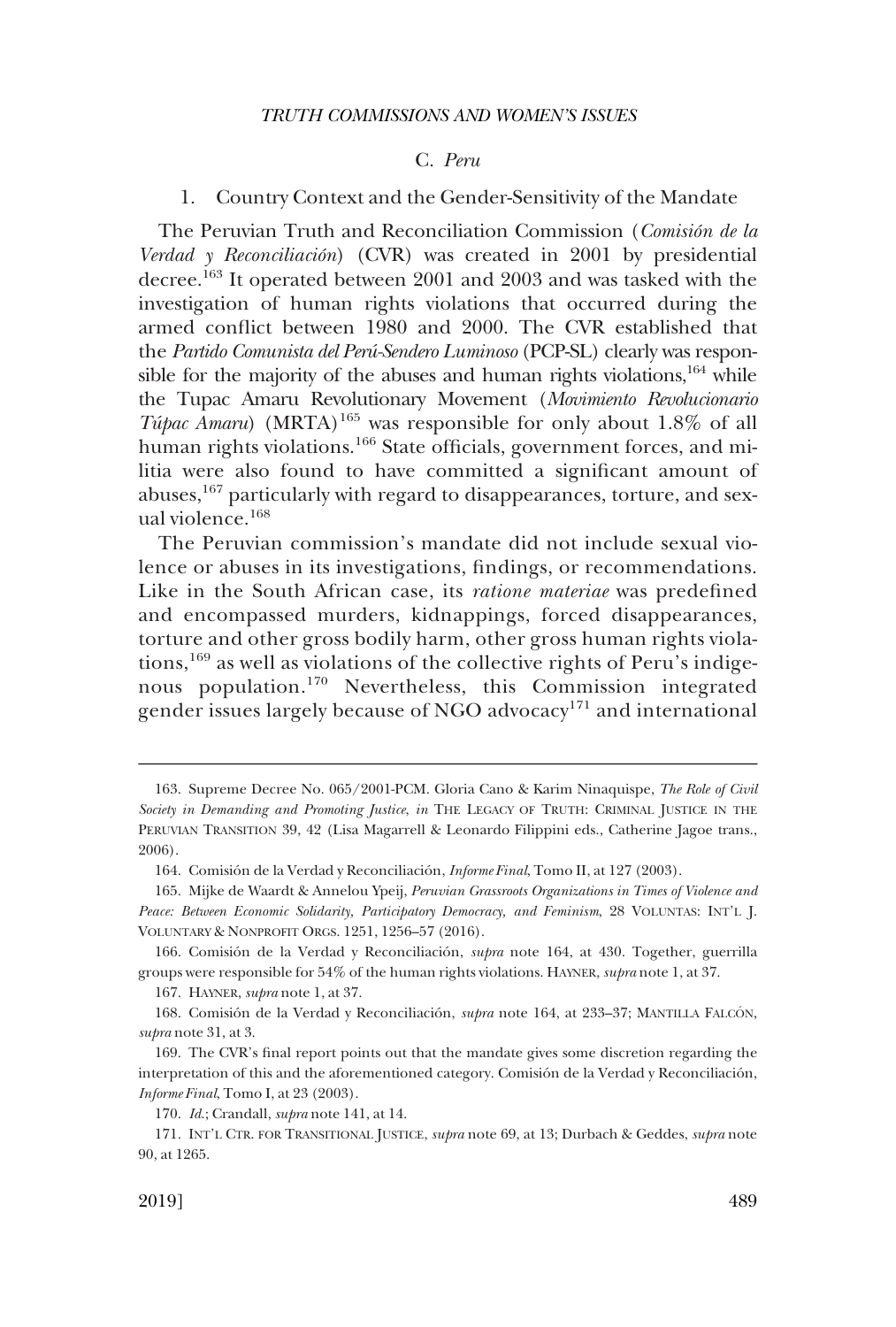legal developments.<sup>172</sup> It subsequently treated sexual violence<sup>173</sup> as grave violations of international human rights law, under the category of torture and degrading or inhumane treatment.<sup>174</sup> That sexual violence was incorporated in the work of the Commission at all is ascribed to the pressure asserted by key women's rights activists.<sup>175</sup>

The Peruvian CVR lacked many common powers such bodies have, for instance the power to subpoena or that of search and seizure.<sup>176</sup> The CVR could however publish names of perpetrators.<sup>177</sup> The CVR was tasked with preparing, within its Juridical Unit, certain cases for criminal prosecution and specifically to recommend cases for trial after the conclusion of its work. The *Manta y Vilca* case was included as emblematic (and the only one out of forty-seven cases chosen for investigation) regarding sexual violence.<sup>178</sup> The Commission was allowed to hold public hearings, which were, for the first time in Latin America, televised, $179$  and included a thematic hearing on women. $180$ 

Human rights organizations and other civil society groups were allowed to participate in the process because they had criticized and opposed the past government<sup>181</sup> as well as insurgent groups during the

<sup>172.</sup> Such as, for example, the recognition of sexual and gender-based violence in the ICTY, ICTR, and the ICC's Rome Statute, women's rights violations as human rights violations, the UNSCR 1325 on Women, Peace, and Security, and the Guatemalan CEH's inclusion of sexual violence into its investigations. PASCHA BUENO-HANSEN, FEMINIST AND HUMAN RIGHTS STRUGGLES IN PERU: DECOLONIZING TRANSITIONAL JUSTICE 53, 111 (2015).

<sup>173.</sup> The full catalogue of crimes the CVR investigated in interpreting its mandate is: 1) murders and massacres; 2) forced disappearances; 3) arbitrary executions; 4) torture and cruel, inhuman or degrading treatment; 5) sexual violence against women; 6) violations of due process; 7) kidnapping and hostage-taking; 8) violence against children; and 9) violation of collective rights. Javier Ciurlizza & Eduardo Gonza´lez, *Truth and Justice from the Perspective of the Truth and Reconciliation Commission*, *in* THE LEGACY OF TRUTH: CRIMINAL JUSTICE IN THE PERUVIAN TRANSITION 5, 7 (Lisa Magarrell & Leonardo Filippini eds., Catherine Jagoe trans., 2006).

<sup>174.</sup> PASCHA BUENO-HANSEN, DECOLONIAL FEMINISM, GENDER, AND TRANSITIONAL JUSTICE IN LATIN AMERICA 457 (2018); BUENO-HANSEN, *supra* note 172, at 105.

<sup>175.</sup> UN WOMEN, *supra* note 44, at 4.

<sup>176.</sup> Ciurlizza & Gonza´lez, *supra* note 173, at 11; FREEMAN, *supra* note 141, at 189; Crandall, *supra* note 141, at 17.

<sup>177.</sup> FREEMAN, *supra* note 141, at 274.

<sup>178.</sup> BUENO-HANSEN, *supra* note 172, at 57, 105.

<sup>179.</sup> Crandall, *supra* note 141, at 15.

<sup>180.</sup> BUENO-HANSEN, *supra* note 172, at 85.

<sup>181.</sup> This is, however, not accurate for most of the mothers' clubs that accepted state support and fell prey to governmental manipulations from 1985 onwards, while many community kitchens remained autonomous. Waardt & Ypeij, *supra* note 165, at 1254–55; Rosa Alayza Mujica & Mercedes Criso´stomo Meza, *Women's Rights in Peru: Insights From Two Organizations*, 9 GLOB. NETWORKS 485, 501, 505 (2009).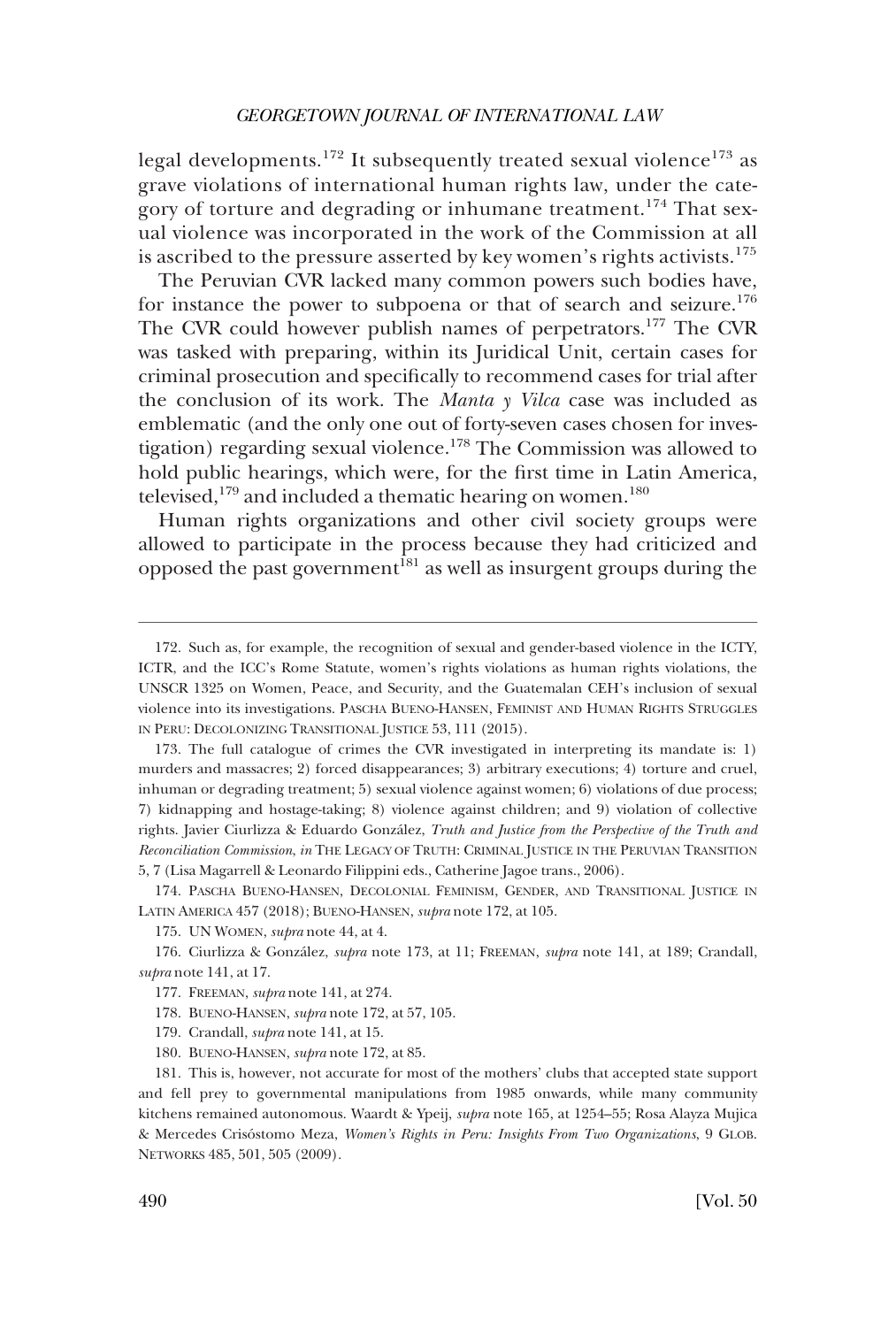<span id="page-28-0"></span>conflict. Their participation thus enhanced the credibility and legitimacy of the process.<sup>182</sup> Women's groups, however, were not included in the process, a fact that Pascha Bueno Hansen ascribes to prevailing racial, cultural, and misogynist stereotyping, which marginalized often rural, indigenous, non-Spanish speaking women active in these groups.183

Patricia Ruiz Bravo and Tesania Velázquez, two gender consultants from the Pontificial Catholic University of Peru (*Pontificia Universidad Cato´lica del Peru´* ) (PUCP), argued for including women particularly in an academic proposal to the CVR. Since the gender-neutral mandate favoured men's experiences, the proposal suggested methodological changes.<sup>184</sup> The CVR eventually adopted this approach and adapted its activities as well as its outcomes.<sup>185</sup> Thus, civil society was able to exert some influence over the process.

## 2. Gender Mainstreaming and Balancing

A specific gender program within the CVR, *La Linea de Género*, highlighted and pointed out gender issues throughout the commission's work.186 According to Andrea Durbach & Lucy Geddes, it was launched largely because women's groups and feminist NGOs advocated for its establishment.187 The gender program was integrated into a gender unit, making the CVR the first TC to ever have such an entity.<sup>188</sup> However, further involvement of feminist NGOs in the development of the gender unit did not occur.<sup>189</sup>

The CVR's previous gender consultant, Julissa Mantilla Falcón, is credited by Pascha Bueno-Hansen as having initiated and influenced processes within the commission to become more focused on women's socio-historical position and gendered power dynamics in society rather than revolving around sexual violence. The commissioners who favored a legalistic violations-oriented approach did not support these efforts.<sup>190</sup> Mantilla, who went on to head the gender unit, notes that:

186. INT'L CTR. FOR TRANSITIONAL JUSTICE, *supra* note 69, at 19; UN WOMEN, *supra* note 44, at 4.

<sup>182.</sup> BUENO-HANSEN, *supra* note 172, at 50.

<sup>183.</sup> *Id*.

<sup>184.</sup> *Id*. at 68.

<sup>185.</sup> For example, it added in a thematic women's hearing and chapters on sexual violence against women in the final report.

<sup>187.</sup> Durbach & Geddes, *supra* note 90, at 1265.

<sup>188.</sup> BOGGS, *supra* note 112, at 4.

<sup>189.</sup> BUENO-HANSEN, *supra* note 172, at 59.

<sup>190.</sup> *Id*. at 54–55.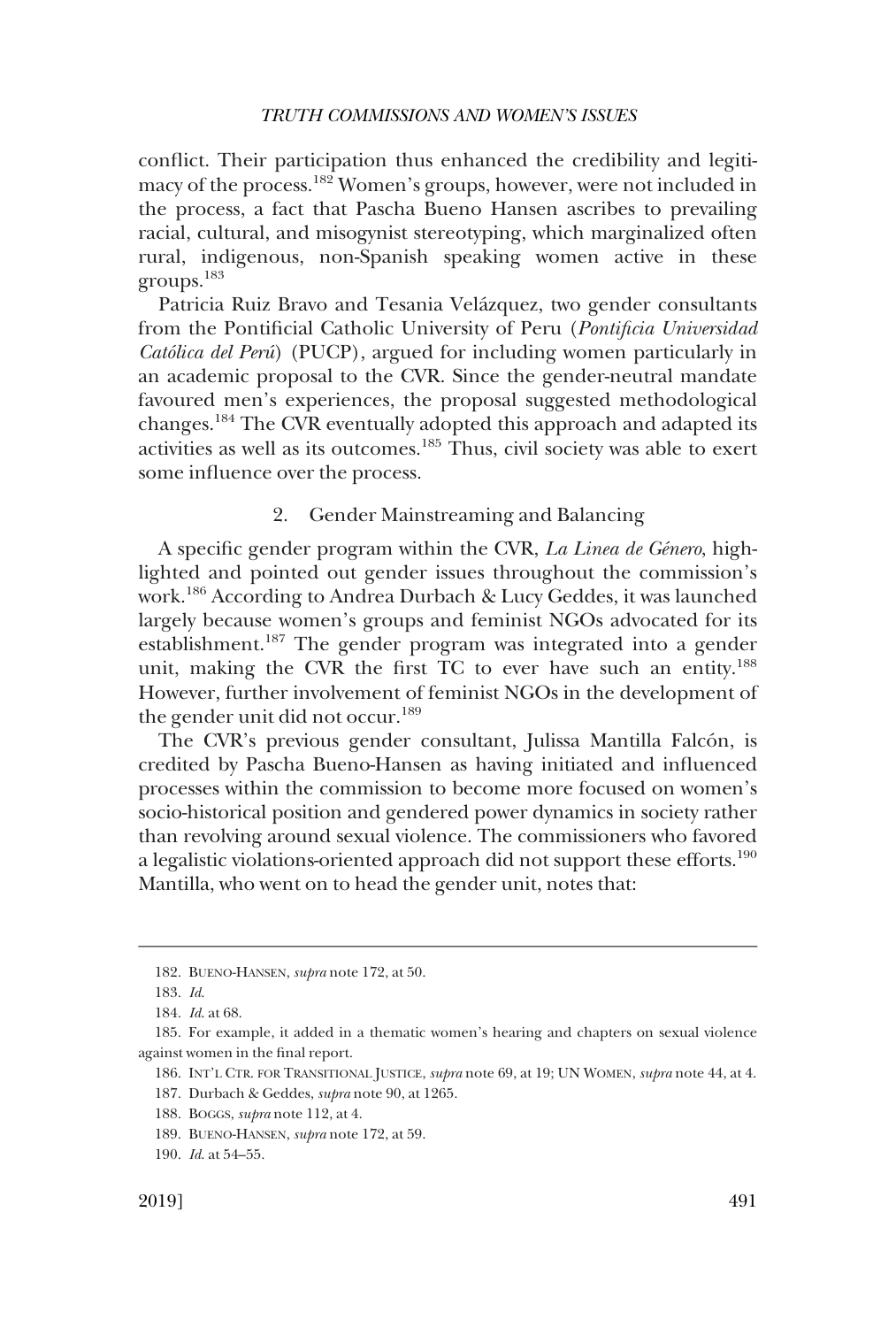<span id="page-29-0"></span>In practice, the gender mainstreaming approach didn't work – it ended up making the issue of gender invisible because it got lost among everything else. Therefore, it was critical to have a chapter on gender [in the Final Report] for the sake of recognition. In the future, people will notice the chapter, and it sets a precedent.<sup>191</sup>

Accordingly, her views were not implemented but marginalized within the CVR's approach and operations.

## 3. Special/Thematic Gender Hearings

Like in South Africa, special women's hearings were largely the result of activism and lobbying by women's groups and NGOs.<sup>192</sup> They were designed in consultation with feminist groups and victim support organizations,<sup>193</sup> suggesting that women's groups' proactivity triggered more gender-sensitivity. The hearings were largely focused on women's human rights and sexual violence against women. They also considered women's systematic exclusion from decision-making and the sexual division of labor that informed this.194 Rural women were focused on particularly,<sup>195</sup> as the majority of victims of sexual violence came from those areas<sup>196</sup> and were Quechua-speaking people.<sup>197</sup> However, this focus was not included in the final report. This was an unfortunate decision that affected other topics discussed at the hearings such as reproductive rights and socioeconomic impacts on women. They were not included because they were seen to be too controversial.<sup>198</sup> While the hearings were public, women could disguise their appearance while giving testimony to avoid stigmatization or retaliation.<sup>199</sup>

According to Vasuki Nesiah, feminist scholars and activists contributed to the women's hearing through providing expert testimony. This was meant to link the individual stories to the broader structural conditions that made extensive sexual violence possible. They also portrayed

<sup>191.</sup> *Id*. at 75.

<sup>192.</sup> Durbach & Geddes, *supra* note 90, at 1265.

<sup>193.</sup> *Id*.

<sup>194.</sup> UN WOMEN, *supra* note 44, at 5; BUENO-HANSEN, *supra* note 172, at 85.

<sup>195.</sup> Durbach & Geddes, *supra* note 90, at 1265; NESIAH, *supra* note 19, at 27.

<sup>196.</sup> About 80 percent of all victims of sexual violence. COMISIÓN DE LA VERDAD Y RECONCILIACIÓN, *Informe Final*, Tomo VIII, at 48-49 (2003).

<sup>197.</sup> About 73 percent of all victims of sexual violence. *Id*. at 48.

<sup>198.</sup> NESIAH, *supra* note 19, at 27.

<sup>199.</sup> Durbach & Geddes, *supra* note 90, at 1265.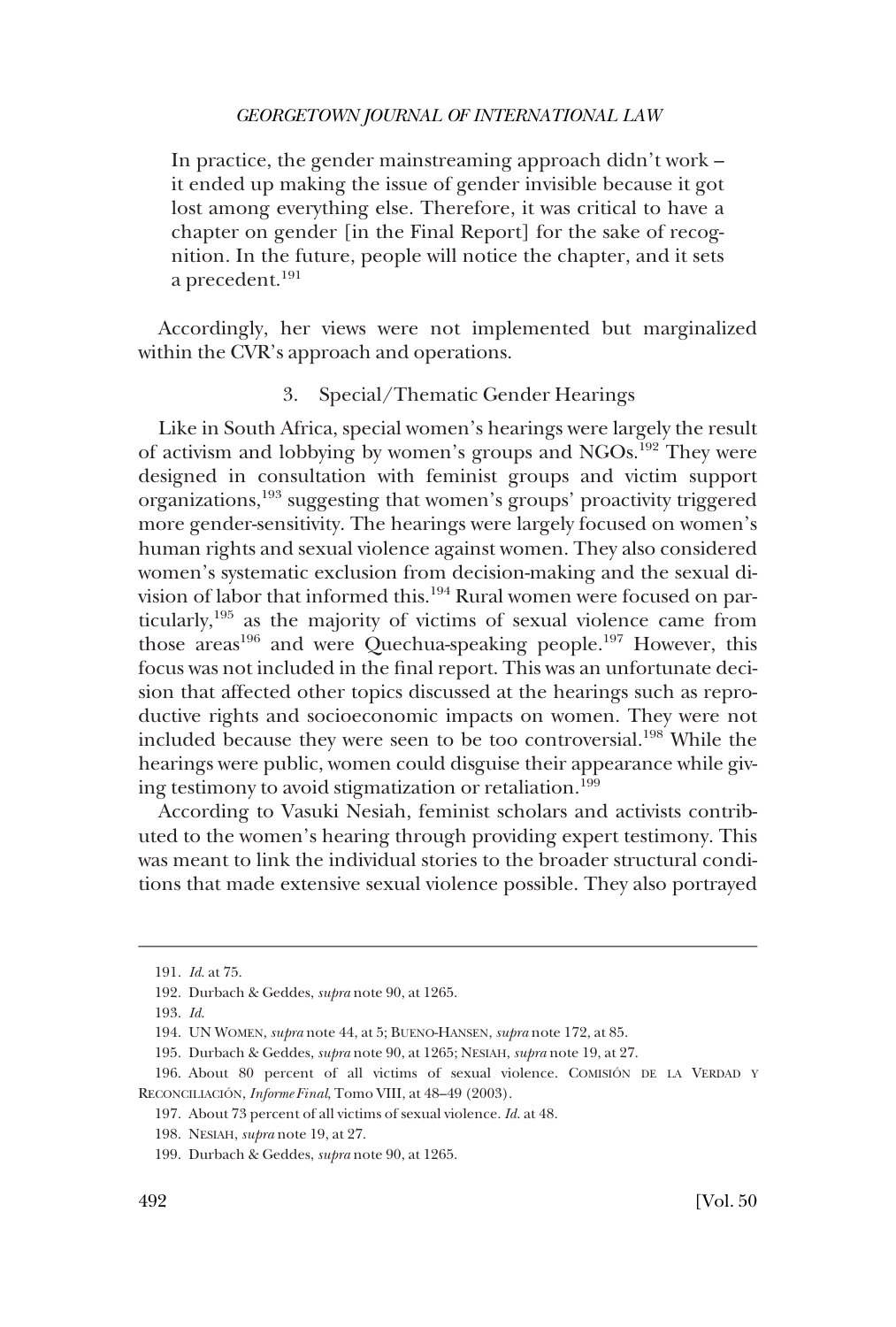<span id="page-30-0"></span>women's agency during conflict in order to enable the public to not only see women as passive victims.<sup>200</sup>

The day after the national public hearing on Political Violence and Political Crimes against Women, as it was officially called, civil society organizations came together by invitation of the Commission to discuss what had been brought up during the hearing and to formulate recommendations to the CVR.<sup>201</sup> These recommendations were in fact included in the final report.<sup>202</sup> The Peruvian case accordingly is an example of how women's groups can manage to contribute to the formulation of gender-sensitive recommendations through inclusion and consultation in a TC's activities and processes.

## 4. Final Report

The final report discussed gender throughout its entirety by interweaving the issues into the general findings.<sup>203</sup> Compared with other commissions' approaches to integrating gender, this was quite remarkable as most commissions only included gender issues in one chapter, or in a section on sexual violence against women. Women's testimonies on sexual violence, however, were the predominant issues included in this report, too. Indigenous women's non-sexual experiences such as displacement or poverty were marginalised and generally excluded.<sup>204</sup> The report features two chapters on gender as well as a subsection. One chapter was the "Differentiated Impact of Violence"205 according to gender but was essentially focused on women. The other chapter looked at "Sexual Violence Against Women"206 while the subsection was on "Women's Grassroots Organizations"207 during the conflict. Women's diverse and multidimensional roles as well as their activity and participation in public life and during conflict are highlighted.<sup>208</sup> The chapter on the "Differentiated Impact of Violence" indicates how women's organizations and movements for the people who disappeared, mainly

<sup>200.</sup> NESIAH, *supra* note 19, at 26.

<sup>201.</sup> BUENO-HANSEN, *supra* note 172, at 86.

<sup>202.</sup> COMISIÓN DE LA VERDAD Y RECONCILIACIÓN, *supra* note 196.

<sup>203.</sup> INT'L CTR. FOR TRANSITIONAL JUSTICE, *supra* note 69, at 19.

<sup>204.</sup> NESIAH, *supra* note 19, at 15.

<sup>205. &</sup>quot;El impacto diferenciado de la violencia." COMISIÓN DE LA VERDAD Y RECONCILIACIÓN, *supra* note 196, at 45.

<sup>206. &</sup>quot;La violencia sexual contra la mujer." COMISIO´ N DE LA VERDAD Y RECONCILIACIO´ N, *Informe Final*, Tomo VI (2003).

<sup>207. &</sup>quot;Las organizaciones de base de mujeres." COMISIÓN DE LA VERDAD Y RECONCILIACIÓN, *Informe Final*, Tomo III (2003).

<sup>208.</sup> COMISIO´ N DE LA VERDAD Y RECONCILIACIO´ N, *supra* note 196, at 51, 81.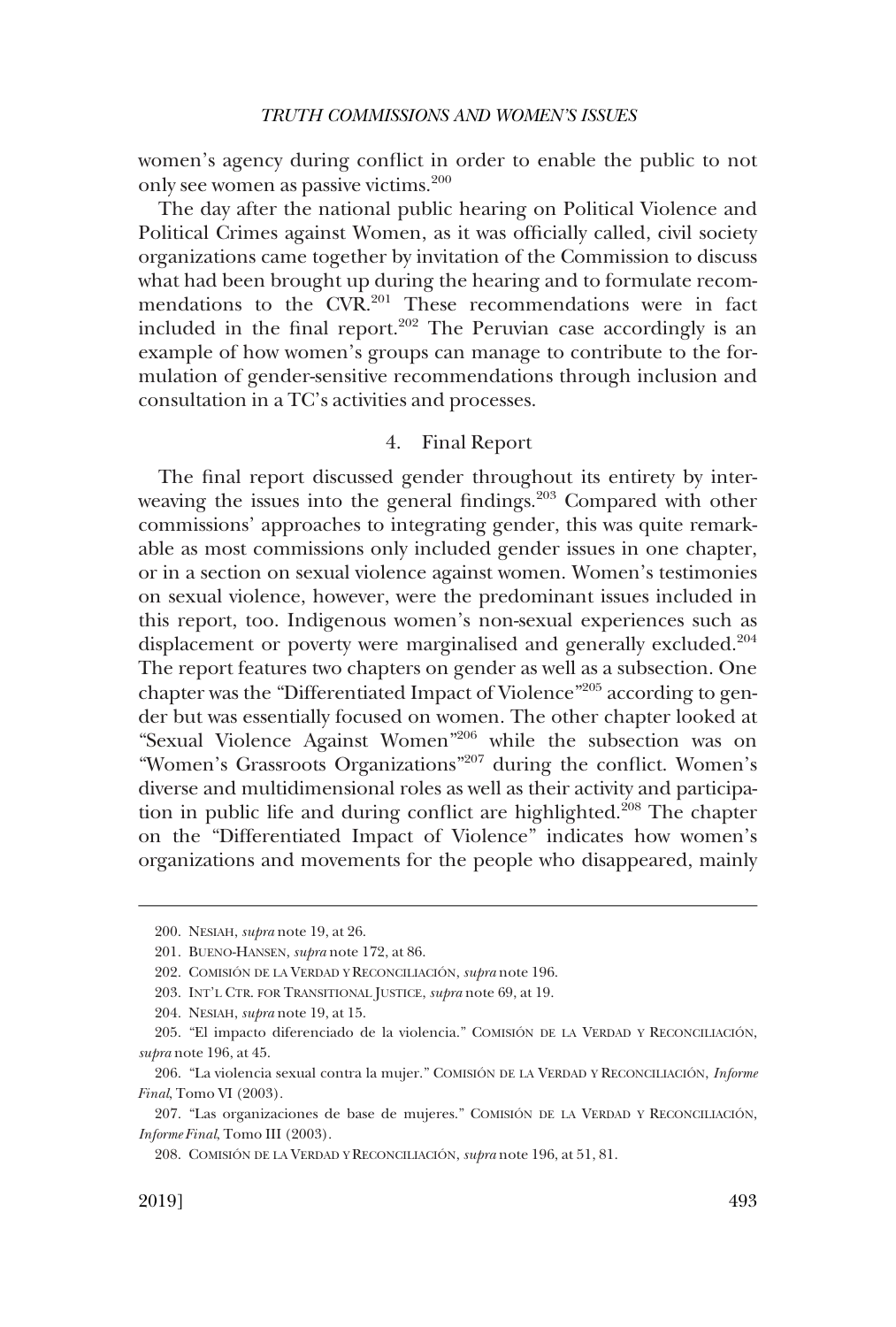<span id="page-31-0"></span>consisting of women, contributed to the transitional process. $209$  It highlights agency as well as complex profiles and motivations of victims and perpetrators $^{210}$  alike. Additionally, the report affirms sexual violence against women as a gender-based human rights violation in contrast to widespread societal perceptions of it as collateral damage of armed conflict.211

Attention to women's needs and interests in the post-conflict society is to be found in the reparations' and reforms' sections.<sup>212</sup> However, the effects of rape in particular were insufficiently recognized.<sup>213</sup> Moreover, the exclusion of reproductive violence, $2^{14}$  considered at the gender hearings, as well as a limited consideration of social, economic, and cultural disadvantages within the recommendations' section have been criticized.<sup>215</sup>

Amnesty International and Human Rights Watch are credited with having provided extensive research assistance to the Commission through their provision of documentation and reports specifically on sexual and gender-based violations against women. This information was included into the TRC's database and informed the knowledge on the extent and occurrence of these violations.<sup>216</sup> Consequently, advocacy for attention to gender and possibly gender-sensitivity can also come from civil society groups that do not predominantly consist of or focus on a shared gender-identity and corresponding experiences.

# D. *Sierra Leone*

1. Country Context and the Gender-Sensitivity of the Mandate

The conflict in Sierra Leone ended when the Lomé Peace Agreement was signed in Togo in 1999.<sup>217</sup> This provided for a power-sharing government, a Disarmament, Demobilization and Reintegration (DDR) program and the establishment of a Truth and Reconciliation Commission.

<sup>209.</sup> *Id*. at 51–54; BUENO-HANSEN, *supra* note 172, at 77.

<sup>210.</sup> Women made up about 40 percent of the members of guerrilla organizations. Theidon, *supra* note 17, at 463.

<sup>211.</sup> MANTILLA FALCÓN, *supra* note 31, at 1.

<sup>212.</sup> INT'L CTR. FOR TRANSITIONAL JUSTICE, *supra* note 69, at 19; UN WOMEN, *supra* note 44, at 5.

<sup>213.</sup> BOGGS, *supra* note 112, at 6.

<sup>214.</sup> Especially the issue of forced sterilization of about 200,000 indigenous women who were additionally stereotyped in being targeted is criticized by Margaret (Peggy) Maisel. Maisel, *supra*  note 138.

<sup>215.</sup> Maisel, *supra* note 138, at 171.

<sup>216.</sup> MANTILLA FALCÓN, *supra* note 31, at 2.

<sup>217.</sup> The civil war was officially declared over in 2002.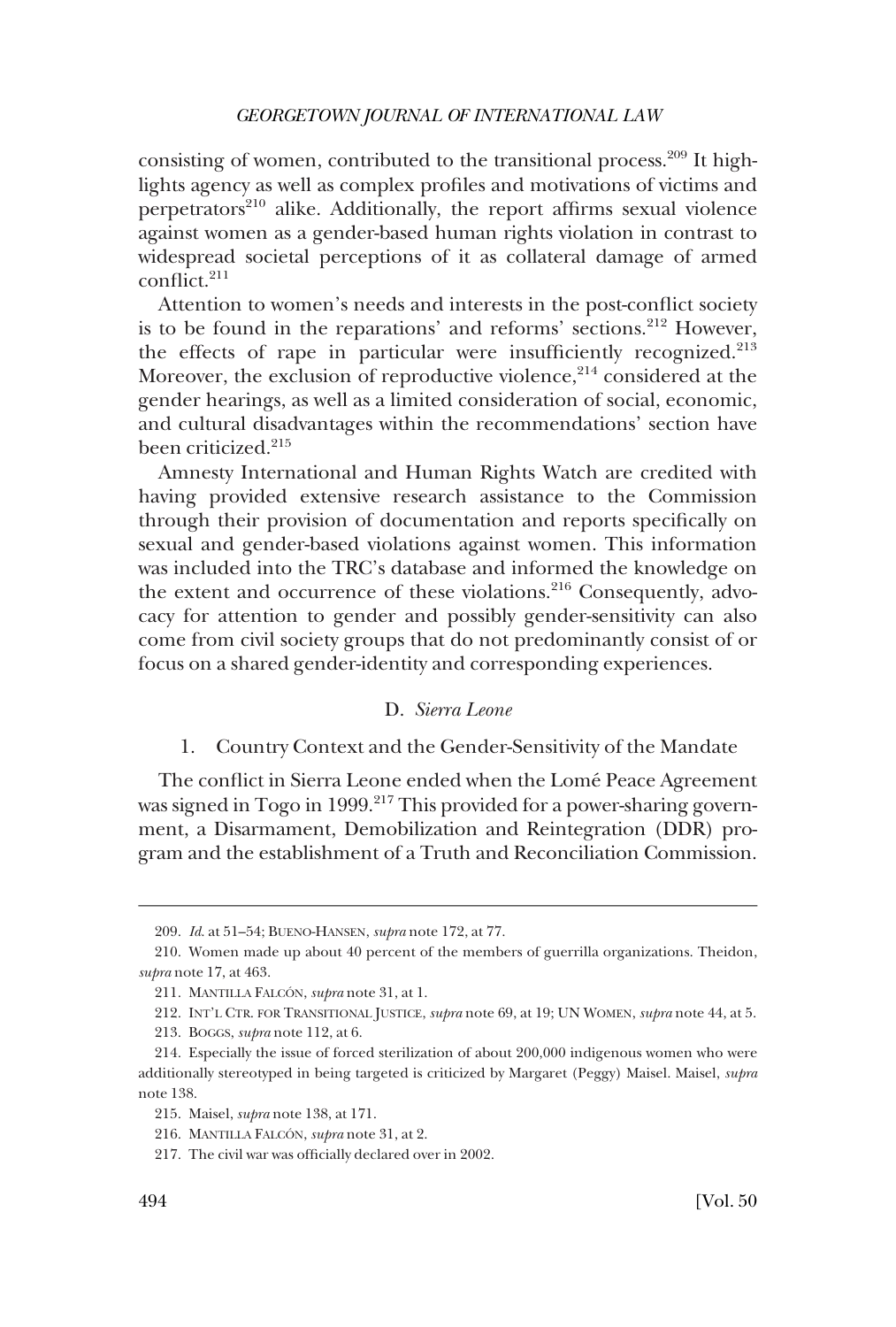The mandate of the TRC was laid out in the TRC Act (SL TRC Act)<sup>218</sup> adopted in 2000 by the Sierra Leonean Parliament.<sup>219</sup> It tasked the commission with creating an impartial historical record of human rights abuses associated with the armed conflict in the country. Like the South African TRC, it had powers of search and seizure and subpoena.<sup>220</sup> It could, furthermore, hold public hearings and publish names of suspected perpetrators.<sup>221</sup>

The commission operated from 2002 to 2004. Its *ratione temporis*  spanned from 1991 to the signing of the Lomé Peace Agreement in 1999.222 The mandate did not set out specific restrictions on what it could focus on, thus human rights violations and abuses were interpreted in a rather broad manner.<sup>223</sup> However, the fact that the final report focused on the need for the abuses that occurred to be related to the armed conflict has been seen as limiting with regard to women's human rights.<sup>224</sup> Nonetheless, section  $6(2)(b)$  specifically calls for special attention to be given to "the subject of sexual abuses and to the experiences of children."<sup>225</sup> This was interpreted mostly as giving attention to the experiences of women and girls as they formed the majority of the victims of sexual abuses.226 Women's social status and experiences were also considered in the political, legal, health, and social welfare spheres to obtain a comprehensive picture of the causes and effects of women's marginalization and reasons for being targeted for sexualized forms of violence.<sup>227</sup>

Women in Sierra Leone had played a crucial role in the 1996 elections and the peace negotiation process in 1999 by bringing the leading warring parties to the negotiating table.<sup>228</sup> Even though subsequently

221. *Id*. at 274.

223. SIERRA LEONE TRUTH & RECONCILIATION COMM'N, *supra* note 219, at 38.

224. *Id*. at 42.

226. SIERRA LEONE TRUTH & RECONCILIATION COMM'N, *supra* note 42, at 86.

<sup>218.</sup> Officially called simply The Truth and Reconciliation Commission Act 2000.

<sup>219.</sup> SIERRA LEONE TRUTH & RECONCILIATION COMM'N, WITNESS TO TRUTH: FINAL REPORT OF THE TRC 3 (2004).

<sup>220.</sup> FREEMAN, *supra* note 141, at 189.

<sup>222.</sup> Act to Establish the Truth and Reconciliation Commission (TRC) of Liberia, § 6(1) (2000) (Liber.) [hereinafter TRC Act].

<sup>225.</sup> TRC Act, § 6(2)(b), 17; William A. Schabas, *The Sierra Leone Truth and Reconciliation Commission, in* TRANSITIONAL JUSTICE IN THE TWENTY-FIRST CENTURY: BEYOND TRUTH VERSUS JUSTICE 21, 31 (Naomi Roht-Arriaza & Javier Mariezcurrena eds., 2006).

<sup>227.</sup> *Id*. at 87.

<sup>228.</sup> JANE BARRY, RISING UP IN RESPONSE: WOMEN'S RIGHTS ACTIVISM IN CONFLICT 36 (2005); Ariel M. Ladum & Janice Haaken, *Women's Perspectives on War and Peace in Sierra Leone*, 23 PEACE &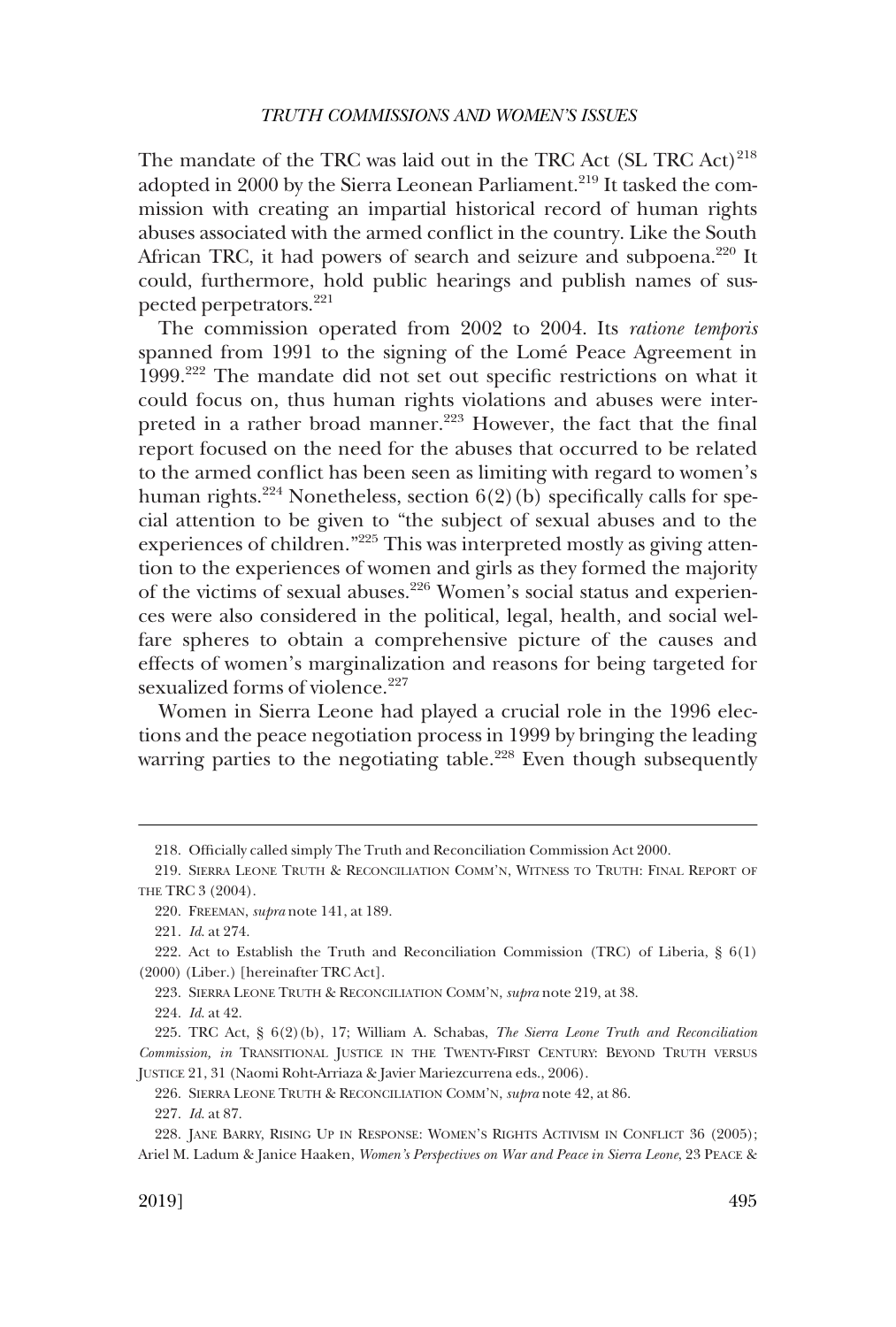<span id="page-33-0"></span>they were largely left out of the process,<sup>229</sup> women's role in conflict and the effects and harms of sexual abuse against women, as well as in the war in general, were still included in the TRC's focus.<sup>230</sup> Civil society at large was included in the conceptualization and setting-up of the Sierra Leonean TRC. It also conducted some of its activities later on, such as statement taking. There were also national consultative meetings with civil society organizations<sup>231</sup> to discuss the draft bill. This saw the incorporation of changes because the concerns about composition and the selection process of commissioners, as well as the operational period into the final SL TRC Act.232 In contrast to the earlier TRCs in South Africa, Guatemala, and Peru, women's inclusion and sensitivity to their needs had been included in the Lomé Peace Agreement's reference to the future TRC. It was thus considered from the outset, rather than an afterthought or concession to women's (rights) groups and activists at a later stage.<sup>233</sup>

## 2. Commissioners and Staff

The TRC Act required gender to be considered in the selection of commissioners.234 This ultimately led to three women commissioners, including a female deputy chair, out of seven members in total (fortythree percent).235 The Women's Task Force, an umbrella organization for women's groups and other local and international NGOs and civil society organizations focusing on women's rights, operated as a forum on the role of women in the TRC as well as in the Sierra Leone Special Court.236 This taskforce had lobbied successfully for the inclusion of

234. TRC Act, § 3(1)(a)(v).

CONFLICT: J. PEACE PSYCHOL. 353, 354 (2017); Yasmin Jusu-Sheriff, *Sierra Leonean Women and the Peace Process*, 9 ACCORD 46, 47 (2000).

<sup>229.</sup> Jusu-Sheriff, *supra* note 228, at 49.

<sup>230.</sup> Maisel, *supra* note 138, at 166.

<sup>231.</sup> Sofia Goinhas et al., *Transitional Justice in Sierra Leone*, *in* GLOBAL CIVIL SOCIETY 2011: GLOBALITY AND THE ABSENCE OF JUSTICE 152, 153 (Helmut Anheier et al. eds., 2011).

<sup>232.</sup> INT'L CTR. FOR TRANSITIONAL JUSTICE, *supra* note 69, at 11.

<sup>233.</sup> LYN S. GRAYBILL, RELIGION, TRADITION, AND RESTORATIVE JUSTICE IN SIERRA LEONE 58 (2017).

<sup>235.</sup> Maisel, *supra* note 138, at 165; REBEKKA FRIEDMAN, COMPETING MEMORIES: TRUTH AND RECONCILIATION IN SIERRA LEONE AND PERU 85 (2017); PUB. INT'L LAW & POLICY GRP., *supra* note 87, at 10.

<sup>236.</sup> Hayli Millar, *Facilitating Women's Voices in Truth Recovery: An Assessment of Women's Participation and the Integration of a Gender Perspective in Truth Commissions*, *in* LISTENING TO THE SILENCES: WOMEN AND WAR 171, 210 (Jasmina Brandkovic & Hugo van der Merwe eds. 2005); GRAYBILL, *supra* note 233, at 54; UN WOMEN, *supra* note 44, at 12.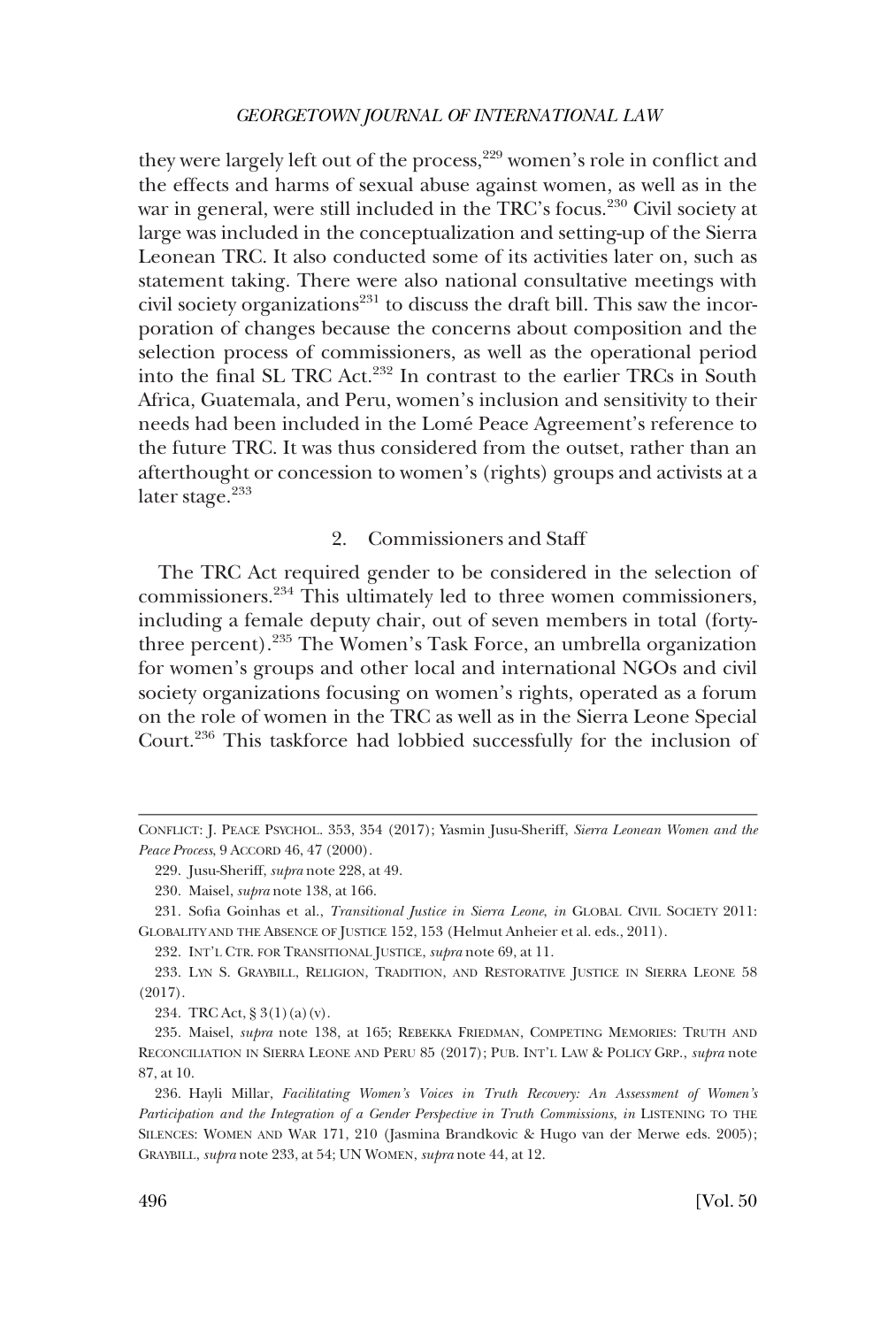female staff and an overall gender balance within the TRC.<sup>237</sup> It was also influential in making sure that two commissioners had extensive previous experience in dealing with gender and sexual crimes.238 The international women commissioners, one of whom had already been a commissioner in the South African TRC, and one of whom was from The Gambia, brought expertise and dedication regarding the inclusion of gender into the commission's work.<sup>239</sup> Substantive female representation might have been the key factor in achieving gender-sensitivity at this TRC, as the other male commissioners have been described as conservative and frequently expressing divergent views on women's inclusion $240$ 

All commissioners and some staff members were trained on women's issues by international, transnational, and national women's organizations,<sup>241</sup> such as UNIFEM, the United Nations Development Fund for Women, and Urgent Action Fund for Women's Human Rights (UAF).242 UNIFEM and the UAF conducted a two-day training workshop on international law pertaining to sexual violence including how to engage with women victims and witnesses, and how to react sensitively and adequately to sexual and gender-based violence.<sup>243</sup> The workshop targeted the commissioners, general staff, and NGO partners and their collaborating staff with regard to the gender dimensions of the commission's truth, peace, and reconciliation objectives as part of that joint training and technical support initiative from April 2003 onwards. Specific attention was paid to assessing the impact of the conflict on women, as well as to promoting gender-sensitivity, especially regarding testimonies from female witnesses and victims.<sup>244</sup> Thus, the Sierra Leonean TRC's training was not only thematically focused on women's needs and rights, but also included methodological aspects through sensitization efforts on sexual violence and the reception of testimonies. Workshops were also provided to local women's NGOs and civil society groups to foster capacity and skills building, as well as to provide

<sup>237.</sup> GRAYBILL, *supra* note 233, at 54, 57.

<sup>238.</sup> *Id*. at 59.

<sup>239.</sup> GYIMAH, *supra* note 5, at 49; Nowrojee, *supra* note 23, at 93.

<sup>240.</sup> Nowrojee, *supra* note 23, at 93.

<sup>241.</sup> Maisel, *supra* note 138, at 167.

<sup>242.</sup> The UAF specifically aims at effecting strategic and systemic change for the advancement of women's human rights and gender equality. *See Our Mandate*, URGENT ACTION FUND AFRICA, <https://www.uaf-africa.org/about-us/mandate/> (last visited Feb. 26, 2009).

<sup>243.</sup> PUB. INT'L LAW & POLICY GRP., *supra* note 87, at 5; Nowrojee, *supra* note 23, at 93.

<sup>244.</sup> Press Release, UNIFEM & Urgent Action Fund, U.N. Dev. Fund for Women, UNIFEM and Urgent Action Fund Support Peace-Building Process in Sierra Leone (Apr. 17, 2003).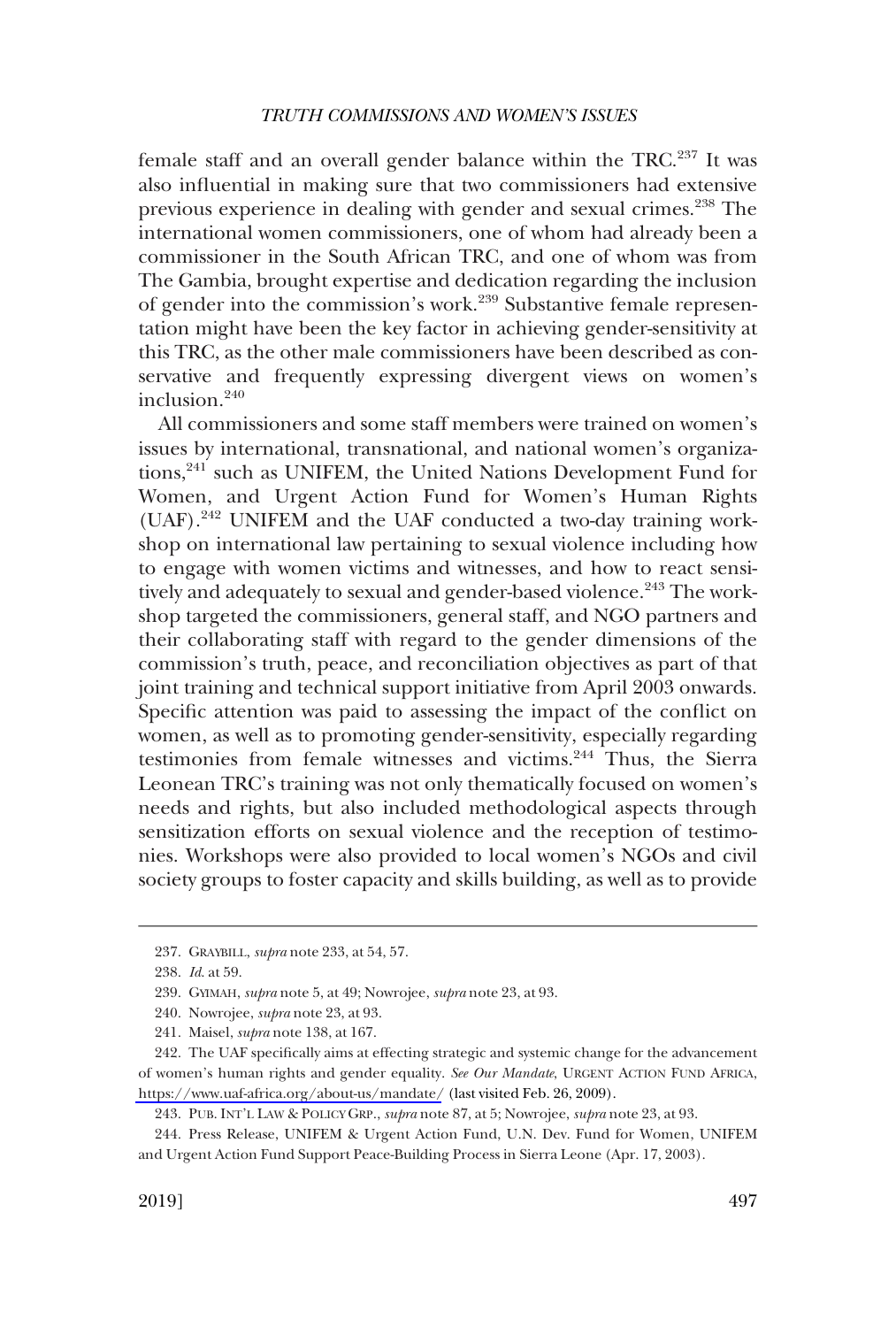<span id="page-35-0"></span>materials on how to adequately deal with victims, witnesses, and perpetrators.<sup>245</sup>

# 3. Special/Thematic Gender Hearings

A three-day thematic hearing in Freetown was conducted exclusively for women, with public and closed hearings. Mostly women attended the closed hearings. $246$  Prior to the national hearing, a two-day training on international law, crimes of a sexual nature, and adequate interviewing techniques for the commissioners and relevant staff was conducted by UNIFEM and the UAF.<sup>247</sup> Furthermore, in each of the districts in which the TRC operated, one day was reserved for women's testimonies about sexual violence. Even though male commissioners were present, only women commissioners were supposed to directly address female victims and witnesses.<sup>248</sup> These regional hearings were closed to the public.249 Women witnesses were always given the choice of testifying publicly, behind a screen, or in private to support their needs and ease their fears about the process and possible consequences of testifying.<sup>250</sup>

UNIFEM was particularly involved in different aspects of the hearings through a partnership with the TRC. Together with other women's groups, this partnership contributed to gender-sensitivity in the women's hearings.251 UNIFEM additionally contributed to the women's hearings by providing counselling support to witnesses and victimsurvivors. Counsellors went to the homes of witnesses to make sure that they received support and conducted debriefing sessions.<sup>252</sup> Women's groups generally spoke positively about the special hearing in Freetown,<sup>253</sup> suggesting that concerns they might have had were addressed prior to or during the hearing, thus pointing to an atmosphere responsive towards gender-sensitivity.

<sup>245.</sup> *Id*.; Nowrojee, *supra* note 23, at 94.

<sup>246.</sup> Durbach & Geddes, *supra* note 90, at 1267.

<sup>247.</sup> Nowrojee, *supra* note 23, at 93.

Maisel, *supra* note 138, at 168; Schabas, *supra* note 225, at 31; Durbach & Geddes, *supra*  248. note 90, at 1267; Nowrojee, *supra* note 23, at 94; Holly L. Guthrey, Women's Participation in Transitional Justice Mechanisms: Comparing Transitional Processes in Timor Leste and Sierra Leone 95–113 (June 1, 2010) (unpublished M.A. thesis, University of Denver), [https://](https://digitalcommons.du.edu/cgi/viewcontent.cgi?article=1254&context=etd) [digitalcommons.du.edu/cgi/viewcontent.cgi?article=1254&context=etd.](https://digitalcommons.du.edu/cgi/viewcontent.cgi?article=1254&context=etd)

<sup>249.</sup> Durbach & Geddes, *supra* note 90, at 1267.

<sup>250.</sup> Nowrojee, *supra* note 23, at 94.

<sup>251.</sup> GYIMAH, *supra* note 5, at 33–34; SIERRA LEONE TRUTH AND RECONCILIATION COMMISSION, *supra* note 42, at 90.

<sup>252.</sup> Durbach & Geddes, *supra* note 90, at 1267.

<sup>253.</sup> GRAYBILL, *supra* note 233, at 58.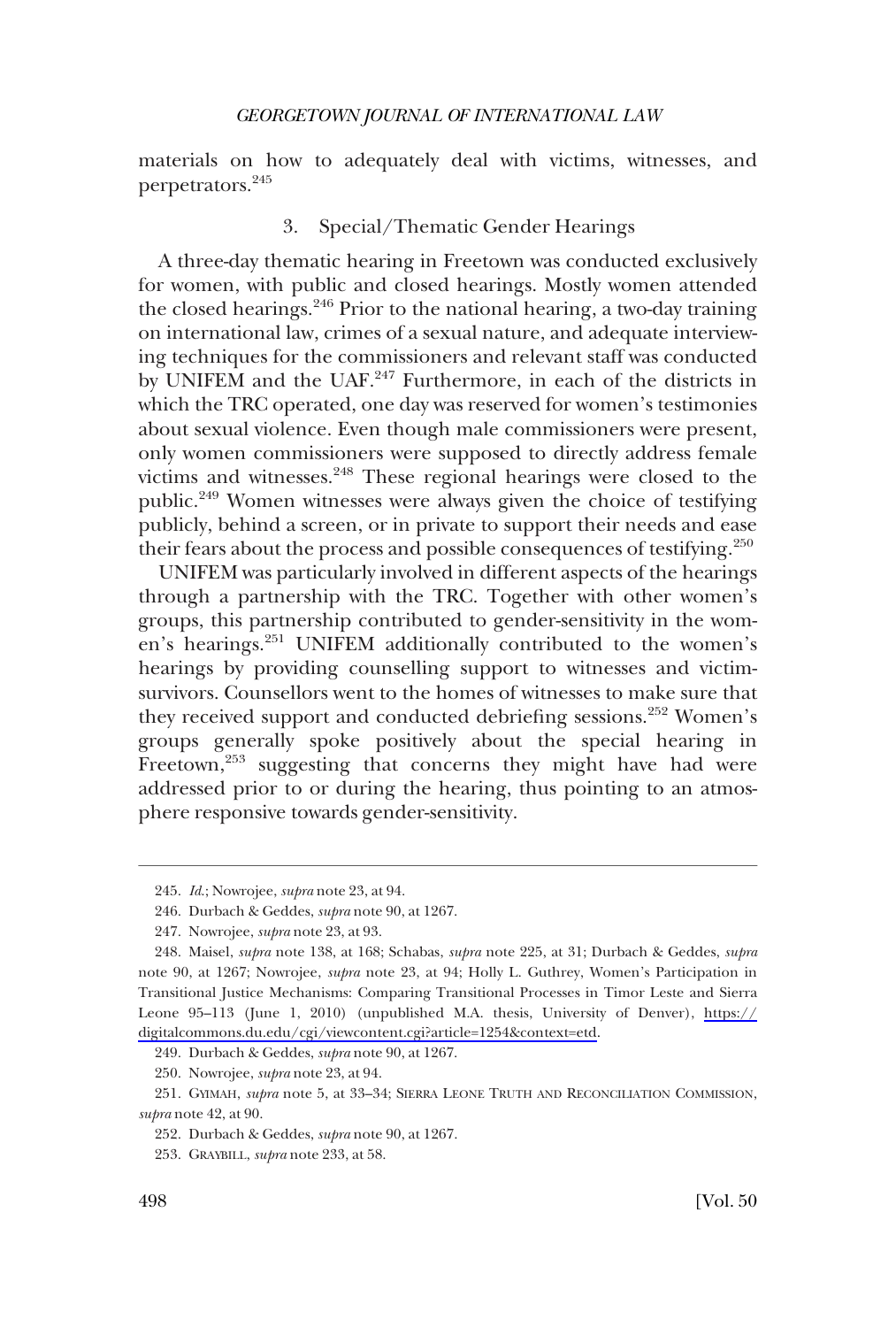## 4. Final Report

<span id="page-36-0"></span>The Sierra Leonean TRC report includes specific recommendations to remedy and protect women from violence and abuse against them in political, legal, social, economic, and cultural spheres of life.254 To achieve such recommendations, women as well as civil society groups could make suggestions for the recommendations' section of the report in workshops held and organized by the TRC and UNIFEM.<sup>255</sup> Victims of sexual violence were included in the category of victims prioritized to receive urgent assistance. An urgent reparations scheme focused on medical assistance and free health care, particularly for fistula surgery and medical treatment for  $H IV/ AIDS$ .<sup>256</sup>

It is apparent that the TRC considered a submission by the Coalition for Women's Human Rights in Conflict Situations (Coalition), comprised of various lawyers, legal scholars, women's rights activists and  $NGOs<sup>257</sup>$  that worked with crimes against women.<sup>258</sup> Even though the Coalition's submission is largely focused on ensuring adequate legal classification, identification, and treatment of sexual violence and gender-based discrimination and abuses by the TRC according to international developments and standards, $259$  it also reflects on the societal status of women. This includes economic, political, legal, and other structural effects that in turn have contributed to the widespread violence against women during the Sierra Leonean war.<sup>260</sup> The Coalition, for example, successfully advocated for including certain acts of mutilation such as cutting foetuses out of pregnant women's bellies, as constituting enforced sterilization even though this is not listed as such by the Sierra Leone Special Court Statute.<sup>261</sup> Moreover, the Coalition's view on gendered forms of enslavement, including sexual slavery, has been incorporated in the work of the TRC.<sup>262</sup> UNIFEM also assisted the

<sup>254.</sup> Maisel, *supra* note 138, at 169.

<sup>255.</sup> *Id*.

<sup>256.</sup> Durbach & Geddes, *supra* note 90, at 1268.

<sup>257.</sup> For example the International Women's Human Rights Law Clinic (IWHR), Human Rights Watch, and Physicians for Human Rights. COALITION FOR WOMEN'S HUM. RTS. IN CONFLICT SITUATIONS*, Submission to the Truth and Reconciliation Commission Sierra Leone*, App. 2, 273–74 (May 2003), [http://www.sierraleonetrc.org/index.php/view-the-final-report/download-table-of-contents/](http://www.sierraleonetrc.org/index.php/view-the-final-report/download-table-of-contents/appendices)  [appendices](http://www.sierraleonetrc.org/index.php/view-the-final-report/download-table-of-contents/appendices) [hereinafter COALITION].

<sup>258.</sup> *Id*. at 273.

<sup>259.</sup> *See generally id*. at 28–293.

<sup>260.</sup> *Id*. at 277, 281.

<sup>261.</sup> *Id*. at 290; SIERRA LEONE TRUTH & RECONCILIATION COMM'N, *supra* note 42, at 135.

<sup>262.</sup> COALITION *supra* note 257, at 194; SIERRA LEONE TRUTH & RECONCILIATION COMM'N, *supra*  note 42, at 134.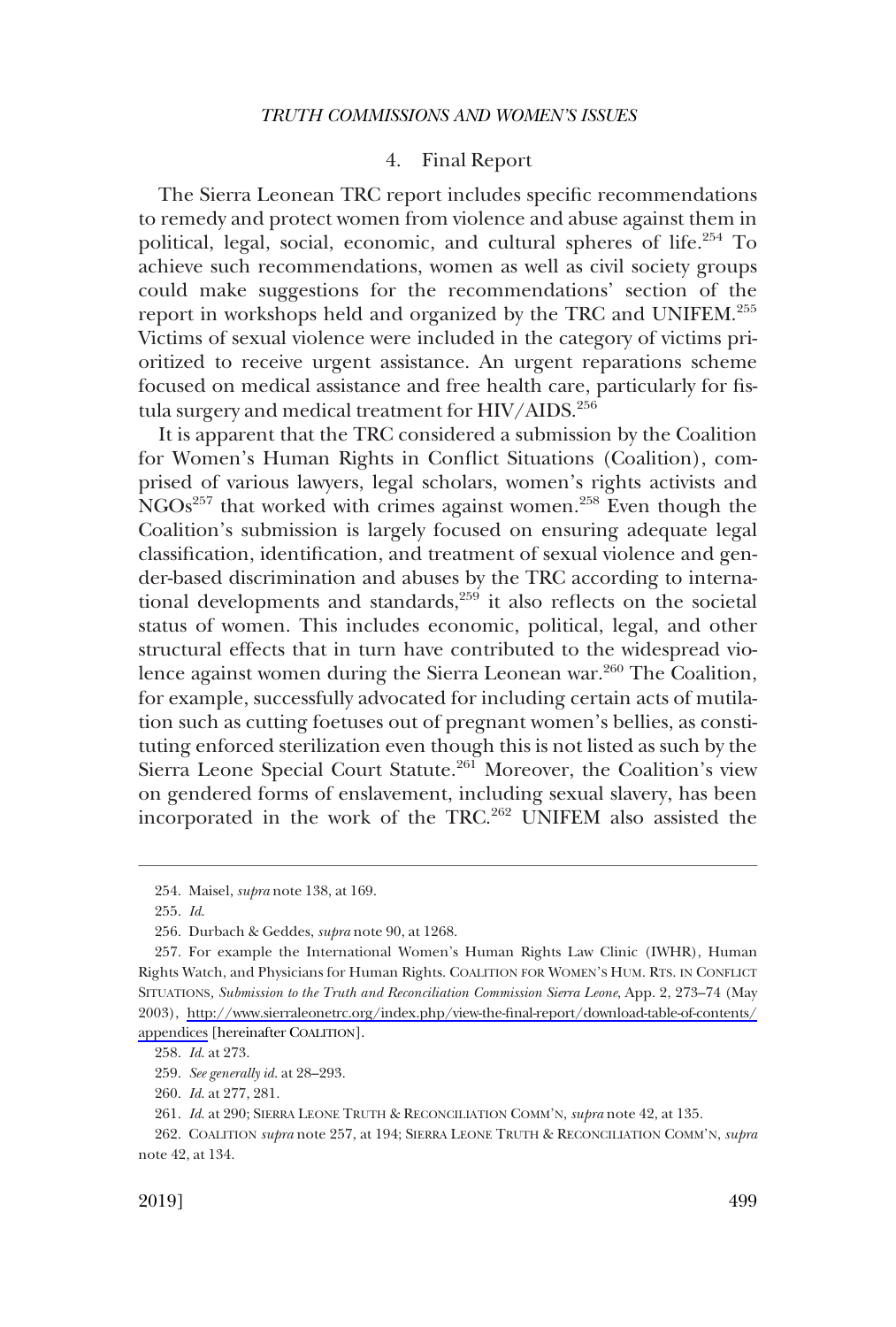<span id="page-37-0"></span>process by providing two international gender consultants to assist the TRC in the writing of the final report. This made it more possible for women's groups to formulate recommendations to be included into the report.263 The submissions of local NGOs and UNIFEM also served to inform the final report and its findings. They provided substantial contributions to fact-finding, research, and the recommendations.<sup>264</sup> Feminist and other women's (rights) groups, as well as academic research institutions such as the Gender Research and Documentation Centre (GRADOC), submitted oral and written proposals, analyses, and findings that informed much of the information on women's experiences that were included in the final report.265 These were included in the report's appendix, thus making it possible for readers and researchers to consult the various views and perspectives as well as to obtain background information.

However, the extent of women's contributions seems rather downplayed by the TRC. The final report mentions having established partnerships with unspecified women's organizations and describes their contributions as follows: "[a] number of consultations took place where issues affecting women were discussed, providing valuable input for the Commission's work. Women's organisations also made an important contribution to the work of the Commission by calling upon the women of Sierra Leone to support its work."266

It can be assumed that because of women's extensive research assistance, the Sierra Leonean report is one of the most comprehensive in addressing women's perspectives. It also attempted to link the extraordinary violence of the war to ordinary normalized practices of violence against women in peacetime.<sup>267</sup>

# E. *Liberia*

## 1. Country Context and the Gender-Snsitivity of the Mandate

The conflict in Liberia ended with a ceasefire agreement that was followed by the signing of the Comprehensive Peace Agreement (CPA) in Accra, Ghana in 2003.268 This agreement established the TRC in

<sup>263.</sup> SIERRA LEONE TRUTH & RECONCILIATION COMM'N, *supra* note 42, at 90.

<sup>264.</sup> Durbach & Geddes, *supra* note 90, at 1267.

<sup>265.</sup> GRAYBILL, *supra* note 233, at 58; Durbach & Geddes, *supra* note 90, at 1267.

<sup>266.</sup> SIERRA LEONE TRUTH & RECONCILIATION COMM'N, *supra* note 42, at 92.

<sup>267.</sup> GYIMAH, *supra* note 5, at 43; SIERRA LEONE TRUTH & RECONCILIATION COMM'N, *supra* note 42, at 105.

<sup>268.</sup> TRUTH & RECONCILIATION COMM'N OF LIBERIA, *supra* note 22, at 6.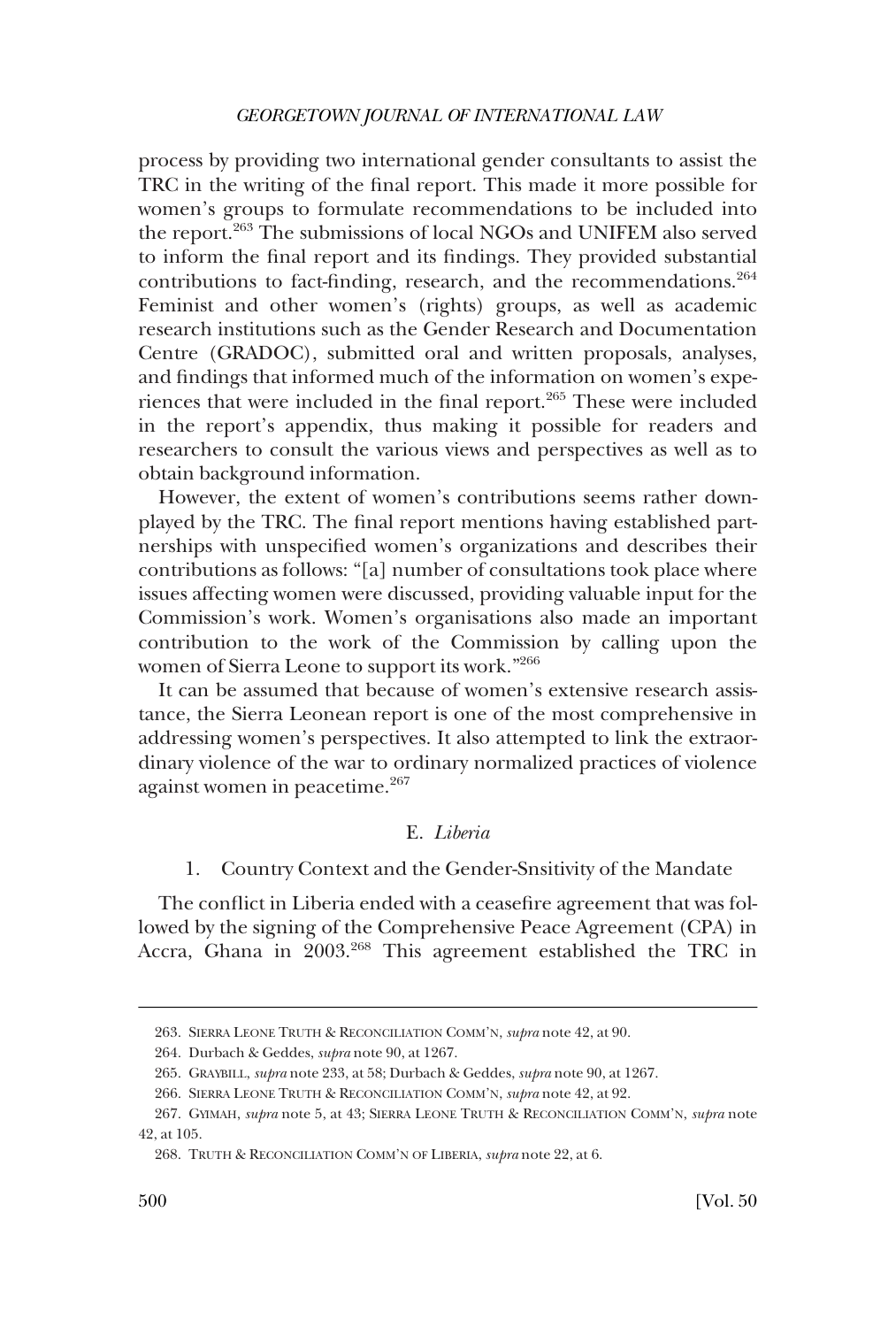Art. XIII.<sup>269</sup> The TRC then operated from 2006 to 2009. It found that all factions of the conflict committed serious human rights violations and violations of international humanitarian, as well as criminal law. It found that in some cases these amounted to crimes against humanity and war crimes.270 The time span for investigation established in the TRC Act mandate was set from 1979 to 2003. The TRC was endowed with the power to subpoena, however the final report states that this power was never invoked because of an internal policy against coercion to effect and encourage reconciliation.271 The TRC also had powers of search and seizure,  $272$  and the power to conduct public hearings.  $273$  It had some limited power to recommend amnesty for certain crimes.<sup>274</sup> Regarding the TRC's *ratione materiae*, the TRC Act mentions specifically the investigation of "gross human rights violations and violations of international humanitarian law as well as abuses that occurred, including massacres, sexual violations, murder, extra-judicial killings and economic crimes."275 Moreover, the commission was mandated to give "special attention to the issue of sexual and gender-based violence and most especially to the experiences of children and women during armed conflicts in Liberia."276

The mandate not only specifically mentions sexual violence, but also considers sensitivity towards gender and gender-based human rights violations. What is more, it even calls for gender mainstreaming in the commission's composition, work, operations, and functions. Regarding the composition, this also includes an adequate gender representation reflected in the commissioners and its staff at all levels.<sup>277</sup> The mandate of this institution is the most specific and comprehensive mandate concerning sexual and gender-based violence and the inclusion of women and their experiences, compared to the other four commissions examined in this Article. This commission is lauded as the "flagship for

<sup>269.</sup> Comprehensive Peace Agreement art. XIII, Aug. 18, 2003, S/2003/850/Annex, https:// [undocs.org/fr/S/2003/850.](https://undocs.org/fr/S/2003/850)

<sup>270.</sup> TRUTH & RECONCILIATION COMM'N OF LIBERIA, *supra* note 83, at 17, 19.

<sup>271.</sup> *Id*. at 190.

<sup>272.</sup> FREEMAN, *supra* note 141, at 206.

<sup>273.</sup> *Id*. at 26, 136.

<sup>274.</sup> JEREMY SARKIN, AMNESTY IN THE GLOBAL IMPACT AND LEGACY OF TRUTH COMMISSIONS (forthcoming 2019).

<sup>275.</sup> TRC Act, art. IV § 4(a).

<sup>276.</sup> *Id*. art. VII § 26(f).

<sup>277.</sup> *Id*. art. VI § 24; TRUTH & RECONCILIATION COMM'N OF LIBERIA, *supra* note 83, at 70.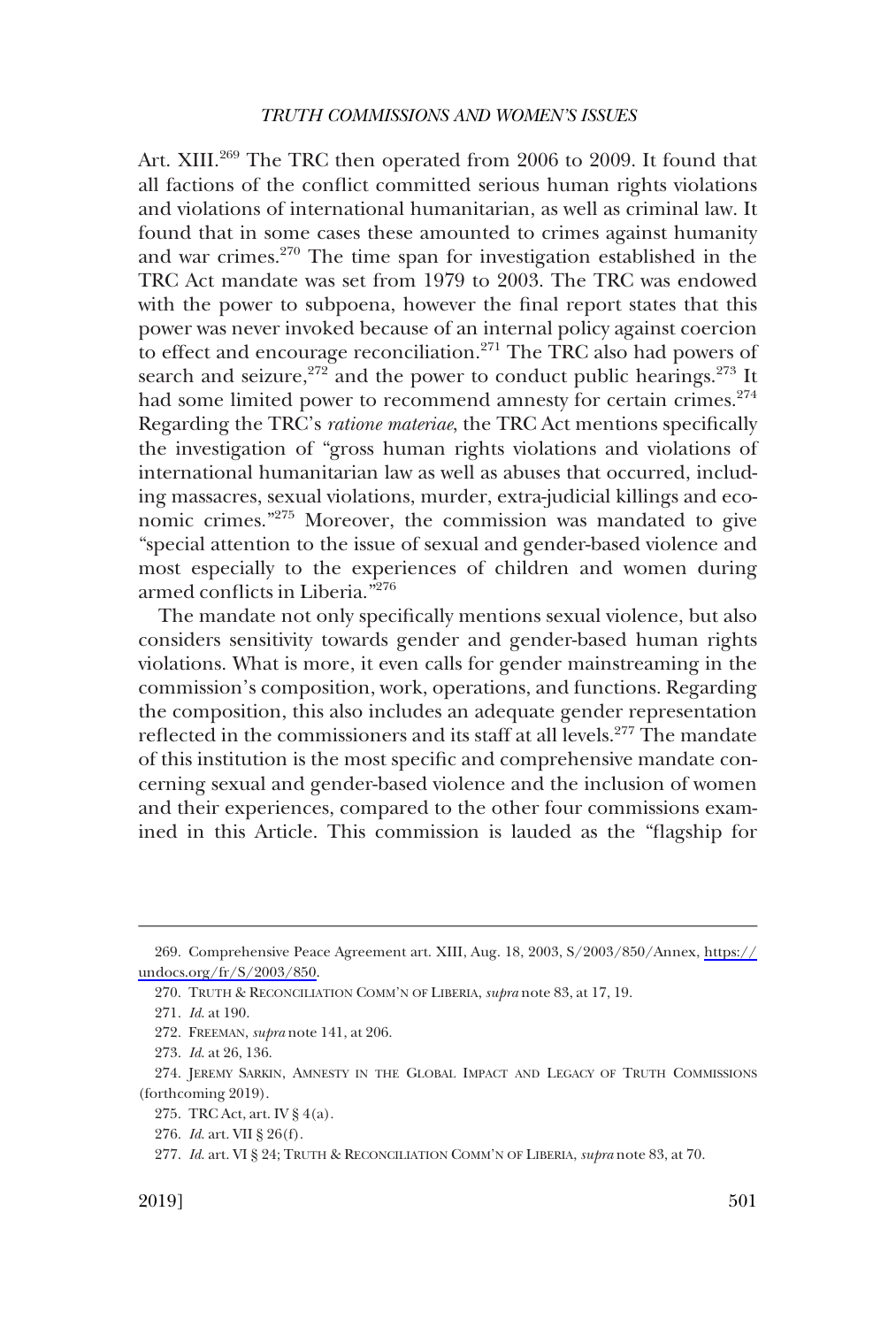women's empowerment."<sup>278</sup> Usefully, the mandate does not conflate women and gender, $279$  even though this was the practice of the commission when it published a thematic women's chapter and the subsections on women in other chapters of the final report.

Based on the role women played during the peace talks, and the election of Ellen Johnson-Sirleaf as the first democratically elected female president of an African state, as well as her outspokenness on women's rights, the political opportunity structure can be viewed as favorable<sup>280</sup> for women's advocacy and inclusion into formal political processes, such as truth-seeking. During the country's fourteen-year civil war, female politicians and women's organizations such as the non-partisan Liberian Women's Initiative (LWI) and the feminist Association of Female Lawyers of Liberia (AFELL),<sup>281</sup> advocated for peace. AFELL was even present as an observing party at the peace negotiations and had particularly lobbied for the creation of a TC for Liberia.<sup>282</sup> They successfully advocated against amnesty for crimes against humanity and war crimes, as well as amnesty for rape.<sup>283</sup> At the TRC design stage, the LWI and particularly AFELL<sup>284</sup> managed to put women's issues on the agenda of the Transitional Justice Working Group (TJWG),<sup>285</sup> which

<sup>278.</sup> Morgan L. Eubank, Significance is Bliss: A Global Feminist Analysis of the Liberian Truth and Reconciliation Commission and its Privileging of Americo-Liberian over Indigenous Liberian Women's Voices, 8 (Jan. 2013) (unpublished M.A. thesis, University of South Florida), [https://](https://scholarcommons.usf.edu/cgi/viewcontent.cgi?article=5677&context=etd) [scholarcommons.usf.edu/cgi/viewcontent.cgi?article=5677&context=etd.](https://scholarcommons.usf.edu/cgi/viewcontent.cgi?article=5677&context=etd)

<sup>279.</sup> The number of female commissioners is, however, set out specifically. TRC Act, art. V § 7–8.

<sup>280.</sup> Peace A. Medie*, Fighting Gender-Based Violence: The Women's Movement and the Enforcement of Rape Law in Liberia*, 112 AFR. AFFAIRS 377, 387–388 (2013); LENI WILD & CAROLINE B. BROWN, UN WOMEN, EVALUATION OF UN WOMEN'S CONTRIBUTION TO INCREASING WOMEN'S LEADERSHIP AND PARTICIPATION IN PEACE AND SECURITY AND HUMANITARIAN RESPONSE: LIBERIA CASE STUDY 187, 203 (Sept. 2013).

AFELL is a national women's rights and feminist NGO aiming at advancing, protecting, 281. and promoting women's rights as well as combatting sexual and gender-based violence. *Association of Female Lawyers of Liberia (AFELL)*, NAMATI, <https://namati.org/about/ourmission/> (last visited Feb. 26, 2019).

<sup>282.</sup> William N. Massaquoi, Women and Post-Conflict Development: A Case Study on Liberia, 86 (June 2007, unpublished MCP thesis, Massachusetts Institute of Technology), [https://dspace.](https://dspace.mit.edu/bitstream/handle/1721.1/42108/226315252-MIT.pdf?sequence=2&isAllowed=y) [mit.edu/bitstream/handle/1721.1/42108/226315252-MIT.pdf?sequence=2&isAllowed=y.](https://dspace.mit.edu/bitstream/handle/1721.1/42108/226315252-MIT.pdf?sequence=2&isAllowed=y)

<sup>283.</sup> James Dhizaala, *Transitional Justice in Liberia: The Interface Between Civil Society Organisations and the Liberian Truth and Reconciliation Commission*, *in* ADVOCATING TRANSITIONAL JUSTICE IN AFR. 43, 48 (Jasmina Brandkovic & Hugo van der Merwe eds. 2018).

<sup>284.</sup> *Id*. at 48, 52.

<sup>285.</sup> The TJWG was a coalition that ultimately included representatives of 20 civil society groups. *Id*. at 5–52.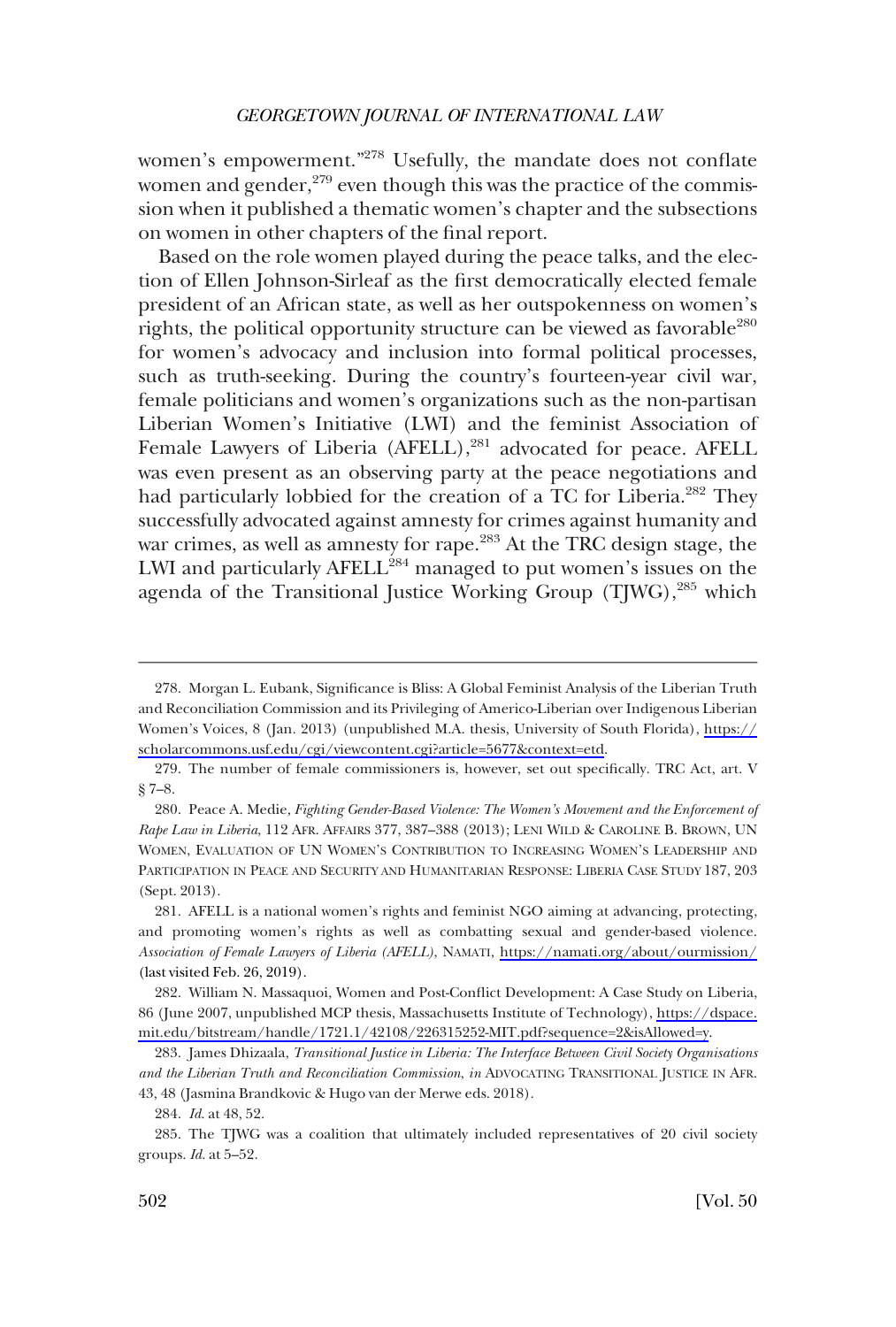<span id="page-40-0"></span>was involved in the drafting process of the Liberian TRC Act.<sup>286</sup>

# 2. Commissioners and Staff

Four out of the nine Liberian TRC's commissioners were women.<sup>287</sup> Three of them were experienced in women's issues.<sup>288</sup> Women thus made up 44.4% of the commissioners. The selection process initially lacked transparency and members were appointed rather quickly. However, seven of the original nine members that were selected were vetted and were withdrawn. Seven new members were then chosen after extensive civil society consultation, and inclusion in the vetting process.<sup>289</sup> The selection was based on a shortlist of fifteen candidates<sup>290</sup> compiled by the Economic Community of West African States (ECOWAS).291 The inclusion of a nearly an equal number of women commissioners was due to the advocacy of the LWI and other women's groups.292

## 3. Gender Mainstreaming or Gender Balancing

Gender balancing through a special gender unit and a related committee was the Liberian TRC's main mechanism to mainstream gender in its operations. A separate entity called the Gender Committee, composed of women's groups, as well as state officials, was created.<sup>293</sup> The Gender Committee, which was tasked with support and research, included members of a quite diverse spectrum of women's organizations on national and local levels. Additionally, the Ministry of Gender and Development as well as Commissioner Massa Washington, who was also a member of the LWI peace initiative and representative of women during peace talks, <sup>294</sup> were part of this unit.

<sup>286.</sup> *Id*.

<sup>287.</sup> TRC Act art. V §7.

<sup>288.</sup> TRUTH & RECONCILIATION COMM'N OF LIBERIA, *supra* note 83, at 27.

<sup>289.</sup> HAYNER, *supra* note 1, at 66; Dhizaala, *supra* note 283, at 54.

<sup>290.</sup> Then including representatives of three civil society organizations, two from political parties, and two candidates selected by the UN and ECOWAS each having chosen one, respectively. Silke Pietsch, Women's Participation and Benefit of the Liberian Truth and Reconciliation Commission: Voices from the Field, at 40 (2010) (unpublished M.A. thesis, Philipp University of Marburg).

<sup>291.</sup> TRUTH & RECONCILIATION COMM'N OF LIBERIA, *supra* note 83, at 174; Paul James-Allen et al., *Beyond the Truth and Reconciliation Commission: Transnational Justice Options in Liberia*, INT'L CENT. FOR TRANSITIONAL JUST. 7, (May 2010).

<sup>292.</sup> Dhizaala, *supra* note 283, at 43–54.

<sup>293.</sup> TRUTH & RECONCILIATION COMM'N OF LIBERIA, *supra* note 83, at 70.

<sup>294.</sup> Board of Advisors, TRUTH & RECONCILIATION COMM'N OF LIBER., [http://coalitionfor](http://coalitionforjusticeinliberia.org/board.html) [justiceinliberia.org/board.html](http://coalitionforjusticeinliberia.org/board.html) (last visited Feb. 27, 2019).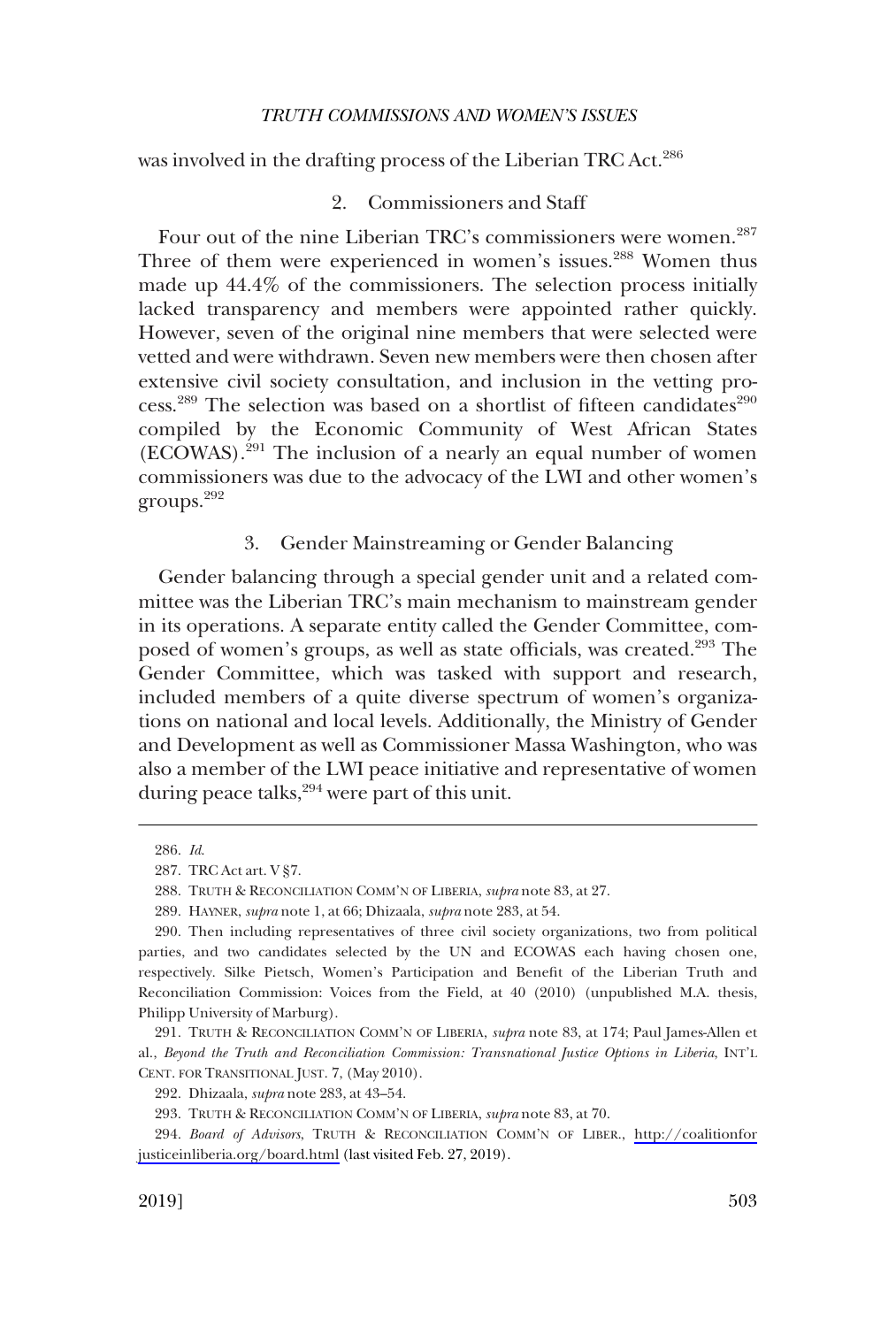Commissioner Washington was also assigned thematic oversight for gender within the TRC She formed a gender unit with her staff prior to the establishment of the Gender Committee.<sup>295</sup> The Gender Committee served to design and carry out projects that sought to engage and encourage women's participation as well as monitoring how women were included and portrayed.<sup>296</sup> It also helped in drafting a gender policy that was meant to inform the entire TRC's operations. <sup>297</sup> This was unfortunately only partly carried out in the TRC's last year.<sup>298</sup>

A liaison officer to coordinate with women's groups was recruited to facilitate cooperation.299 The TRC's Gender Committee, despite meeting its mandate's requirements and apparently extensively cooperating with the liaison officer, did not focus on many issues but instead focused most of what it did on outreach. It did not convene regularly and its integration into the TRC as well as with women's groups was described as lacklustre.<sup>300</sup> It was seen to have underutilized its potential. <sup>301</sup> Many women's NGOs considered the process tightly controlled rather than led by the TRC and felt left out or marginalized.<sup>302</sup> The TRC apparently side-lined more vocal women's groups that engaged in criticizing its work. This affected the LWI and the feminist Women in Peacebuilding Network (WIPNET).<sup>303</sup> The TRC's attitude towards women's and civil society groups as well as the failure to apply and implement guidelines set up with the input of women's rights organizations is disappointing evidence of a lack of serious commitment towards comprehensively including women's voices. It was really one commissioner, Massa Washington, who asserted considerable influence over the establishment and composition of the gender unit, the related Gender Committee and the gender policy that was produced with women's groups' inclusion.304

<sup>295.</sup> TRUTH & RECONCILIATION COMM'N OF LIBERIA, *supra* note 22, at 12, 35.

<sup>296.</sup> *Id*. at 11.

<sup>297.</sup> *Id*. at 13.

<sup>298.</sup> Pillay, *supra* note 20, at 96.

<sup>299.</sup> TRUTH & RECONCILIATION COMM'N OF LIBERIA, *supra* note 22, at 15.

<sup>300.</sup> *Id*.

<sup>301.</sup> Pillay, *supra* note 20, at 96; Pietsch, *supra* note 290, at 59; Dhizaala, *supra* note 283, at 45.

<sup>302.</sup> KAREN CAMPBELL-NELSON, INT'L CTR. FOR TRANSITIONAL JUST., LIBERIA IS NOT JUST A MAN

THING: TRANSITIONAL JUSTICE LESSONS FOR WOMEN, PEACE AND SECURITY 10 (2008).

<sup>303.</sup> Dhizaala, *supra* note 283, at 55.

<sup>304.</sup> *See generally* Pillay, *supra* note 20, at 96; *see* CAMPBELL-NELSON, *supra* note 302, at 8–10.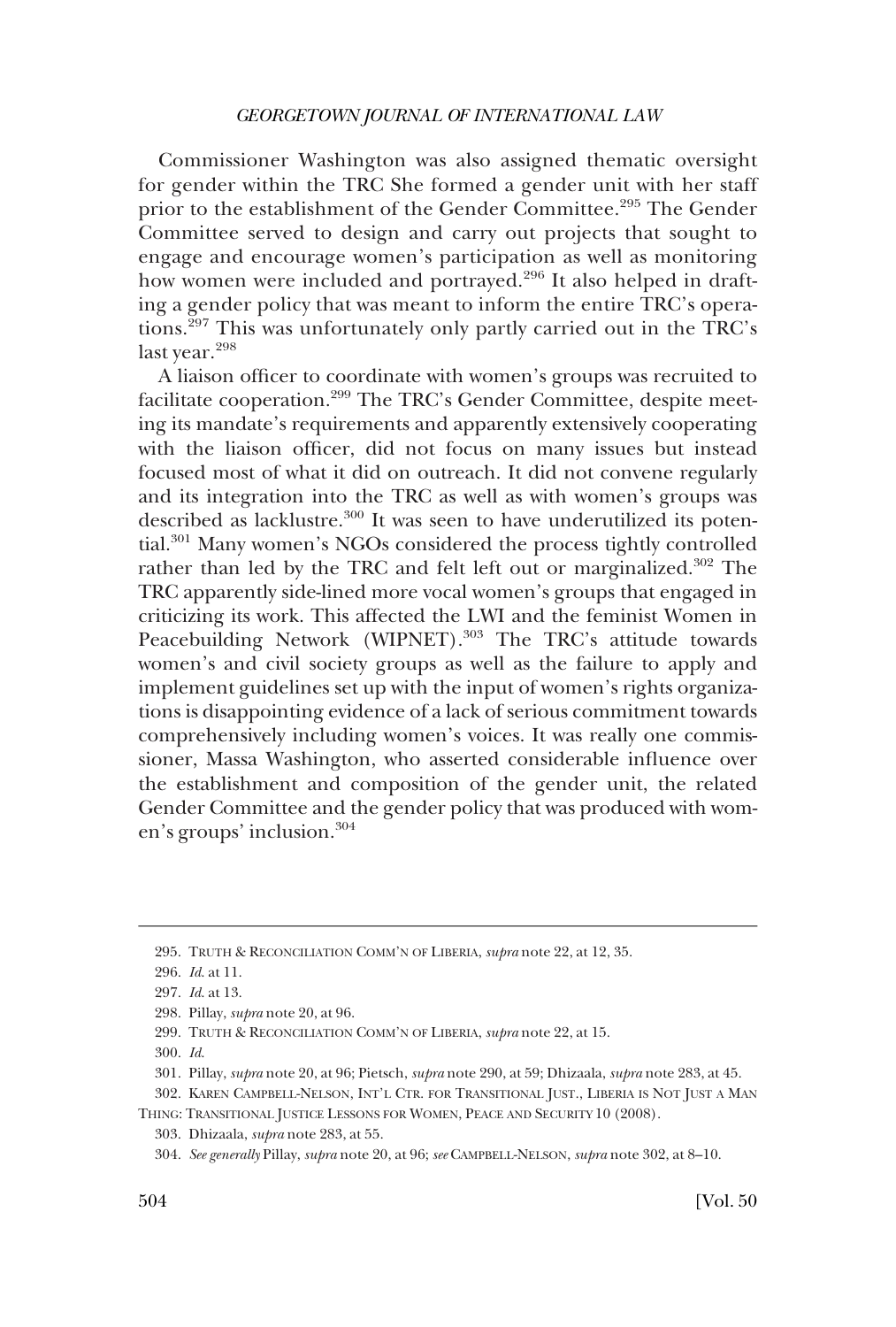# 4. Special/Thematic Gender Hearings

<span id="page-42-0"></span>The Liberian TRC did have a gender hearing. It was a two-day hearing in the capital called "Liberian Women and Conflict – Impact and Role in Peace Building and National Development." It was broadcast live on radio and television. Witnesses could, however, request to testify in camera, confidentially, or only with the attendance of selected commissioners. <sup>305</sup> Six women's groups were able to have their own experiences acknowledged as part of the conflict's history.<sup>306</sup> Thus, they were able to add their voices and agency to the country's record of the past. At the thematic hearings, experts managed to connect structural, historical, and systemic patterns of violence with causes and impacts.<sup>307</sup> This provided the commissioners with information that likely would have otherwise remained unconsidered.

To facilitate women's participation, Women's Campaign International contributed financially for women to travel to Monrovia.<sup>308</sup> This assisted women with few resources, particularly those from rural areas, to attend. If this had not occurred, these women would have been most likely marginalized from the process. Regional hearings took place in each of the fifteen county capitals of Liberia, where the TRC convened for five days in each. The fifth day was reserved for civil society organizations' input on specific thematic areas, including on women.<sup>309</sup> Local women's groups submitted testimonies and presented their findings concerning women's needs. To provide for the mental well-being of witnesses after public testimony, psychosocial trauma counsellors were trained in communities.<sup>310</sup> At the women's hearing in particular, but also generally, women seemed to be more willing to talk about their own experiences rather than presenting themselves primarily as secondary victims.<sup>311</sup>

Domestic women's groups provided testimonies statements and research assistance to inform the final report. At the national and regional hearings, they were able to use the platform to present their interests.312 This contributed to the inclusion of women's group's views and concerns into the process of truth seeking in Liberia.

<sup>305.</sup> TRUTH & RECONCILIATION COMM'N OF LIBERIA, *supra* note 83, at 189.

<sup>306.</sup> Pietsch, *supra* note 290, at 50.

<sup>307.</sup> TRUTH & RECONCILIATION COMM'N OF LIBERIA.

<sup>308.</sup> Pietsch, *supra* note 290, at 51.

<sup>309.</sup> Eubank, *supra* note 278, at 20.

<sup>310.</sup> TRUTH & RECONCILIATION COMM'N OF LIBERIA, *supra* note 22, at 16.

<sup>311.</sup> Pillay, *supra* note 20, at 97.

<sup>312.</sup> Pietsch, *supra* note 290, at 50.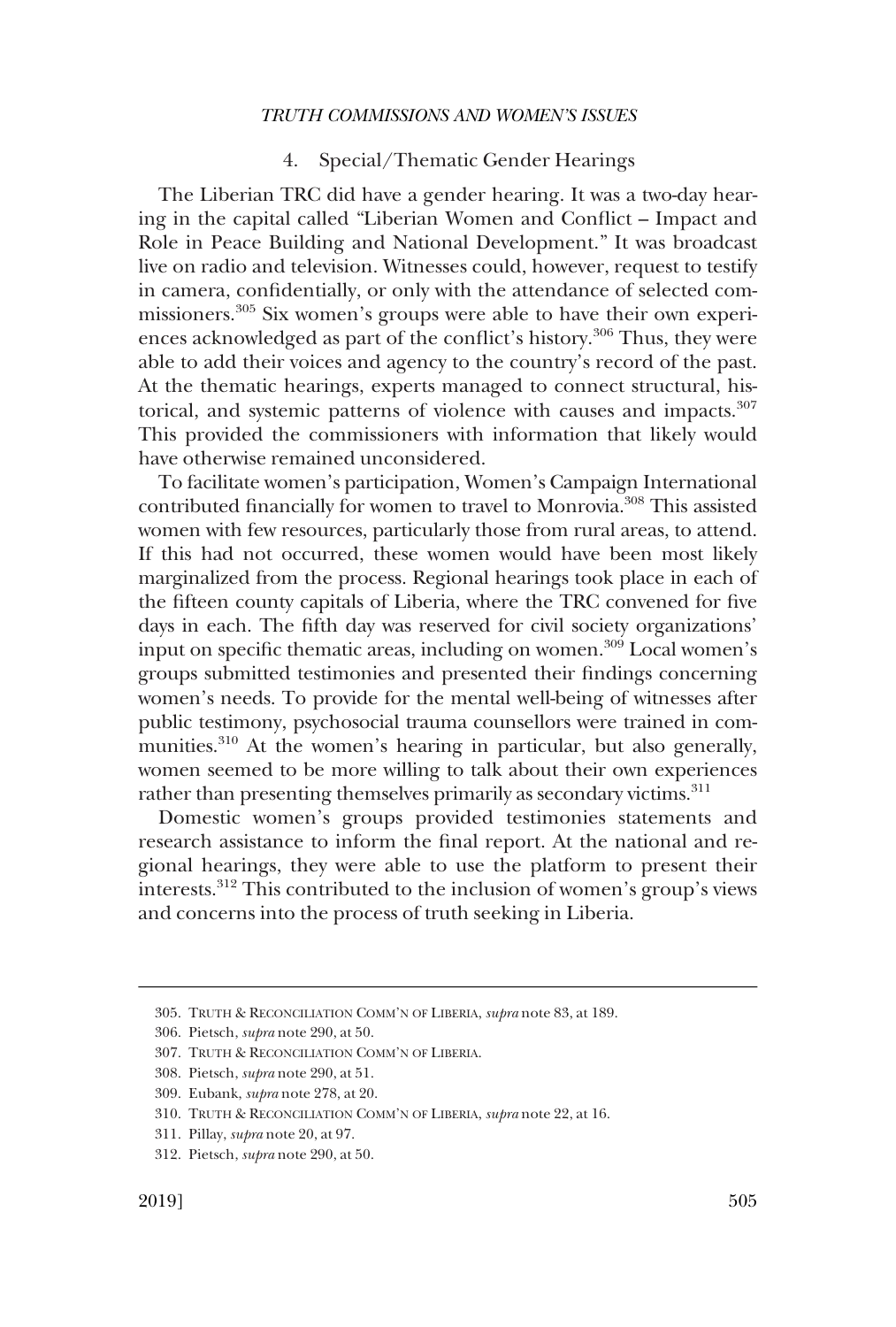## 5. Final Report

<span id="page-43-0"></span>The Liberian TRC focused their gender-related work exclusively on women.<sup>313</sup> Nevertheless, the report also calls attention to addressing the needs of male victims of sexual violence, not only but also because of the impact on family life, domestic violence, trauma, and recovery.<sup>314</sup> In writing the report, the TRC was assisted by an international gender expert from UNIFEM tasked with preparing the thematic chapter on women called "Women and the Conflict."315 The LWI was involved in documenting sexual abuse and especially the systematic rape of women and girls as a weapon of war, as well as sexual slavery and the recruiting of child soldiers.<sup>316</sup> In this regard, the LWI's research assistance and documentation contributed to informing the commission's understanding of these human rights and international humanitarian law violations.

The Gender Committee held a national consultative conference with women on recommendations and follow-up programs, to be put forward in the TRC's final report.<sup>317</sup> The Women's NGO Secretariat of Liberia (WONGOSOL), UNIFEM, and the Gender Unit organized community dialogue meetings with women meant to elicit information and recommendations to be incorporated into the final report. This was arranged consciously to make a point about including women and civil society groups as well as their needs, demands, and input into the process just as the commission was about to enter the report-writing phase.318 Recommendations were provided especially in the areas of reparations, memorialization, and reconciliation.<sup>319</sup> Unfortunately, no information on what was included and on how responsive the commission was to these inputs is available.

# F. *Lessons Learnt*

# 1. How the Design of Truth Commissions Influences Gender-Sensitivity

The TCs of South Africa and Peru were initially set up genderneutrally but did then consider sexual and gender-based violence as a

<sup>313.</sup> TRC Act, art. IV § (4)(e).

<sup>314.</sup> TRUTH & RECONCILIATION COMM'N OF LIBERIA, *supra* note 22, at 52.

<sup>315.</sup> James-Allen, *supra* note 291, at 7.

<sup>316.</sup> Dhizaala, *supra* note 283, at 46.

<sup>317.</sup> TRUTH & RECONCILIATION COMM'N OF LIBERIA, *supra* note 22, at 12.

<sup>318.</sup> Anu Pillay & Lizzie Goodfriend, *Evaluating Women's Participation in Transitional Justice and Governance: A Community Dialogue Process in Liberia*, 2 CONFLICT TRENDS 10, 11 (2009).

<sup>319.</sup> *Id*. at 14.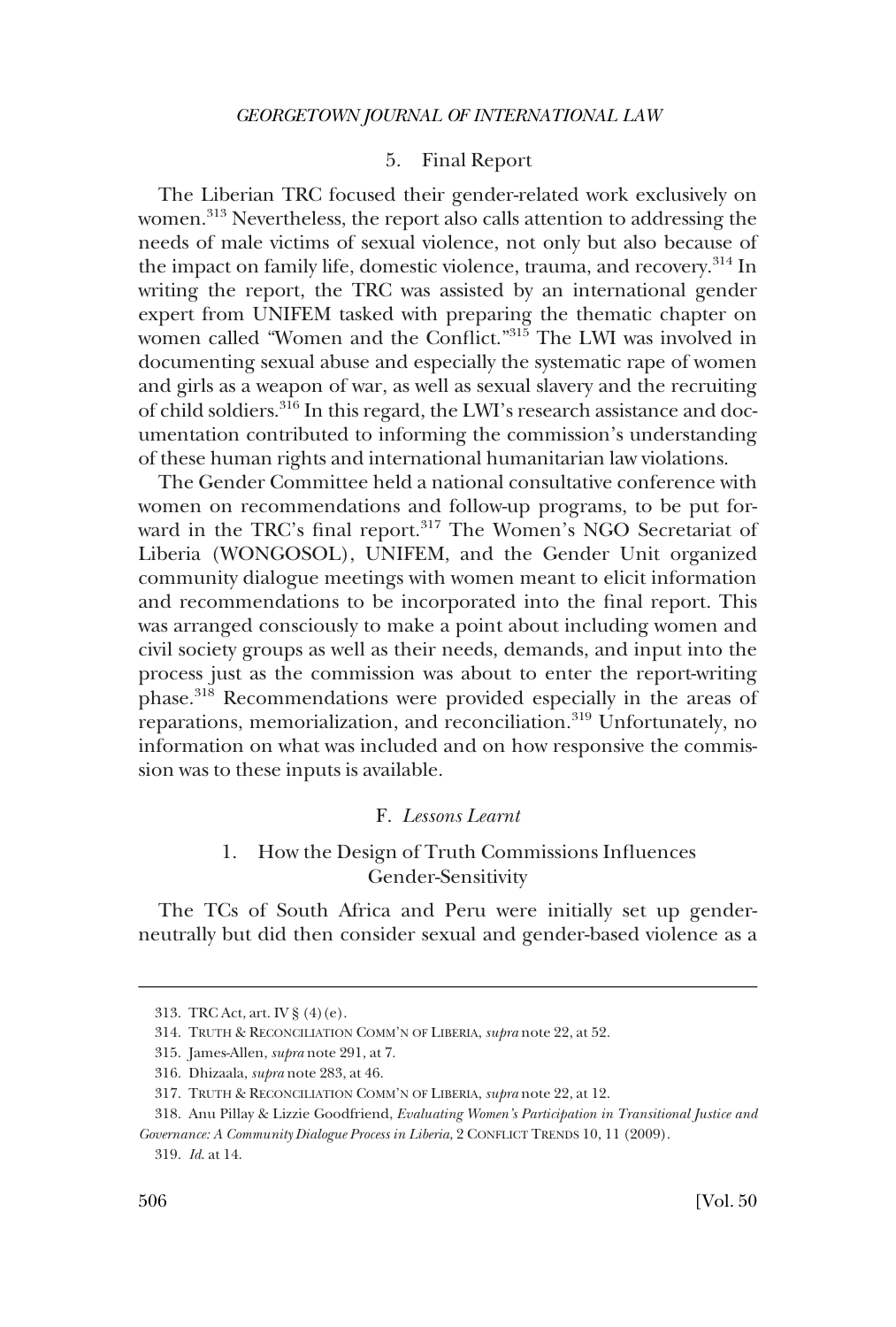category within torture and ill-treatment rather than separately.<sup>320</sup> The Guatemalan commission likewise was not mandated to look at sexual violence in particular but did choose to add this to its otherwise quite narrow interpretation of human rights violations.<sup>321</sup> In the cases of the Peruvian CVR and the South African TRC, academic submissions on gender<sup>322</sup> as well as civil society's consultations<sup>323</sup> seem to have contributed very well to the inclusion of gender issues within the work of these institutions. Individuals in key positions<sup>324</sup> as well as civil society organizations, not specifically focused on women,<sup>325</sup> were involved in shaping the mandate's interpretation in Peru. Including gender-sensitivity into the design of the commission in South Africa might have been strengthened through women's groups' advocacy, as civil society was included in setting up these bodies and selecting commissioners.<sup>326</sup> Sierra Leone and Liberia, in contrast, had gender, or attention to sexual violence,<sup>327</sup> explicitly included in their mandate's scope.<sup>328</sup> They were thus required to perform their work in a gender-sensitive way.

Therefore it can be concluded that commissions with gender as a mandate are usually more successful at bringing about gains for women. This does however depend on the way the mandate is executed. It is also dependent on the resources available to take up gender issues by having specific hearings and launching investigations on gender matters. The will to take these issues up is crucial. TCs therefore should be designed and created to focus on gender issues and their

323. BUENO-HANSEN, *supra* note 172, at 59.

<sup>320.</sup> Kusafuka, *supra* note 95, at 48; Pasha Bueno-Hansen, *Decolonial Feminism, Gender, and Transitional Justice*, *in* THE OXFORD HANDBOOK OF GENDER & CONFLICT, 455, 457 (Fionnuala Ni Aolain et al., eds., 2018); PASCHA BUENO-HANSEN, *supra* note 174, at 457 (2018); BUENO-HANSEN, *supra* note 172, at 105; INT'L CTR. FOR TRANSNATIONAL JUSTICE, *supra* note 69, at 13; Durbach & Geddes, *'To Shape Our Own Lives and Our Own World': Exploring Women's Hearings as Reparative Mechanisms for Victims of Sexual Violence*, 21 INT'L J. HUM. RTS. 1261 (2017).

<sup>321.</sup> Tomuschat, *supra* note 144, at 240.

<sup>322.</sup> BUENO-HANSEN, *supra* note 172, at 59, 68; Van Der Merwe et al., *supra* note 98, at 72.

<sup>324.</sup> *Id*. at 59, 67–69.

<sup>325.</sup> MANTILLA FALCÓN, *supra* note 19, at 2.

<sup>326.</sup> Jeremy Sarkin, *The Development of a Human Rights Culture in South Africa*, 20 HUM. RTS. Q. 628, 648 (1998).

<sup>327.</sup> Mentioning either gender or sexual violence seem like different points of focus and attention, but as they are frequently conflated in truth commissions' practices they can actually be stated as criteria alluding to the same considerations. Gender and women are often equated instead of assessing differing experiences among all genders. Women's experiences or gendered harms they may experience more than men are furthermore often reduced to sexual violence and rape in particular or at least most focused on in praxis due to most commissions' focus on bodily integrity and civil and political human rights.

<sup>328.</sup> BOGGS, *supra* note 112, at 12.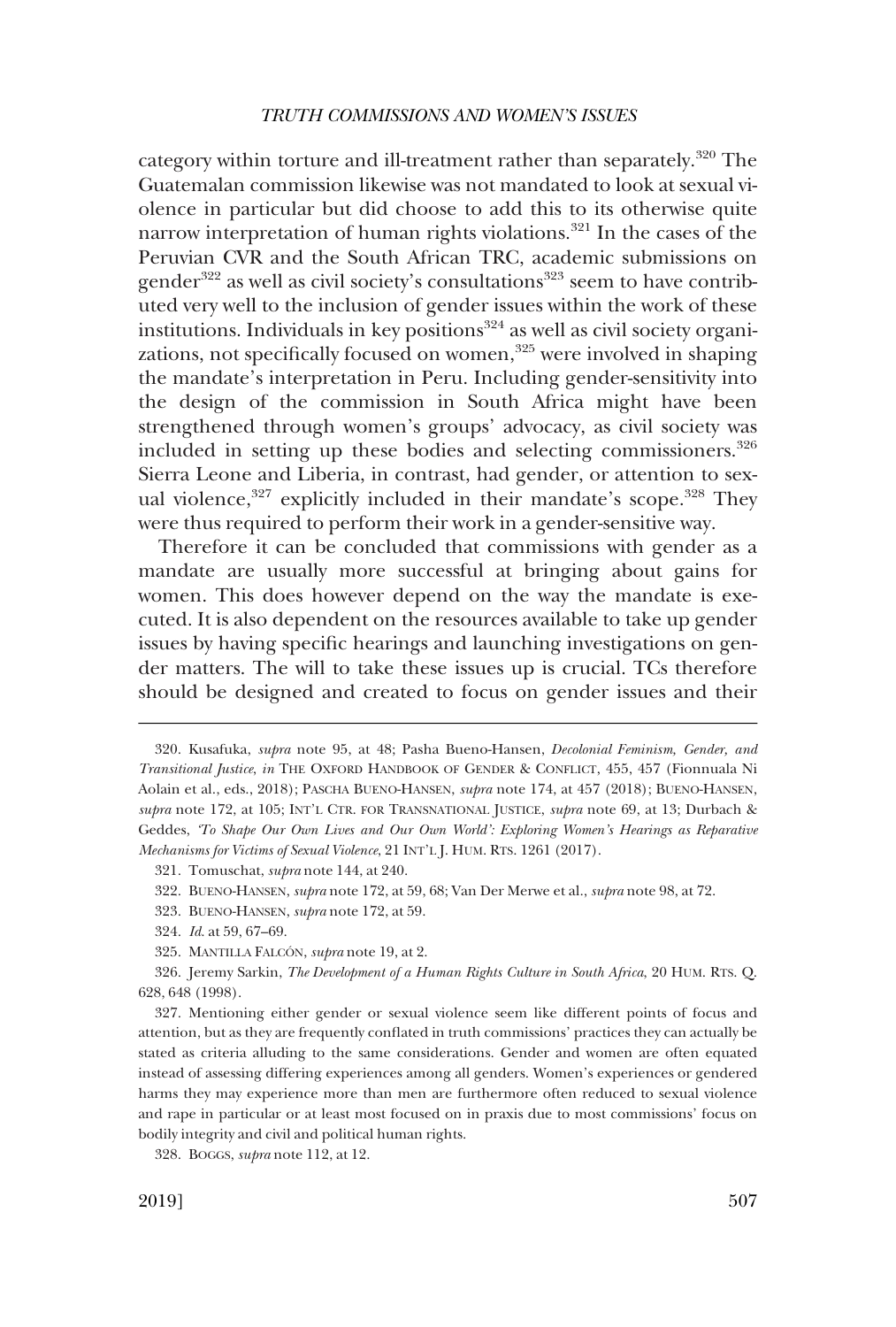mandates ought to be explicit on that. However, ongoing pressure by civil society and others actors needs to be sustained to ensure that this is a reality and that lip service is not given to this mandate.

Looking at the selection procedures and the composition of the commissioners in particular, women's groups in Guatemala and Peru had virtually no reported influence on those processes. While the share of female commissioners in Guatemala (slightly surpassing thirty per cent as one out of the three commissioners was a woman)<sup>329</sup> was comparable to the Sierra Leonean and Liberian processes, the Peruvian CVR remained far below the threshold, as only two out of the twelve commissioners were women  $(16.6\%)$ .<sup>330</sup> All three African TRCs, however, had a relatively high proportion of women commissioners, achieving more than forty per cent women commissioners.<sup>331</sup> These institutions were also influenced in their composition, preparation and training by women's groups. The South African TRC with the transitional emphasis on non-racialism and non-sexism ought to have had more female commissioners to indicate its commitment to gender issues, $332$  but its composition was still a lot more gender-balanced than that of many others.

In the African case studies, women's groups were included in commissioner selection in all cases, albeit mostly as part of general consultations with civil society. In Liberia, however, contributions by the LWI and apparently some other women's groups pushing for gender balance can be identified.<sup>333</sup> In Sierra Leone, the inclusion of female commissioners with specific experience was achieved through advocacy by the Women's Task Force,  $334$  thus contributing to the expertise and perspectives commissioners brought into the process as well as to gender balance. The case of Sierra Leone hence illustrates that women's groups were even exclusively credited with pushing for the integration of a high number of female commissioners.<sup>335</sup> Nevertheless, gender balance was also achieved in the Liberian and Guatemalan cases: In Liberia, this was specifically mandated by the TRC  $Act^{336}$ , while it was

<sup>329.</sup> HAYNER, *supra* note 1, at 33.

<sup>330.</sup> BUENO-HANSEN, *supra* note 172, at 59.

<sup>331.</sup> Rai, *supra* note 73, at 38; *see* WAYLEN, *supra* note 73, at 132.

<sup>332.</sup> In contrast to the lower number of women commissioners compared to men, regional managers as part of the staff on a lower level, however, were overwhelmingly female (75%). GOBODO-MADIKIZELA, *supra* note 99, at v. Therefore, selecting more male commissioners is not because of a lack of qualified women.

<sup>333.</sup> Dhizaala, *supra* note 283, at 53.

<sup>334.</sup> Millar, *supra* note 236, at 210.

<sup>335.</sup> *See* Viterna & Fallon, *supra* note 10, at 670.

<sup>336.</sup> TRC Act, art. V § 7–8.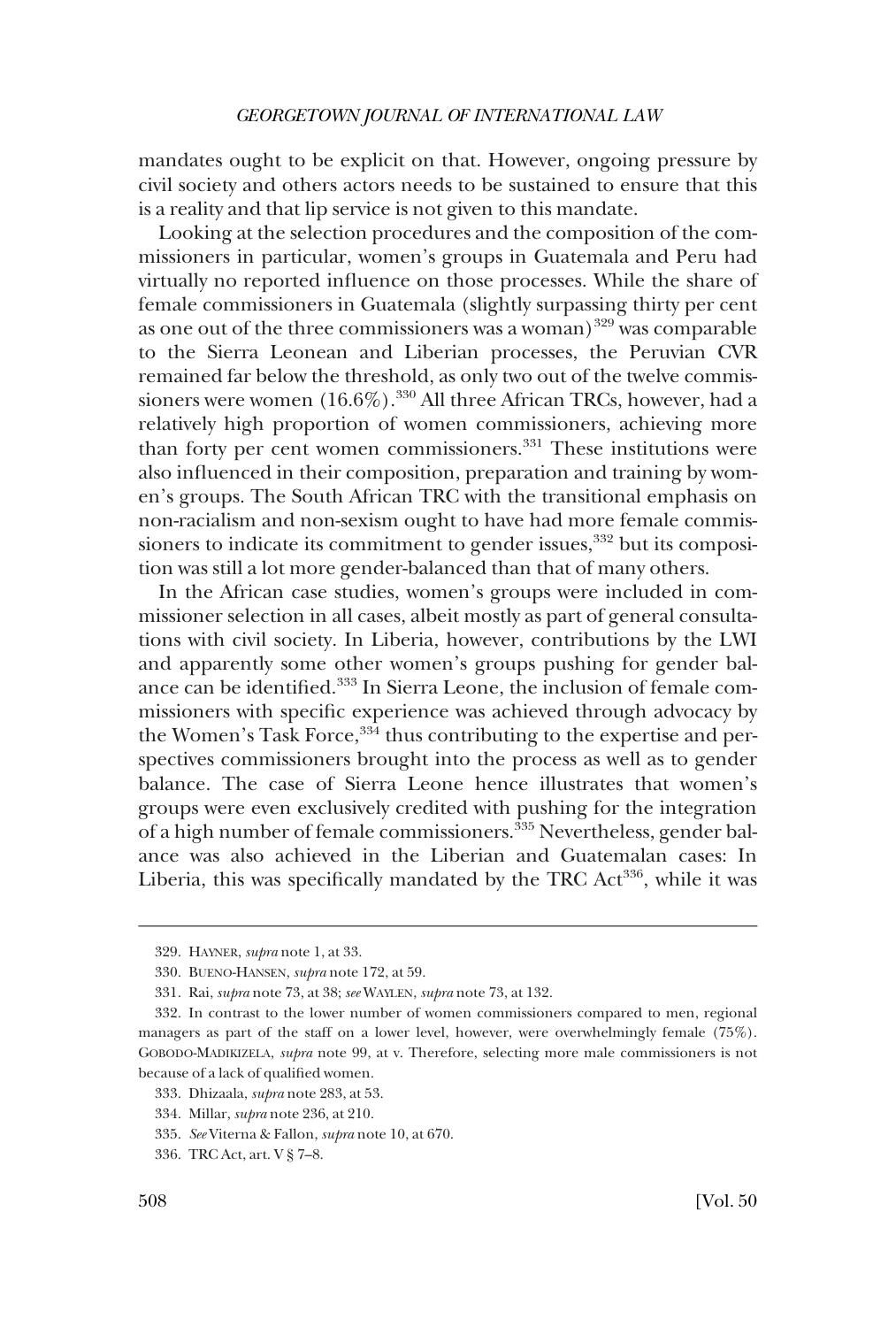<span id="page-46-0"></span>also realized in Guatemala, $337$  even though there was no evidence for conscious efforts for gender balance. Therefore, the case of Guatemala exemplifies that gender-sensitivity in the commissioner selection does not necessarily have to be mandated or advocated for by women's groups, in order to become a consideration. It seems as though an active push for the inclusion of women commissioners with relevant experience in women's issues, rights, and gendered human rights violations is one strategy to effectively bring about more gender-sensitivity in the design stage of TRCs.

Coalition building among women's groups in particular, and civil society in general, might increase the chances of having their demands and needs included. In South Africa and Liberia, women's groups' participation was achieved through working together with other civil society organizations.338 Alliances with other social movements, or with institutions, if they are credible advocates of gender equality, thus seem necessary for women's groups to get better results.339 Accordingly, alliances and networks may be beneficial, or even necessary factors to consider in advocacy for more gender-sensitivity. Particularly, international alliances, as occurred in the Sierra Leonean Women's Task Force, could be beneficial. They seem to enhance credibility and legitimacy, while they can, on the other hand, also appear to be removed from the needs and interests on the ground.<sup>340</sup> A balance of local interests and international expertise and resources should thus be kept in mind.

Lastly, the training of commissioners and staff were related to women's groups' efforts in South Africa and Sierra Leone. In Sierra Leone, international women's rights organizations (UNIFEM and the UAF) provided technical and financial assistance that may be needed $341$  in order to carry out such endeavours. In our view, a range of civil society interventions in South Africa including the CALS submission served to raise awareness among the South African commissioners.

# 2. Processes of Truth Commissions that Affect the Extent to Which Gender is Taken Up

Across all other categories, the Commissions differ quite considerably from each other, but it is unclear whether this is due to a lack of

<sup>337.</sup> See above the section on the Guatemala truth commission process.

<sup>338.</sup> WAYLEN, *supra* note 73, at 18, 49; Waylen, *supra* note 100, at 523; Viterna & Fallon, *supra*  note 10, at 674; Dhizaala, *supra* note 283, at 51.

<sup>339.</sup> O'ROURKE, *supra* note 1, at 209.

<sup>340.</sup> Viterna & Fallon, *supra* note 10, at 672.

<sup>341.</sup> *Id*.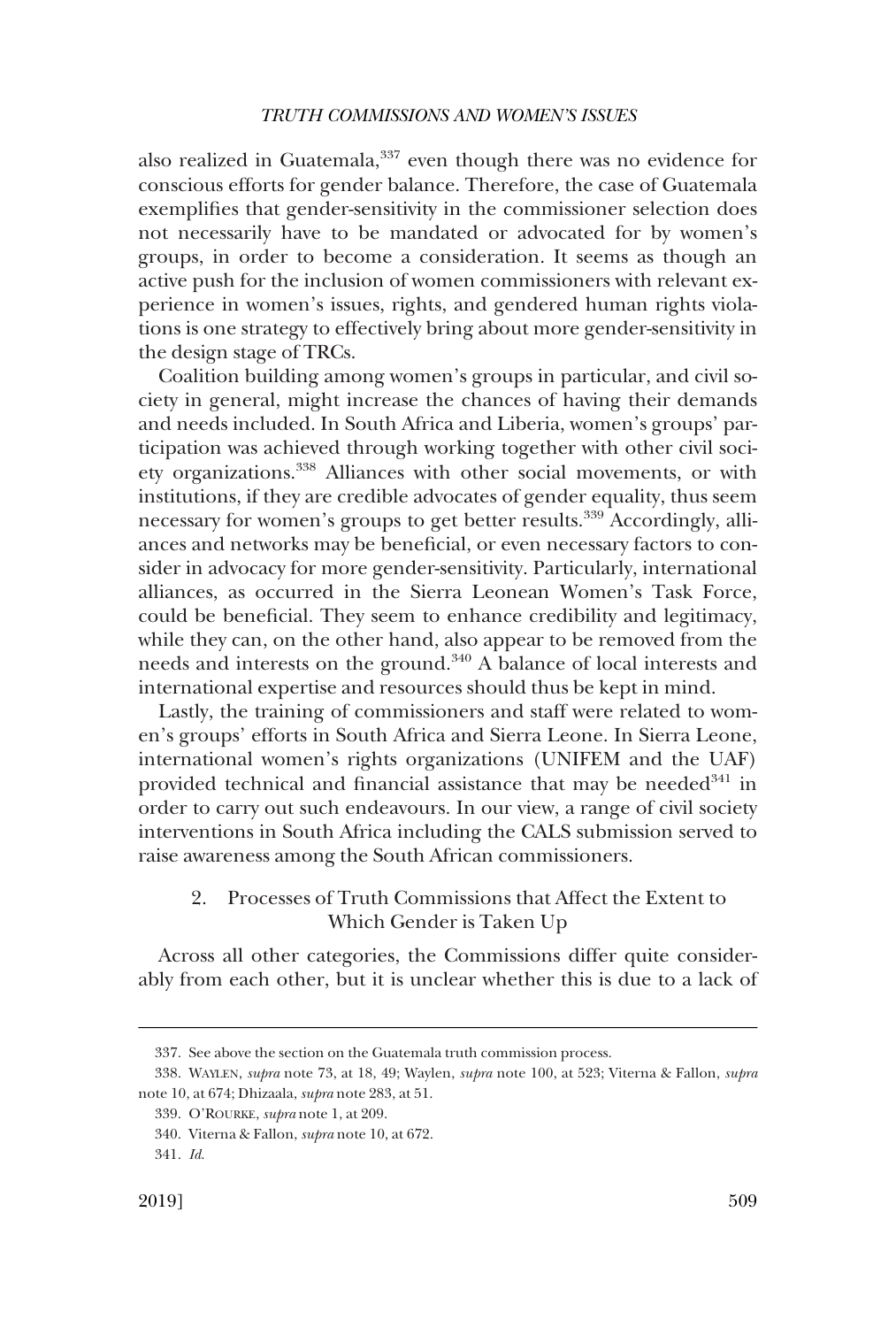information, on many of the categories used to operationalize gendersensitive statement-taking, or whether the approaches and women's groups' attention towards these issues actually varied extensively.

The most common activity of TCs where gender-sensitivity may be considered is in statement-taking, such as through interviewing techniques, training for statement-takers, and employing more women interviewers, in order to increase sensitivity towards gender-based but mostly sexual violence. Women's otherwise gendered experiences during armed conflict, such as forced displacement or loss of livelihood might have been recorded where commissions decided to pay attention to these harms too. This occurred in Liberia and Sierra Leone but remained less incorporated into the data bases of South Africa, Guatemala, and Peru. The three latter commissions were more restricted in their mandates and could thus only pay attention to human rights violations falling within these categories largely informed by bodily integrity and civil and political human rights. For painting a comprehensive picture of women's experiences during conflict, however, feminist scholarship ascribes less comprehensive and thus possibly lower transformative potential to what is generally being investigated during this phase.

Regarding gender mainstreaming, the Guatemalan CEH did not integrate gender mainstreaming or balancing into its work very much. In Sierra Leone, mainstreaming led to quite positive results: the TC is credited with having created the first extensive gender-sensitive record of a country's violent past that also connects gendered violence with its root causes.<sup>342</sup> As the mandate already encouraged attention to sexual abuse, interpreted as sexual violence against women and girls, gender was already somewhat included in the methodology that affected the operationalization of the crimes looked at and the process of collecting statements. Liberia and Sierra Leone used different approaches to integrating gender systematically: while the former made use of a gender balancing model, the Sierra Leone TRC relied on crosscutting mainstreaming, but without a concrete gender policy. South Africa and Guatemala neither applied gender mainstreaming nor balancing.

Looking at the effects of gender mainstreaming versus balancing approaches, Abigail Gyimah notes the objective of addressing gender comprehensively and with regard to lasting transformative impacts on society, which is rarely achieved by choosing only one of these options. She advocates, therefore, for a combination approach that could potentially remove gender bias and provide meaningful insights as well as

<sup>342.</sup> Maisel, *supra* note 138, at 168; VALJI, *supra* note 17, at 9; GYIMAH, *supra* note 5, at 42.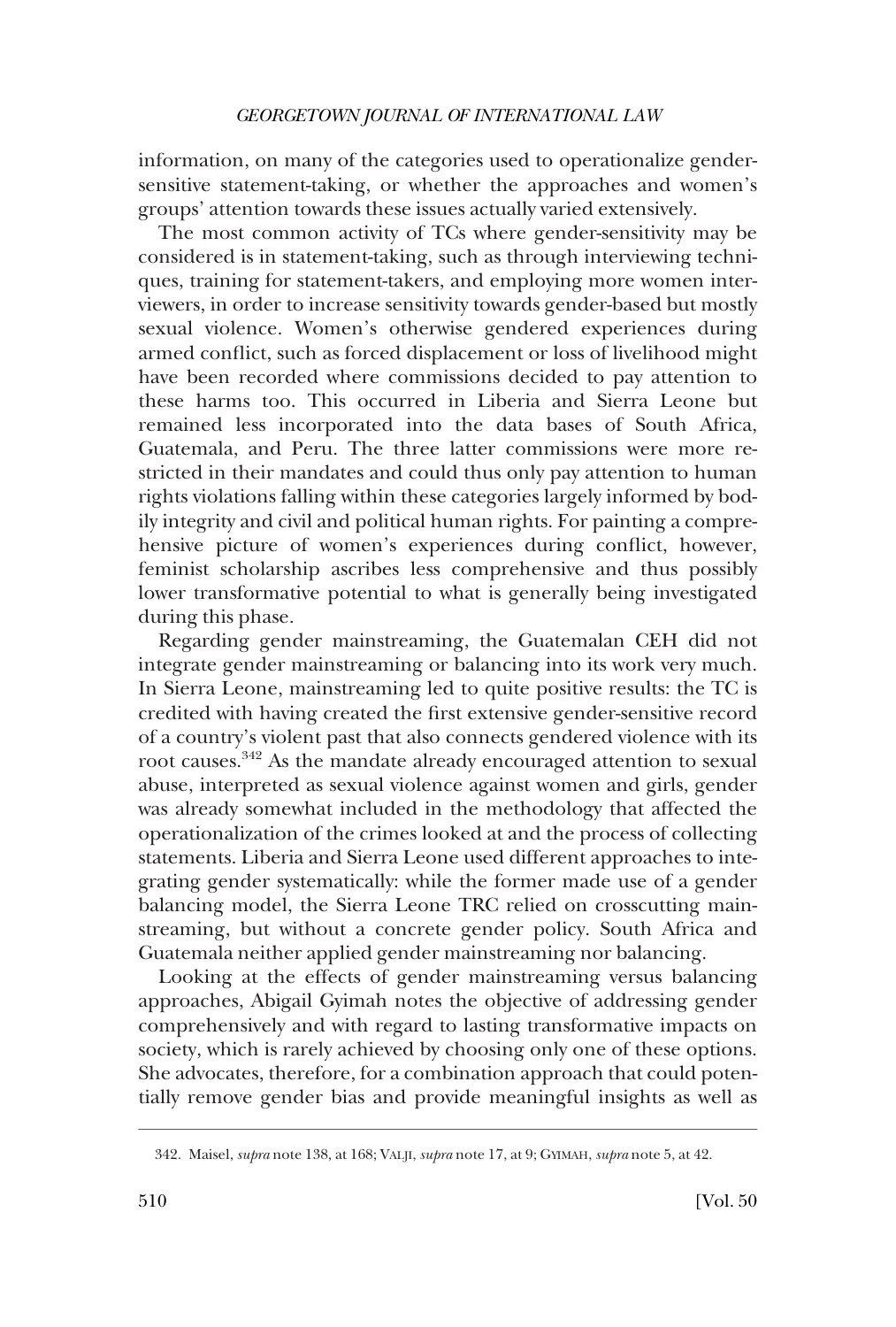<span id="page-48-0"></span>starting points for restructuring a society after truth seeking.<sup>343</sup> Such a combination approach of gender units with comprehensive mainstreaming throughout its work, however, seems to have only been used in the Peruvian case, seemingly without significantly better outcomes compared to other practices. The extent to which gender-sensitivity seems to have been achieved there is apparently linked to the gender unit's leadership. Without such a special unit, however, there might not have been space or willingness for gender-sensitivity at all. Similarly, individual commissioners (and sometimes key staff) seem to have played a significant role in achieving or influencing gendersensitivity on a crosscutting level in Sierra Leone and Liberia.

## 3. Outcomes of Truth Commissions

Across all case studies, the public's conception of women and the conflict as well as the findings in the final report and in special or thematic gender hearings were shaped through the successful inclusion of women's perspectives into the official record of the countries' past. In Peru, the establishment of thematic hearings and women's (groups') inclusion as experts and consultants demonstrates the commission's openness for at least supportive considerations of gender-sensitive interests and demands. Moreover, the Peruvian women's hearings were largely established due to women's groups' advocacy. This highlights the importance of organized civil society's involvement to achieve such outcomes. Likewise, the CALS submission and women's organizations successfully pressured the South African TRC to make women-focused hearings available and increase the TRC's gender-sensitivity. The CALS' submission additionally directly informed the make-up of the commissioner panel.

Supportive roles in increasing gender-sensitivity can also be played by international and transnational women's organizations, which carried out or facilitated the Sierra Leonean and Liberian commissions' endeavours in this regard. The UAF and UNIFEM provided financial assistance in Sierra Leone, while Women's Campaign International (WCI) did this in Liberia. UNIFEM furthermore was involved in training and making counselling available to enhance the Sierra Leonean commission's gender-sensitivity.

Where mandates already called for attention to gender or sexual violence, specific women's chapters in the final reports were not the results of advocacy. Gender-neutral mandates, like in South Africa,

<sup>343.</sup> GYIMAH, *supra* note 5, at 18.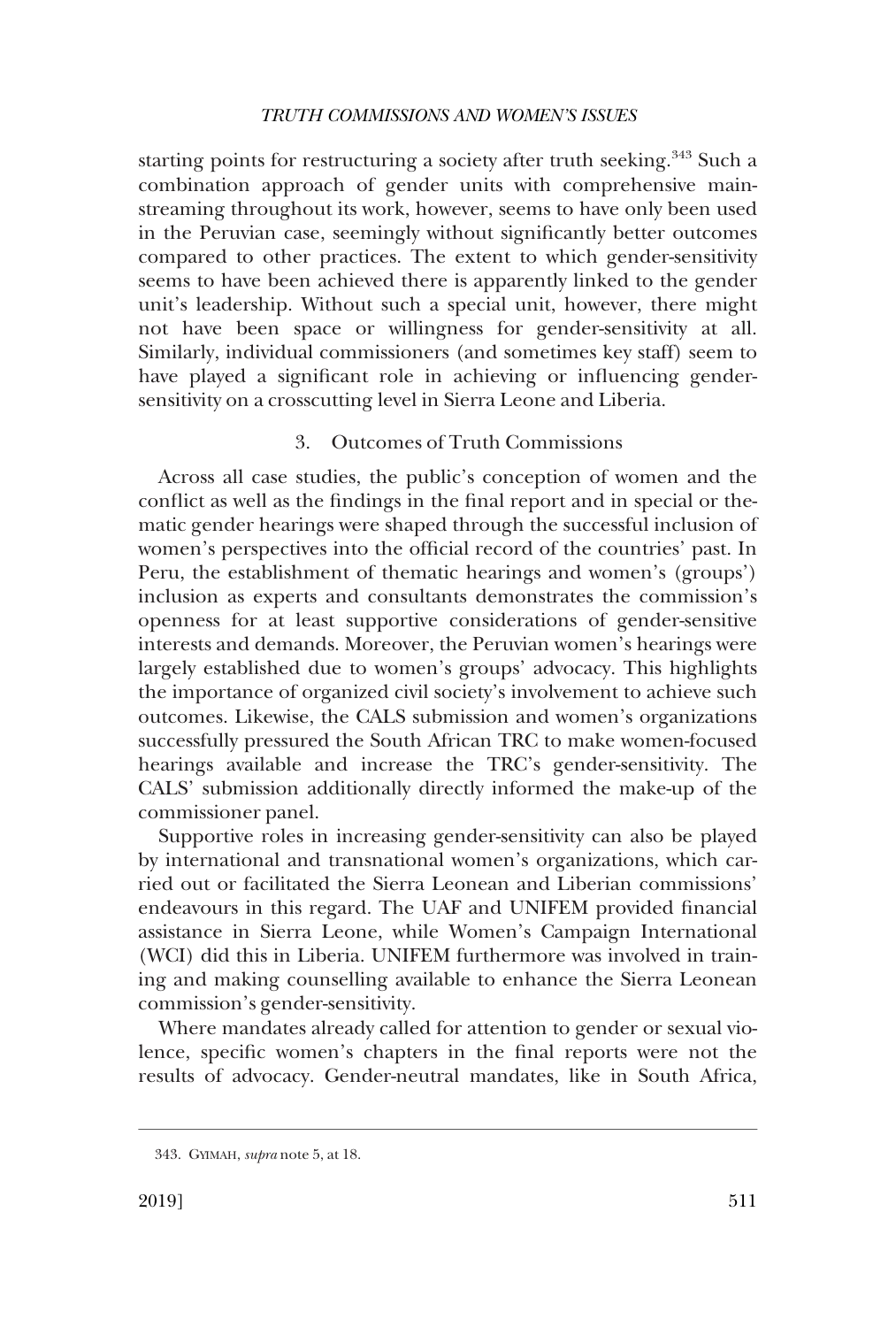Guatemala, and Peru, however, followed different paths. Specific advocacy was needed in South Africa, while the interpretation of the Guatemalan mandate apparently brought its inclusion with it. In Peru, efforts of commissioners, domestic and international organizations as well as influential staff seem to have been responsible for the inclusion and mainstreaming of women's interests. As all factors seem to have played key roles in the different contexts, it is difficult to ascribe a specific reason for the results that was achieved. Thus, all are relevant in different circumstances and the context is always important as to what occurs and for what reason. However, the more that all these role players played their part the more likely it is the outcome will be to achieve the best results.

The final reports of all these commissions alluded to social stigmatization and heightened victimization for victim-survivors of sexual and gender-based crimes. In South Africa, Guatemala, and Peru, the final reports called attention to the fact that underreporting regarding violence was assumed to be severe.<sup>344</sup> Silencing, blame, and the gendered power relations contributing to underreporting were also questioned.<sup>345</sup>

In Sierra Leone and Liberia, women's groups were included in the formulation of recommendations, as they could contribute and lobby for their interests in workshops and consultations the commissions offered for that purpose. Efforts to include gender into reparations have been made in Guatemala, Peru, and Sierra Leone, where sexual violence, particularly rape, was included as an eligible victim category. In the Latin American cases, however, the formulation of recommendations does not seem to have been consultative or participatory.

Lastly, the case studies provide for various examples of women's groups' increased and pronounced advocacy for women's rights deriving from or directly based on the outcomes of TCs. The lack of legal consequences emanating from the findings on sexual violence in the Guatemalan final report led to several women's and feminist civil society organizations346 organizing a popular Tribunal of Conscience in March 2010 to lay the groundwork for bringing legal cases. This unofficial tribunal, structured as a mock trial, was meant to provide space for

<sup>344.</sup> PUB. INT'L LAW & POLICY GRP., *supra* note 87, at 18.

Graybill, *supra* note 120, at 6–7; *Report of the Commission for Historical Clarification Conclusions*  345. *and Recommendations*, GUATEMALA MEMORY OF SILENCE, at 27 (1999); *Final Report*, COMISION DE LA VERDAD Y RECONCILIACION, <http://www.cverdad.org.pe/ingles/ifinal/conclusiones.php#up>(last visited Feb. 28, 2009).

<sup>346.</sup> UNAMG, ECAP, MTM, CONAVIGUA, and the feminist newspaper *La Cuerda*. Alison Crosby & M. Brinton Lykes, *Mayan Women Survivors Speak: The Gendered Relations of Truth Telling in Postwar Guatemala*, 5 INT'L J. OF TRANSITIONAL JUST. 456, 463 (2011).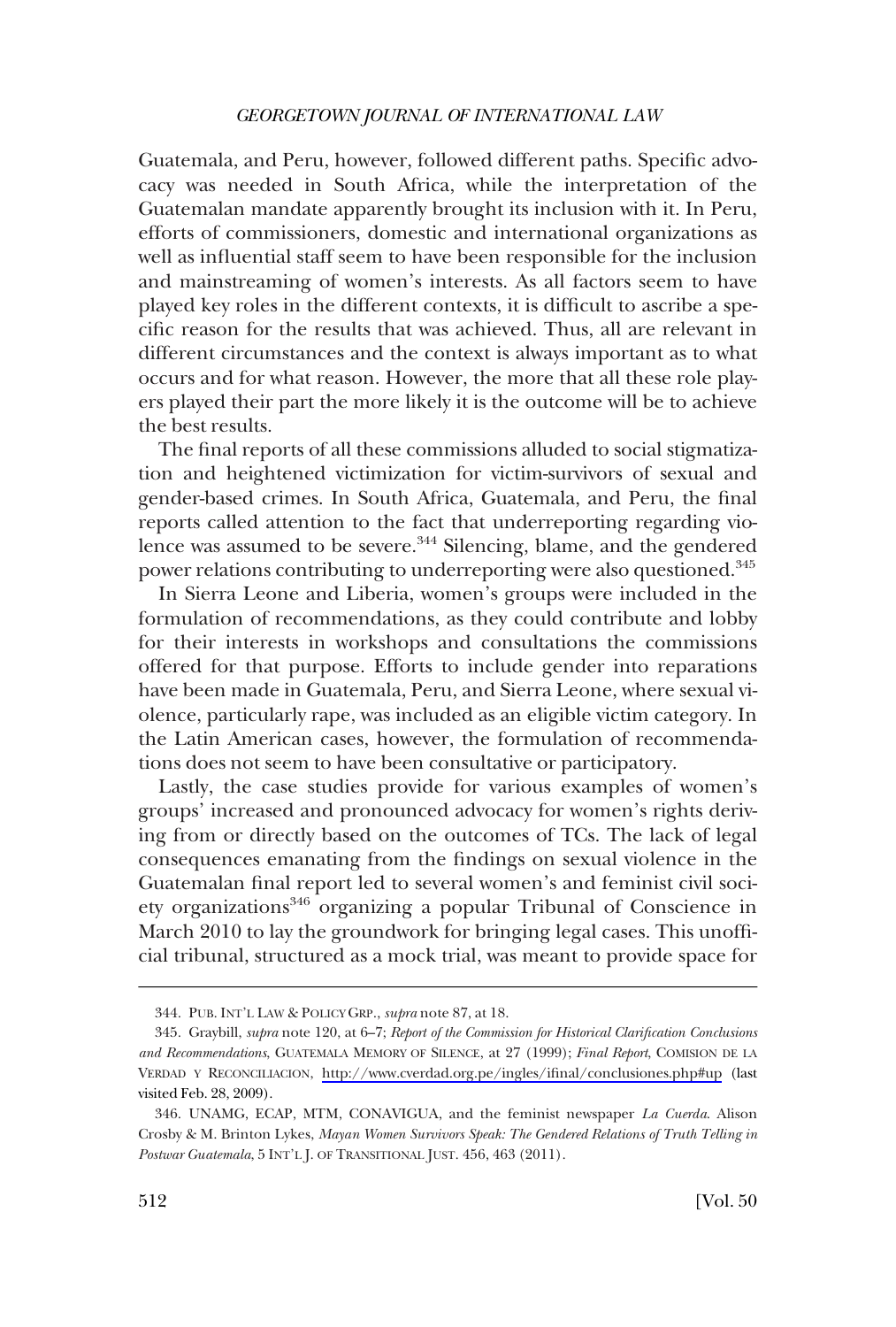<span id="page-50-0"></span>sexual violence survivors to talk about their personal experiences and be heard and acknowledged. It therefore provided them with an opportunity they had not been given in the official process.<sup>347</sup> Similarly, in the case of the Peruvian CVR, NGOs, including women's rights groups, focused on prosecutions and accountability, reparations, and reforms of the national criminal code.<sup>348</sup>

The results of the work of TCs on these issues can be seen in various matters. In Liberia, amendments to the statutory rape and inheritance laws were implemented because of problems of discrimination against women in these laws that were identified by the TRC.<sup>349</sup> Likewise, in Sierra Leone, recommendations $350$  were made to reform the law on domestic violence, inheritance, as well as marriage and divorce laws in customary law.351 According to Lyn Graybill, these reforms are attributable to women's organizations that mobilized around these issues after the TRC final report was published.<sup>352</sup>

## VI. CONCLUSION

There are numerous ways that TCs can be more gender-sensitive and more attuned to the needs of women as this Article has indicated. There may be many other ways to discuss the responsiveness of transitional justice instruments towards women's, or more broadly, gender concerns and the findings of this analysis indicate that there is no formula that will guarantee gender-sensitivity within a commission's direct outcomes and effects on women. Most studies focusing on the outcome of transitional justice processes supposedly measure its impact and success. This may, however, always remain frustrating or incomplete, since the concept might be better conceived as a process in which the undertaking itself already is beneficial and valuable.<sup>353</sup> Just like democracy is an incomplete process in which shortcomings and improvements are sought, a transition from a violent past might not be concluded within

<sup>347.</sup> *Id*.; Durbach & Geddes, *supra* note 90, at 1271.

<sup>348.</sup> MANTILLA FALCÓN, *supra* note 19, at 195.

<sup>349.</sup> CAMPBELL-NELSON, *supra* note 302, at 12.

<sup>350.</sup> Recommendations directed at the government were mandatory, however, they were still not necessarily implemented for various reasons. *See* Scanlon & Muddell, *supra* note 12, at 20. In fact, many follow-up, monitoring, and implementation mechanisms were declared as suspended and thus remained unfulfilled in Sierra Leone. HAYNER, *supra* note 1, at 60; GYIMAH, *supra* note 5, at 34.

<sup>351.</sup> MAISEL, *supra* note 138, at 169; *see* HAYNER, *supra* note 1, at 60.

<sup>352.</sup> GRAYBILL, *supra* note 233, at 63.

<sup>353.</sup> Andrew G. Reiter, *Measuring the Success (or Failure) of Transitional Justice*, *in* AN INTRODUCTION TO TRANSITIONAL JUSTICE, 269, 283 (Olivera Simic ed., 2017); O'ROURKE, *supra*  note 1, at 126.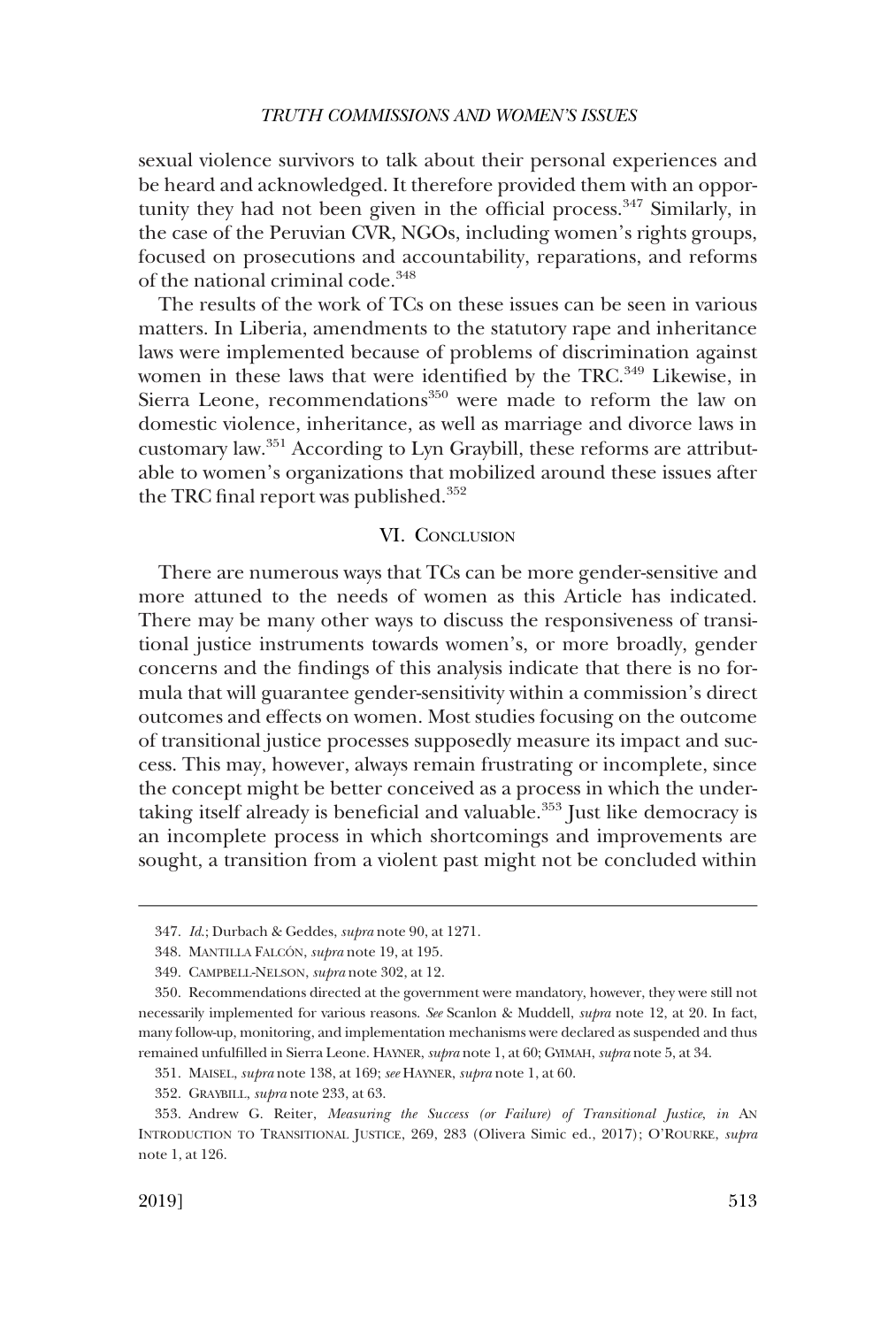just a couple of years. There is always a need to look back in order to move forward and create a more equal and just future.

It is difficult to draw conclusive findings across the case studies to achieve general conclusions. Individual case studies are hard to compare and generalize because they are about one particular country with its unique context. Overgeneralization may lead to biased results that then continue to become generalized and can therefore have negative consequences for the design and development of TCs in general.354

One of the main takeaways of analyzing gender-sensitivity in transitional justice mechanisms is that these institutions are often decided on and even outlined during peace negotiations. This means that the advocacy for gender-sensitivity needs to start as early as possible.<sup>355</sup> As the South African case has shown, a lack of attention to the details of transitional instruments matters and focusing instead only on posttransitional change can result in missing important chances to achieve gender-sensitive truth seeking. As South Africa had a comparatively well organized and resourced national women's movement,<sup>356</sup> a favorable political opportunity structure with support from the new government, and momentum within the framing of women's rights as a realm of emancipation and equal citizenship, $357$  comparatively little was made of these opportunities. Nevertheless, the fact that the CALS' submission managed to change quite a few processes for the better points to the possibilities of successful lobbying also at later stages. Nevertheless, it is likely that even more could have been gained if that institutional openness would have been addressed earlier and more systematically. On the other hand, feminist or human rights activists, for instance, often change their own focus area and strategies of engagement to react to the different and changed needs and circumstances during conflict, thus exemplifying more practical than strategic engagement with transitional justice mechanisms. They may become involved in providing humanitarian aid or basic services to affected populations in need, often primarily women and girls, or organize in resistance movements.<sup>358</sup> When peace is achieved, and this increasingly has happened with the involvement of women's movements, as seen in the more recent African cases, their attention often becomes forward rather than

<sup>354.</sup> Tara J. Melish, *Truth Commission Impact: A Participation-Based Implementation Agenda*, 19 BUFF. HUM. RTS. L REV. 273, 286 (2012).

<sup>355.</sup> Scanlon & Muddell, *supra* note 12, at 25.

<sup>356.</sup> Viterna & Fallon, *supra* note 10, at 675, 682, 686.

<sup>357.</sup> *Id*. at 675, 683.

<sup>358.</sup> BARRY, *supra* note 228, at 28.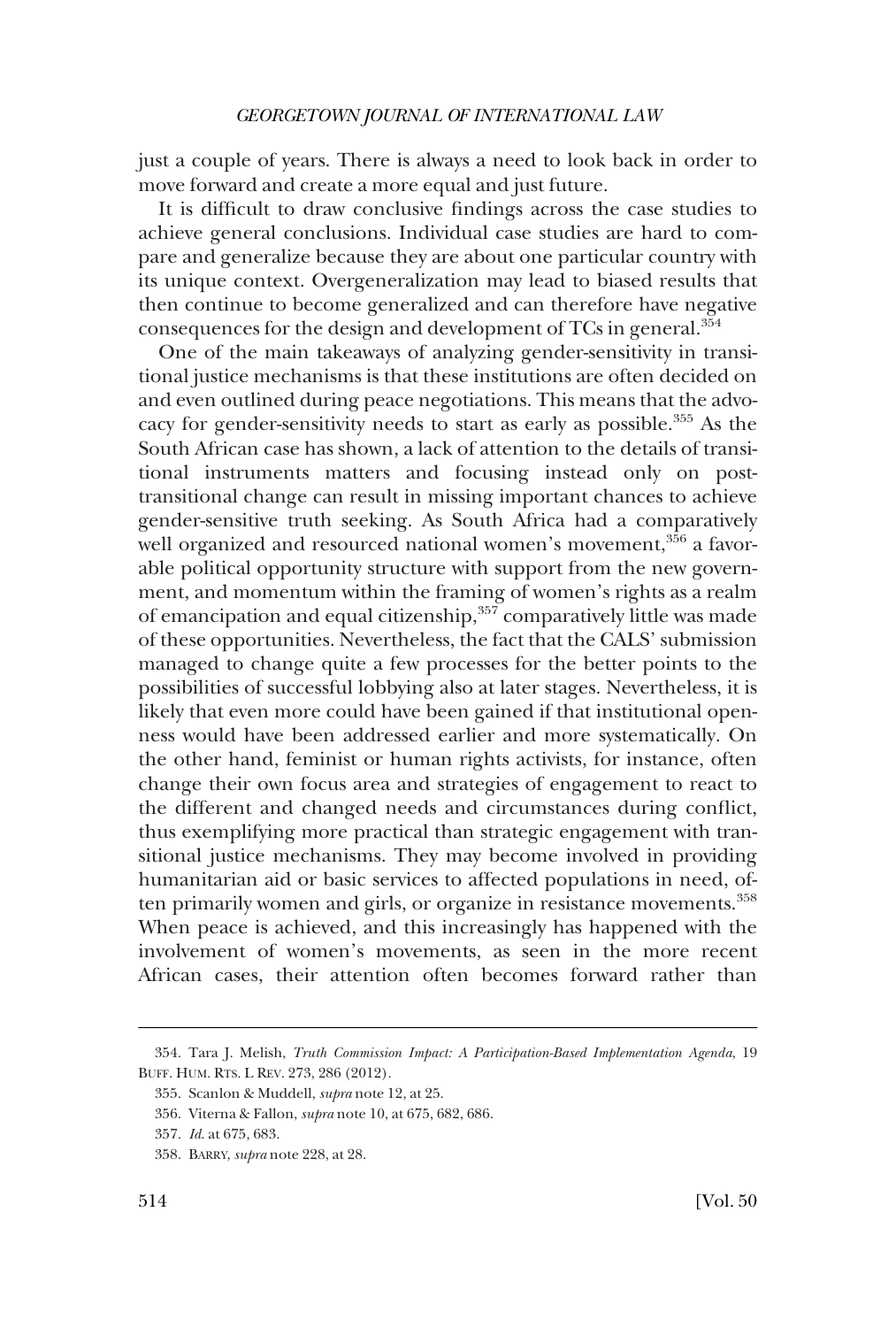backward looking. The organizations often focus on judicial and political reforms and women's representation and participation at the decision-making level, especially within government and the legislature.<sup>359</sup> Findings about the crimes of the past and uncovering the truth behind the abuses against women might not always get the attention they deserve. Scarce resources are then directed at assisting women in dire  $conditions<sup>360</sup>$  and pushing for women's involvement in building a different and better future.<sup>361</sup>

As far as personnel is concerned, there is a need to obtain sufficient women commissioners and staff, but there is also a critical need to carefully select commissioners and key staff, such as for example, personnel for gender units, statement-takers, or researchers on women and gender.

Certainly having more women involved particularly at leadership role is important in bringing a gender focus to such processes. It is not enough however simply to have women. There needs to be an emphasis on gender issues and a focus on gender-based violence and the impact of the conflict and violence on women. Recommendations on dealing with that violence also need to be made so as to meaningfully impact on the legacy of that violence. Critically, the outcomes of TCs' recommendations, that is, reforms and reparations, have the most transformative potential for changing women's situations in post-conflict societies. They can affect women's rights in general, as well as have a highly normalized, direct impact on a range of issues including structural violence against women. While women's civil and political rights are often strengthened in transitions (at least on paper), economic, social and cultural structures and realities still frequently remain untouched and unresolved.362 They do however, considerably determine and affect the translation of such policies into reality. In fact, social and economic rights considerably determine access to and meaningful assertion and exertion of civil and political rights.<sup>363</sup> Access and gendered inequalities continue to play a key role in determining the effect that such policies and improvements have and how responsive they are to women's interests. Therefore, gender-sensitive final reports should include these considerations within their recommendations. They should specifically suggest how to remedy structural inequalities in laws and policies. They

<sup>359.</sup> *Id*. at 56–58, 59–61.

<sup>360.</sup> *Id*. at 28, 63, 81–84.

<sup>361.</sup> *Id*. at 59–61, 69, 125.

<sup>362.</sup> WAYLEN, *supra* note 73, at 178.

<sup>363.</sup> *Id*. at 5.